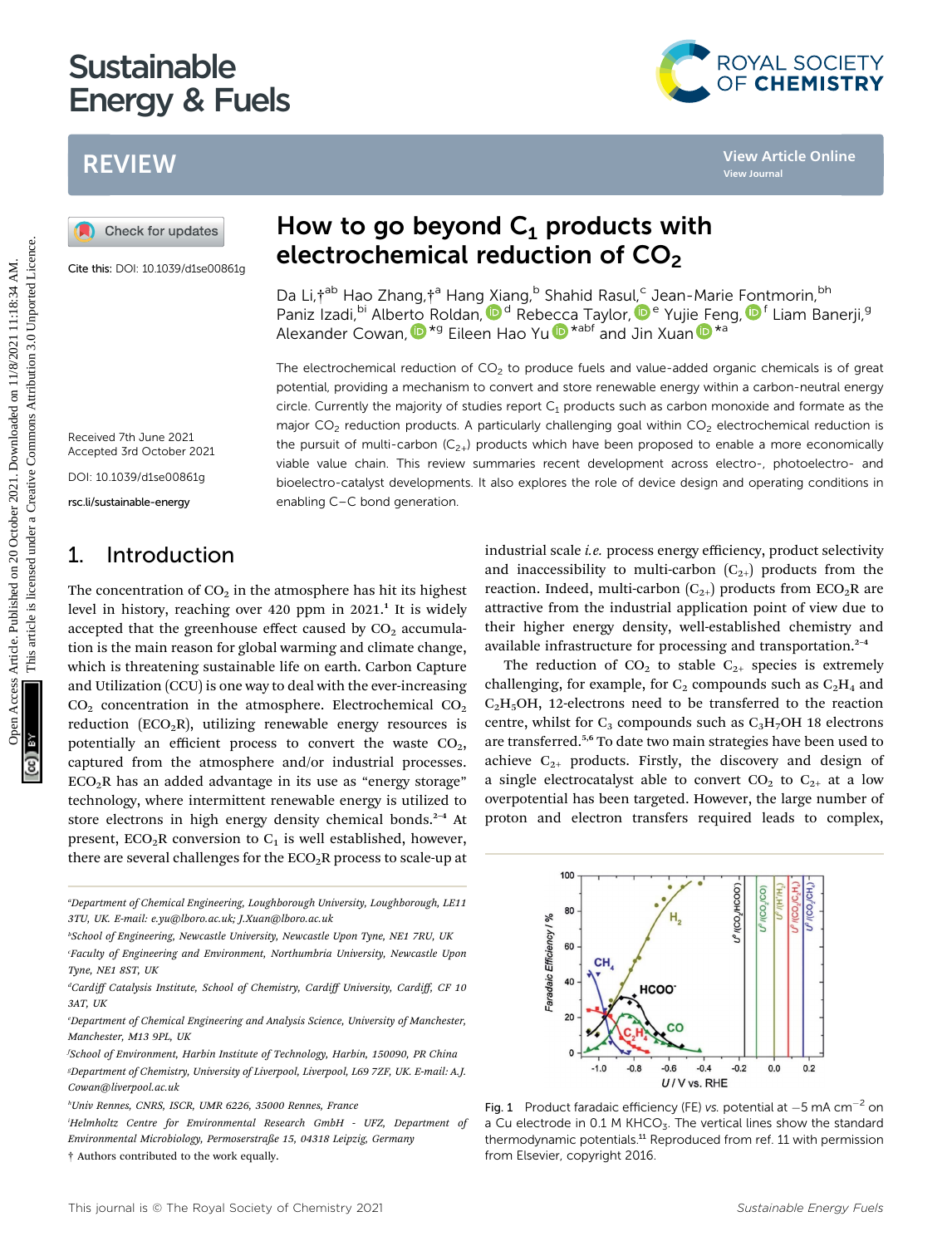multiple reaction pathways being accessible and the similarity of the equilibrium potentials for many products (e.g.  $C_2H_4$ , C<sub>2</sub>H<sub>5</sub>OH, and C<sub>3</sub>H<sub>7</sub>OH are  $\sim$ 0.1 V vs. RHE, Fig. 1) makes the generation of a wide product distribution likely in the absence of a highly selective catalyst.7,8 The difficulty of generating a single catalytic centre, or several centres within a single material, which have optimized binding energies for the widerange of intermediates to be formed is clearly extremely challenging and to date this, coupled to the low aqueous solubility of CO2, has typically led to low partial current densities and selectivities for  $C_{2+}$  production. An alternative strategy is to separate the overall reduction of  $CO<sub>2</sub>$  to products into two separate steps: (i) initial reduction of  $CO<sub>2</sub>$  electrochemically to  $C_1$  compounds (CO), and (ii) reduction of  $C_1$  products into  $C_2$ ,  $C_3$  and higher carbon-containing liquid fuels.<sup>9</sup> By focusing on the further reduction of  $C_1$  compounds, the demands on the catalyst can be reduced with a lower number of intermediates as compared to the reduction of  $CO<sub>2</sub>$  as starting reactant. Furthermore, CO is found to be an intermediate<sup>7,10</sup> in the reduction of  $CO<sub>2</sub>$  to fuels and other useful chemicals, which makes this method more attractive. Sustainable Energy & Fuels<br>
modelige reaction pathways being accessible and the similarity 2. Electrocastal systes for C<sub>2</sub>, products<br>
of the equilibratic published on the published on 20 October 2021. Antibiand online d

From a mechanistic point of view, it is well known that during the  $ECO<sub>2</sub>R$ , once  $CO<sub>2</sub>$  is activated, CO is formed on the electrode surface and the rate-determining step for the  $ECO<sub>2</sub>R$  is a reaction involving adsorbed \*CO.<sup>11,12</sup> Also, adsorbed intermediates such as HCOO\* (ref. 7 and 13) and COOH\* (ref. 14 and 15) have been identified experimentally and validated from theoretical calculations. Although computational simulations of electrochemical systems are exceptionally challenging,<sup>16</sup> various types of model approximations have been developed to theoretically investigate the electrode–electrolyte interface: (i) the hydrogen electrode model,<sup>17</sup> and (ii) the water solvated and shuttling model.<sup>18</sup>

Among many of the metallic electrocatalysts tested, only Cu based electrocatalysts are proven to show electrocatalytic activity for either  $CO<sub>2</sub>$  or CO reduction to produce hydrocarbons at reasonable FEs and oxygenates with a reasonable selectively however at the cost of a high overpotential.<sup>19,20</sup> This is a developing field with promising strategies revolving around Cu based structures with low coordinated active sites generated by engineered defects, tuned oxidation states and modified electronic structures with the addition of binary/ternary metallic structures.

In this review, after only briefly summarizing the state-of-theart in the development of Cu based electrodes for the generation of  $C_{2+}$  products by  $ECO_2R$ , we focus instead on strategies beyond Cu electrode design. A summary of the current state of the art of alternative approaches to metal electrodes; such as the use molecular electrocatalysts and bio-electrochemical approaches for the synthesis of hydrocarbons from  $ECO<sub>2</sub>R$  are reported. We then present the recent developments, and critical role, that electrochemical reactor design and electrolyte engineering (e.g. through the use of novel ionic liquids) can have in controlling activity towards  $C_{2+}$  production formation. Finally, the challenges and strategies of developing advanced catalysts, mechanistic understanding and reactors design are proposed to guide the future R&D of  $ECO<sub>2</sub>R$ .

## 2. Electrocatalysts for  $C_{2+}$  products

### 2.1 Metals/metal oxide electrocatalysts

2.1.1 Cu – the incomparable role in C–C coupling. There are multiple recent review articles $21-31$  that focus on the design and structuring of metallic, particularly Cu, electrodes for the production of  $C_{2+}$  hydrocarbons or oxygenates from ECO<sub>2</sub>R. The important step for  $C_{2+}$  products is the C–C coupling, which dependences with the overpotential is still in debate but certainly it is linked to the pH.<sup>32</sup>–<sup>35</sup> While experimental trends and DFT results showed that C–C coupling takes place at lower potentials than CHO\* hydrogenations on Cu, the entire reaction mechanisms are still under debate as experimental observations attributed the C–C formation to the Eley–Rideal mechanism between two CO species.<sup>36,37</sup>

Cu with the specific electron configuration in d sub-shell is able to activate  $CO<sub>2</sub>$  with more than two pairs of the protonelectron transfer. Of the transition metals Cu is the only elemental metal reported to catalyse  $ECO<sub>2</sub>R$  to multi-carbon products. Research from Kuhl et al.<sup>38</sup> observed 16 types of carbonaceous products, *i.e.*, 4  $C_1$ , 6  $C_2$ , and 5  $C_3$ , from ECO<sub>2</sub>R catalysed by polycrystalline Cu in  $CO_2$ -saturated 0.1 M KHCO<sub>3</sub>. Among the  $C_{2+}$  products, only  $C_2H_4$  and  $C_2H_5OH$  produced with higher than 10% FE. Table 1 summarizes works that produce  $C_{2+}$  products from ECO<sub>2</sub>R using heterogeneous electrocatalysts including metal (or metal-oxide) and carbon materials. Generally,  $C_2H_4$  and  $C_2H_5OH$  have been achieved with higher selectivity than other  $C_{2+}$  products. The highest FEs reported so far are 87% (ref. 39)  $(C_2H_4)$  and 93.2% (ref. 40)  $(C_2H_5OH)$ , indicating the greatest potential for further development and application. Thus, it appears promising to try to enhance the selectivity of these two valuable  $C_2$  products by modification of Cu catalyst. This has been approached by the following four ways.

Altering the lattice/crystal structure of Cu. A facet-dependent activity for  $CO<sub>2</sub>$  electroreduction toward  $C<sub>2+</sub>$  products has been demonstrated.<sup>41,42</sup> Hori et al.<sup>43</sup> in 2002 used a series of single-crystal Cu electrodes to investigate the effect of the crystal structure of the Cu electrode on  $ECO<sub>2</sub>R$  performance. The results demonstrated the dependence of product selectivity on the Cu crystal structure: Cu(111) typically generates  $CH<sub>4</sub>$ , while Cu(100) gives preference to  $C_{2+}$  products, often  $C_2H_4$ . These experimental results can be rationalised by the relative stability of CO on different Cu surfaces. CO dimerization is an important route to C-C bond formation<sup>44,45</sup> and it has been found that the formation of absorbed CO dimer occurs more easily, and is most stable, on the square arrangement of 4 surface atoms, i.e., the  $(100)$  crystal plane.<sup>46</sup> In 2003 Hori et al.<sup>47</sup> tested a Cu electrode with a mixed crystal surface, which was  $\text{Cu}[4(100) \times (111)]$ composed of 4 atomic rows of (100) terraces and one atomic height of the (111) step. It was shown to be an effective material for  $C_2H_4$  formation (the FE reached up to 50% with a  $C_2H_4/CH_4$ ratio around 13.5), indicating that the stepped surface mixed with (100) and (111) is more favourable for ethylene formation. Therefore, synthesis of Cu nanoparticles with high Cu(100) exposure serves as a guideline for designing a catalyst towards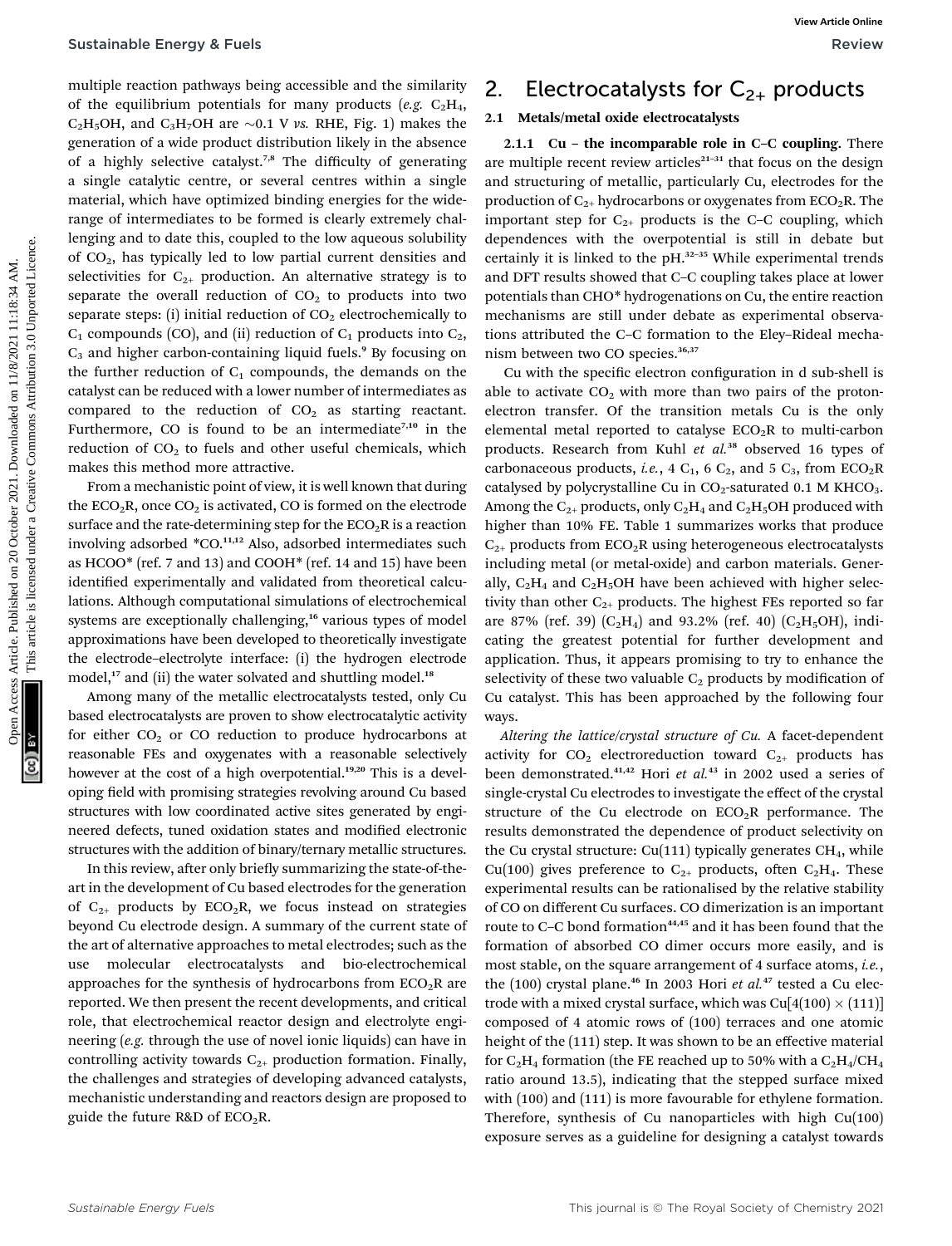#### Table 1 An overview of heterogeneous electrocatalysts for  $C_{2+}$  products from  $ECO_2R^a$

|                                               |                                                 | Applied                                  |                          |                                        |          | $C_{\geq 2}$ FEs $(\% )$ |              |                                                                                                                                                                                                                 |        |         |                                                                                                             |      |
|-----------------------------------------------|-------------------------------------------------|------------------------------------------|--------------------------|----------------------------------------|----------|--------------------------|--------------|-----------------------------------------------------------------------------------------------------------------------------------------------------------------------------------------------------------------|--------|---------|-------------------------------------------------------------------------------------------------------------|------|
|                                               | Catalyst/cathode<br>material                    | potential Current<br>$(V \nu s)$<br>RHE) | density (mA<br>$cm^{-2}$ |                                        |          |                          |              | Electrolyte C <sub>2</sub> H <sub>4</sub> C <sub>2</sub> H <sub>5</sub> OH C <sub>2</sub> H <sub>6</sub> CH <sub>3</sub> COOH C <sub>3</sub> H <sub>7</sub> OH C <sub>3</sub> H <sub>5</sub> OH C <sub>2+</sub> |        |         | Other                                                                                                       | Ref. |
| Altering the lattice/<br>crystal structure of | Polycrystalline Cu                              | $-1.0$                                   | 5                        | 0.1 <sub>M</sub><br>KHCO <sub>3</sub>  | 30.1 6.9 |                          | N.G. N.G.    |                                                                                                                                                                                                                 | 3.0    | N.G.    | N.G.                                                                                                        | 51   |
| Cu                                            | Polycrystalline Cu                              | $-1.05$                                  | $\sim 6.2$               | 0.1 M<br>KHCO <sub>3</sub>             | 26.0 9.8 |                          | N.G. 0.3     |                                                                                                                                                                                                                 | 2.3    | 1.1     | 0.28<br>$(C_2H_4O_2)$<br>$0.33~(C_2H_4O)$<br>0.12<br>$(C_2H_6O_2)$<br>$0.08~(\text{C}_3\text{H}_6\text{O})$ | 38   |
|                                               | Cu(100)                                         | N.G.                                     | 5                        | 0.1 <sub>M</sub><br>KHCO <sub>3</sub>  |          | 40.7 12.8                | N.G. 2.5     |                                                                                                                                                                                                                 | 1.6    | 0.7     | 1.0 $(C_2H_4O)$ 43<br>1.2 $(C_3H_6O)$                                                                       |      |
|                                               | Cu(111)                                         | N.G.                                     | 5                        | $0.1\ M$<br>KHCO <sub>3</sub>          | 8.8      | 5.3                      | N.G. 1.1     |                                                                                                                                                                                                                 | < 0.05 | < 0.05  | $2.6 (C_2H_4O)$ 43                                                                                          |      |
|                                               | Cu(S)-[4(100) $\times$<br>(111)                 | N.G.                                     | 5                        | 0.1 <sub>M</sub><br>KHCO <sub>3</sub>  | 50.0 7.4 |                          | N.G. 0.9     |                                                                                                                                                                                                                 | 4.6    | $2.2\,$ | 1.2 $(C_2H_4O)$<br>5.2 $(C_3H_6O)$                                                                          | 47   |
| Enhancing the<br>surface roughness            | Cu NPs surface                                  | $-1.1$                                   | N.G.                     | 0.1 M<br>KClO <sub>4</sub>             |          | 35.5 N.G.                | $< 0.5$ N.G. |                                                                                                                                                                                                                 | N.G.   | N.G.    | N.G.                                                                                                        | 52   |
| of Cu                                         | Electro-deposited<br>Cu                         | $-1.3$                                   | N.G.                     | 0.1 M<br>KHCO <sub>3</sub>             |          | 33.3 N.G.                | $< 0.5$ N.G. |                                                                                                                                                                                                                 | N.G.   | N.G.    | N.G.                                                                                                        | 53   |
|                                               | Ex situ electro-<br>deposited Cu                | $-1.3$                                   | N.G.                     | $0.1\ \mathrm{M}$<br>KHCO <sub>3</sub> | 11       | N.G.                     | 2.1          | N.G.                                                                                                                                                                                                            | N.G.   | N.G.    | N.G.                                                                                                        | 54   |
|                                               | Cu nanofoam                                     | $-1.1$                                   | N.G.                     | 0.1 M<br>KHCO <sub>3</sub>             | 1.4      | N.G.                     | 1.2          | N.G.                                                                                                                                                                                                            | N.G.   | N.G.    | $0.13~(C_3H_6)$                                                                                             | 55   |
|                                               | 15 nm Cu NPs                                    | $-1.1$                                   | 22                       | 0.1 <sub>M</sub><br>KHCO <sub>3</sub>  | 3        | N.G.                     | N.G. N.G.    |                                                                                                                                                                                                                 | N.G.   | N.G.    | N.G.                                                                                                        | 56   |
|                                               | Cu nano-flower                                  | $-1.3$                                   | $\sim$ 18                | 0.1 M<br>KHCO <sub>3</sub>             | 19       | N.G.                     | N.G. N.G.    |                                                                                                                                                                                                                 | N.G.   | N.G.    | N.G.                                                                                                        | 57   |
|                                               | 44 nm Cu nano-<br>cube                          | $-1.1$                                   | N.G.                     | $0.1\ M$<br>KHCO <sub>3</sub>          | 41       | 4                        | N.G. N.G.    |                                                                                                                                                                                                                 | 3      | $0.1$   | 2 $(C_2H_4O)$                                                                                               | 58   |
|                                               | Glycine treated Cu<br>nano-wire                 | $-1.3$                                   | N.G.                     | $0.1\ M$<br>KHCO <sub>3</sub>          |          | 12.7 N.G.                | 21.1 N.G.    |                                                                                                                                                                                                                 | N.G.   | N.G.    | $0.3~(C_3H_6)$                                                                                              | 59   |
|                                               | Cu inverse opal-6<br>layers                     | $-0.81$                                  | ${\sim}15$               | $0.1~\mathrm{M}$<br>KHCO <sub>3</sub>  |          | 29.2 9.32                | N.G. 0.36    |                                                                                                                                                                                                                 | 3.35   | N.G.    | $1 (C_2H_2O_2)$<br>0.12<br>$(C_2H_4O_2)$<br>0.13<br>$(C_2H_6O_2)$                                           | 60   |
|                                               | $O_2$ plasma-modified $-0.9$<br>Cu dendrites    |                                          | $\sim$ 30                | $0.1~\mathrm{M}$<br>KHCO <sub>3</sub>  | 29       | 12                       | N.G. N.G.    |                                                                                                                                                                                                                 | N.G.   | N.G.    | N.G.                                                                                                        | 61   |
| Oxide-derived Cu<br>catalysts                 | [100] $Cu2O$ film                               | $-1.1$                                   | N.G.                     | $0.1\ \mathrm{M}$<br>KHCO <sub>3</sub> |          | 21.5 N.G.                | 1.5          | N.G.                                                                                                                                                                                                            | N.G.   | N.G.    | N.G.                                                                                                        | 62   |
|                                               | Oxygen-evacuated<br>Cu <sub>2</sub> O           | $-1.2$                                   | N.G.                     | $0.5\ \mathrm{M}$<br>KHCO <sub>3</sub> | 25       | N.G.                     | N.G. N.G.    |                                                                                                                                                                                                                 | N.G.   | N.G.    | N.G.                                                                                                        | 63   |
|                                               | 0.9 μm $Cu2O$ film                              | $-0.99$                                  | 25                       | $0.1\ \mathrm{M}$<br>KHCO <sub>3</sub> |          | 40.3 8.66                | $0.04$ N.G.  |                                                                                                                                                                                                                 | N.G.   | N.G.    | N.G.                                                                                                        | 64   |
|                                               | OH-mediated Cu<br><b>NPS</b>                    | $-0.54$                                  | 225                      | $10$ M KOH $66\,$                      |          | 11                       | N.G. 7       |                                                                                                                                                                                                                 | N.G.   | N.G.    | N.G.                                                                                                        | 65   |
|                                               | OH-mediated Cu<br><b>NPS</b>                    | $-0.79$                                  | $\sim$ 300               | $0.5\ \mathrm{M}$<br>KHCO <sub>3</sub> |          | 45.6 17.4                | N.G. 2.5     |                                                                                                                                                                                                                 | 4.5    | N.G.    | N.G.                                                                                                        | 66   |
| Alloying and<br>compositing Cu                | Au NPs covered<br>Cu <sub>2</sub> O             | $-1.05$                                  | 28.08                    | $0.1\ \mathrm{M}$<br>KHCO <sub>3</sub> |          | 38.7 22.6                | N.G. 0.85    |                                                                                                                                                                                                                 | 6.83   | N.G.    | $1.10$ (C <sub>2</sub> H <sub>4</sub> O) 67                                                                 |      |
| with other<br>components                      | Phase-blended Ag- $-1.20$<br>Cu <sub>2</sub> O  |                                          | ${\sim}2.5$              | $0.1\ \mathrm{M}$<br>KHCO <sub>3</sub> | 9.5      | 34.15                    | $0.1$ N.G.   |                                                                                                                                                                                                                 | N.G.   | N.G.    | 5.65<br>(CH <sub>3</sub> COOH<br>+ $C_2H_4O$ )                                                              | 68   |
|                                               | Ag-saturated<br>$Cu(100) + Ag$ surface<br>alloy | $-1.0$                                   | N.G.                     | $0.05$ M<br>$Cs_2CO_3$                 | 42       | 12.5                     | N.G. 2       |                                                                                                                                                                                                                 | 6      | 2.5     | $1 (C_2H_4O)$<br>2.5 $(C_3H_6O)$                                                                            | 69   |
|                                               |                                                 |                                          |                          | 1 M KOH 56.7 22.9                      |          |                          | N.G. 4.7     |                                                                                                                                                                                                                 | 0      | N.G.    | N.G.                                                                                                        | 70   |
|                                               | CuSn alloy<br>Bimetallic Ag/Cu                  | $-0.8$<br>$-0.67$                        | 225<br>250               | 1 M KOH 35                             |          | 41                       | N.G. 6       |                                                                                                                                                                                                                 | N.G.   | N.G.    | N.G.                                                                                                        | 71   |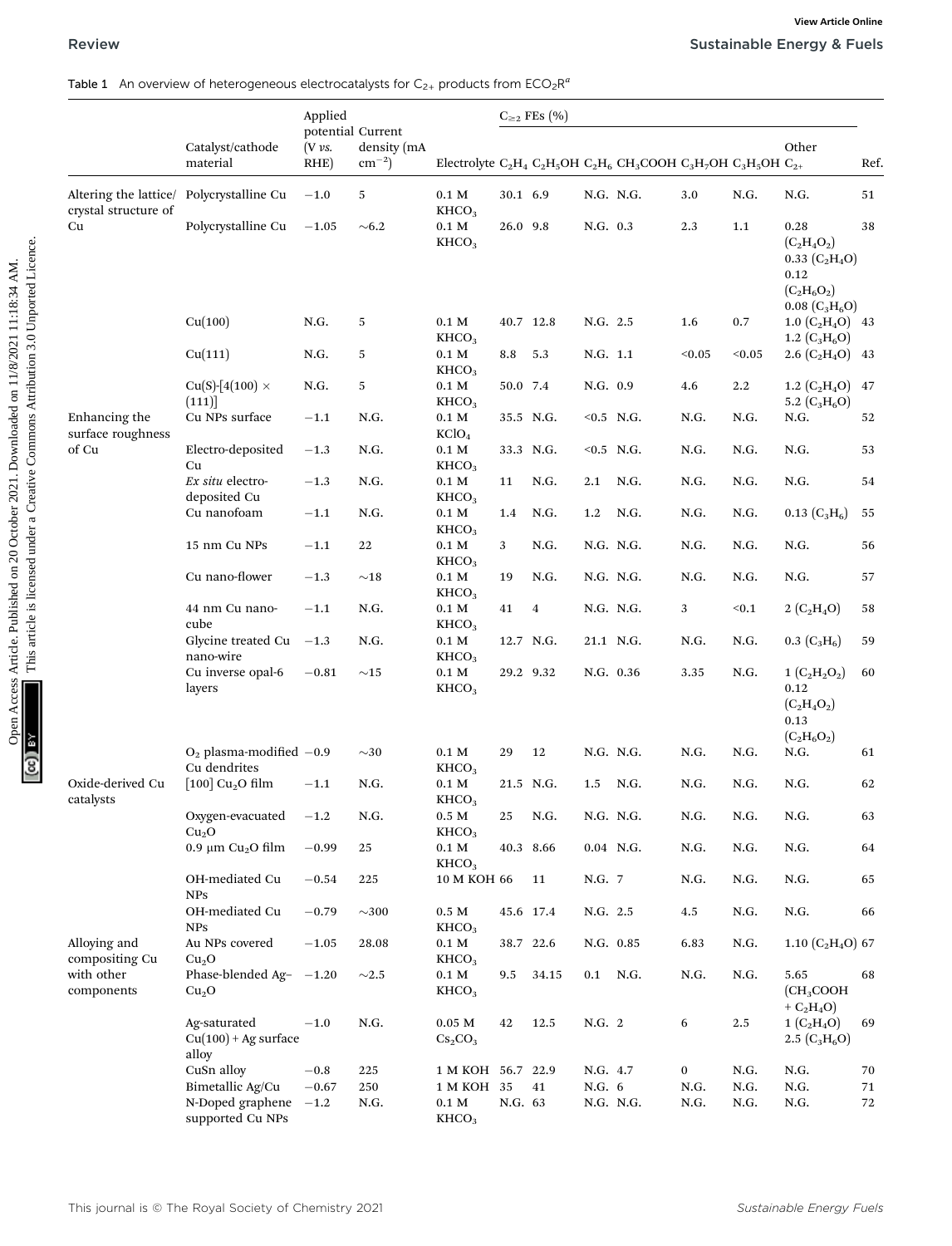|                                                                           |                                                                                                                                                              | Applied                          | potential Current<br>density (mA<br>$\text{cm}^{-2}$ ) |                                                                                                                                                                                                                 | $C_{\geq 2}$ FEs $(\%$                                                                                                                       |                                                                       |           |                                             |      |      |                                                                                                                                       |      |
|---------------------------------------------------------------------------|--------------------------------------------------------------------------------------------------------------------------------------------------------------|----------------------------------|--------------------------------------------------------|-----------------------------------------------------------------------------------------------------------------------------------------------------------------------------------------------------------------|----------------------------------------------------------------------------------------------------------------------------------------------|-----------------------------------------------------------------------|-----------|---------------------------------------------|------|------|---------------------------------------------------------------------------------------------------------------------------------------|------|
|                                                                           | Catalyst/cathode<br>material                                                                                                                                 | (V vs.<br>RHE)                   |                                                        | Electrolyte C <sub>2</sub> H <sub>4</sub> C <sub>2</sub> H <sub>5</sub> OH C <sub>2</sub> H <sub>6</sub> CH <sub>3</sub> COOH C <sub>3</sub> H <sub>7</sub> OH C <sub>3</sub> H <sub>5</sub> OH C <sub>2+</sub> |                                                                                                                                              |                                                                       |           |                                             |      |      | Other                                                                                                                                 | Ref. |
| Organics-modified<br>Cu                                                   | Pyridinic-N rich<br>graphene supported<br>$Cu$ NPs $(7 \text{ nm})$                                                                                          | $-0.9$                           | N.G.                                                   | 0.5 M<br>KHCO <sub>3</sub>                                                                                                                                                                                      | 19                                                                                                                                           | N.G.                                                                  | $\leq$ 2  | N.G.                                        | N.G. | N.G. | N.G.                                                                                                                                  | 73   |
|                                                                           | $Cu-N-C$                                                                                                                                                     | $-1.2$                           | 16.2                                                   | 0.1 M<br>CsHCO <sub>3</sub>                                                                                                                                                                                     | 0                                                                                                                                            | 43                                                                    | N.G. N.G. |                                             | N.G. | N.G. | N.G.                                                                                                                                  | 74   |
|                                                                           | Polycrystalline Cu<br>with N-substituted<br>pyridinium                                                                                                       | $-1.1$                           | 1.02                                                   | $0.1$ M<br>KHCO <sub>3</sub>                                                                                                                                                                                    |                                                                                                                                              | 40.5 30.6                                                             | N.G. N.G. |                                             | 7.1  | N.G. | N.G.                                                                                                                                  | 75   |
| Catalysts besides Cu N-Doped                                              | nanodiamond/Si<br>rod array                                                                                                                                  | $-1.0$                           | $\sim 6.5$                                             | $0.5\ M$<br>NaHCO <sub>3</sub>                                                                                                                                                                                  |                                                                                                                                              | N.G. N.G.                                                             | N.G. 77.6 |                                             | N.G. | N.G. | N.G.                                                                                                                                  | 76   |
|                                                                           | N-Doped<br>mesoporous carbon                                                                                                                                 | $-0.56$                          | 0.5                                                    | $0.1\ \mathrm{M}$<br>KHCO <sub>3</sub>                                                                                                                                                                          | N.G. 77                                                                                                                                      |                                                                       | N.G. N.G. |                                             | N.G. | N.G. | N.G.                                                                                                                                  | 77   |
|                                                                           | Pd-multiwalled<br>carbon nanotubes                                                                                                                           | 4 V (cell $\sim$ 5.3<br>voltage) |                                                        | 0.8 <sub>M</sub><br>KHCO <sub>3</sub>                                                                                                                                                                           |                                                                                                                                              | N.G. N.G.                                                             | N.G. 38.7 |                                             | N.G. | N.G. | N.G.                                                                                                                                  | 78   |
|                                                                           | $C_{2+}$ products. <sup>48</sup> Cu cubes dominated by Cu(100) catalysed CO <sub>2</sub> -                                                                   |                                  |                                                        |                                                                                                                                                                                                                 |                                                                                                                                              |                                                                       |           |                                             |      |      | a high $C_2$ selectivity with a FE of 57.22% was achieved, about                                                                      |      |
|                                                                           | to-C <sub>2</sub> H <sub>4</sub> with a FE of 57% at a moderate potential of $-0.65$ V                                                                       |                                  |                                                        |                                                                                                                                                                                                                 |                                                                                                                                              |                                                                       |           | 2.5-fold than the compact Cu. <sup>84</sup> |      |      |                                                                                                                                       |      |
|                                                                           | versus RHE. By contrast, Cu octahedrons with Cu(111) terraces<br>reached a selectivity for CH <sub>4</sub> . <sup>41</sup> Sargent et al. developed Cu(100)- |                                  |                                                        |                                                                                                                                                                                                                 |                                                                                                                                              |                                                                       |           |                                             |      |      | The plasma treated Cu foil was efficient to create a rough<br>surface with numerous undercoordinated sites that bound CO              |      |
|                                                                           | rich Cu nanoparticles which showed a strong adsorption                                                                                                       |                                  |                                                        |                                                                                                                                                                                                                 |                                                                                                                                              |                                                                       |           |                                             |      |      | preferentially. <sup>85</sup> Roughened surfaces also contained square sites                                                          |      |
| capability to intermediates, such an electrode achieved nearly            |                                                                                                                                                              |                                  |                                                        |                                                                                                                                                                                                                 |                                                                                                                                              | with neighbouring step sites, which adsorbed the precursor            |           |                                             |      |      |                                                                                                                                       |      |
| 90% FE for $C_2$ products. <sup>49</sup> A recent calculation work demon- |                                                                                                                                                              |                                  |                                                        |                                                                                                                                                                                                                 |                                                                                                                                              | *OC-COH for $C_{2+}$ products. As a result, the FE for $C_2$ products |           |                                             |      |      |                                                                                                                                       |      |
|                                                                           | strated that increasing CO coverage on the $Cu(111)$ surface                                                                                                 |                                  |                                                        |                                                                                                                                                                                                                 |                                                                                                                                              |                                                                       |           |                                             |      |      | $(C_2H_4$ and $C_2H_5OH$ ) increased from $\sim$ 30% to 55%. More                                                                     |      |
| especially ethanol. <sup>50</sup>                                         | decreased the C-C coupling energy, favouring to $C_2$ products,                                                                                              |                                  |                                                        |                                                                                                                                                                                                                 |                                                                                                                                              |                                                                       |           |                                             |      |      | importantly, the increased roughening of the Cu surface<br>increased the ratio of current densities for $C_{2+}$ to $C_1$ products up |      |
|                                                                           | Enhancing the surface roughness of Cu. Roughened Cu elec-                                                                                                    |                                  |                                                        |                                                                                                                                                                                                                 |                                                                                                                                              |                                                                       |           |                                             |      |      |                                                                                                                                       |      |
|                                                                           | trodes have a high density of exposed surface grain boundaries,                                                                                              |                                  |                                                        |                                                                                                                                                                                                                 | to a maximum value of $\sim$ 9 for a surface roughness factor of $\sim$ 3.<br>Oxide-derived Cu catalysts. In reality, Cu electrodes prepared |                                                                       |           |                                             |      |      |                                                                                                                                       |      |

Enhancing the surface roughness of Cu. Roughened Cu electrodes have a high density of exposed surface grain boundaries, such as steps, edges, and defects. These grain boundaries are commonly considered as the active sites for  $ECO<sub>2</sub>R.<sup>79-82</sup>$  Wang et al. utilized a facile molten salt decomposition method to prepare a nanostructured  $Cu@Cu<sub>2</sub>(OH)<sub>3</sub>NO<sub>3</sub>$  electrode.  $Cu<sub>2</sub>(-.$  $OH)_{3}NO_{3}$  is converted into metallic Cu during  $CO_{2}$  electroreduction, leaving abundant defects on the dendritic rough surface. Benefiting from the highly rough surface, this electrode achieved a high selectivity for  $C_2H_4$  production with a FE of 31.80%.<sup>81</sup> The concave octahedral Cu<sub>2</sub>O catalyst with the abundant active sites derived from the in situ-generated crystal defects/grain boundaries were suggested to account for the improved C–C coupling during the  $ECO<sub>2</sub>R.<sup>82</sup>$ 

Different shapes or textures of the micro- or nano-sized Cu catalysts present different types of grain boundaries. A leaf-like CuO nanosheet fabricated on nitrogen doped graphene displayed a high-curvature structure and multiple distinguished grain boundaries to enhance the selectivity to  $C_2H_4$  with a high FE of 30%.<sup>83</sup> Porous copper nanospheres with higher specific surface area and richer pores were designed. Such a porous structure greatly improved the C–C coupling process by enriching \*CO intermediates in the pore structure. As a result,

Oxide-derived Cu catalysts. In reality, Cu electrodes prepared by electrodeposition in aqueous solution always have an oxidized outer layer which was reported to reduce the overpotential for the formation of carbonaceous products. Therefore, there has been intense interests in the role that oxidederived (OD) Cu may have had in achieving enhanced  $ECO<sub>2</sub>R$ performance.<sup>86</sup>–<sup>92</sup> Similar to the metallic Cu electrode, OD-Cu generally show a wide  $C_1-C_3$  product distribution from  $ECO<sub>2</sub>R$ , but seem to be more preferable in the production of  $C<sub>2+</sub>$ products.<sup>89,90</sup> Cuprous oxide  $(Cu<sub>2</sub>O)$  is widely proposed to be a more efficient OD-Cu for CH<sub>3</sub>OH production, due to its moderate binding energy to methoxy  $(CH_3O^*)$  adsorbates (key intermediates for  $CH<sub>3</sub>OH$  formation).<sup>62</sup> Theoretical studies showed that the intermediate  $\text{CH}_3\text{O}^*$  can transform to  $\text{CH}_4$  or CH3OH depending on whether the interacting surface is metallic Cu or oxidized Cu.<sup>93</sup> Chang et al.<sup>94</sup> proposed that the key factor was the availability of surface oxygen vacancies, particularly those formed by the reduction of  $Cu<sub>4</sub>O<sub>3</sub>$  surface, which could stabilize the CO dimer. However it is important to note that Cu oxides can be fully reduced to metallic Cu at lessnegative potential than  $ECO_2R$ .<sup>64,88,95</sup> This has led some to state that the active phase for  $ECO<sub>2</sub>R$  is metallic Cu.<sup>89,96,97</sup> For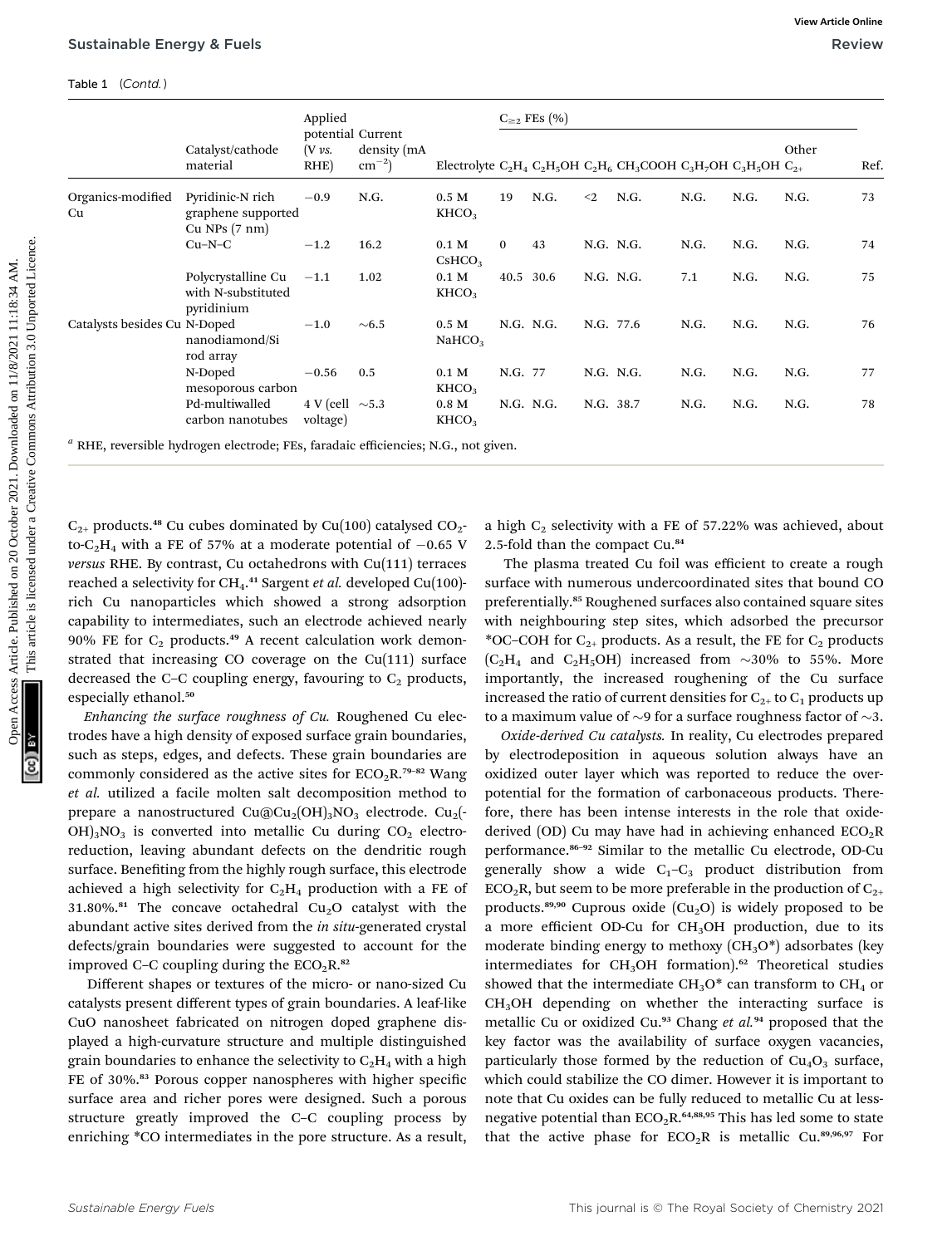instance, Cu oxides were fully reduced to metallic Cu during  $ECO<sub>2</sub>R$ , which showed even better  $C<sub>2+</sub>$  selectivity compared to the untreated counterparts, suggesting the  $C_{2+}$  selectivities did not link to the specific oxidation states of Cu.<sup>98</sup> However, this has been disputed as some studies demonstrated the existence of subsurface oxygen of OD-Cu during  $ECO<sub>2</sub>R$ , confirmed by <sup>18</sup>O isotope labelling,<sup>99</sup> in situ surface-enhanced Raman spectroscopy,<sup>88</sup> and *in situ* ambient pressure X-ray photoelectron spectroscopy.<sup>100</sup> The residual subsurface oxygen was proposed to enhance the binding energy and coverage of  $^*CO^{100}$  and thus raise the possibility of CO dimerization.<sup>101</sup> Also, a higher local pH offering a substantial amount of OH groups was assumed to facilitate the stabilization of the residual oxygen. $99,102$ 

Alloying and compositing Cu with other components. Alloying Cu with other metals is a widely studied approach to reduce the reaction overpotential and adjust the product distribution. Alloying modifies the surface lattice strain that affects the intermediates adsorption energies.103,104 In addition, the second metal generates high abundance of CO which is subsequently spilled over to Cu sites that are active for the C–C coupling.<sup>105,106</sup> To date, reports increasingly see alloy catalysts to show better selectivity of  $C_{2+}$  from ECO<sub>2</sub>R than Cu alone, and these all use Cu-rich alloys (or metallic composites) containing another COselective metal, such as Au,<sup>107-111</sup> Ag,<sup>27,105,106,112-114</sup> and Zn.<sup>115-119</sup> Alloying Cu with a CO producing metal is considered to deliver synergetic effects derived by the availability of C–C coupling sites (Cu) to CO-producing atoms (e.g. Au, Ag, and Zn).<sup>120</sup> Compared to the  $\sim$ 55% FE with Cu<sub>2</sub>O electrode, C<sub>2</sub>–C<sub>3</sub> with up to 65% FE were produced by using a  $Ag-Cu<sub>2</sub>O$  bimetallic electrode, with the greatest selectivity towards  $C_2H_4$ .<sup>113</sup> The mechanism of improved  $C_2$  activity was proposed to be due to the expanded Cu–Ag distances compared to metallic Cu–Cu distances, which changed the binding energies of adsorbates and intermediates, thus favouring the formation of  $C_{2+}$  products. A controlled selectivity of  $C_2H_5OH$  production from  $ECO_2R$ was achieved by varying the elemental arrangement of Ag and Cu in a Ag-Cu<sub>2</sub>O composite.<sup>68</sup> More specifically, the FE of  $C<sub>2</sub>H<sub>5</sub>OH$  increased from 20% to 35% with the enhanced surface atomic composition of Ag from 0.12 to 0.22. A CO-insertion mechanism was hypothesised, which is briefly CO reacting with  $*CH<sub>2</sub>$  species on the Ag–Cu biphasic boundary. Phasesegregated Ag/Cu composites obtained an enhancement in the FE for  $C_2H_5OH$  by 2.3-fold and in the partial current density for  $CO<sub>2</sub>$  reduction by 5-fold compared with the pure Cu counterpart.<sup>106</sup> Results also indicated  $C_2H_5OH$  production scaled with the amount of CO evolved from Ag sites and the abundance of Cu–Ag boundaries. Review Sustainable Energy, Ca coides were fully reduced to metallic coincidents. This are not the result of the coincident of the coincident of the set of the set of the set of the set of the set of the set of the set of

Zn is also known for its high selectivity to CO, therefore CO intermediates could first be generated at its Zn sites, which would then be transferred to adjacent Cu sites for further reduction into hydrocarbon products. B-doped Cu–Zn gas diffusion electrodes exhibited excellent selectivity for  $C_{2+}$  ( $C_2H_4$ ,  $C_2H_5OH$ ,  $C_3H_7OH$ ) with a FE value of 70% at  $-0.54$  V vs. RHE.<sup>118</sup> The close proximity of Cu and Zn atoms on the surface of the catalyst was found to facilitate both stabilization of the CO\* intermediate and its transfer from Zn atoms to their neighboured Cu for further dimerization and protonation.<sup>121</sup>

Similarly, hierarchically porous Cu/Zn alloy catalysts also showed a higher selectivity towards  $C_2$  products. The FE of  $C_2H_5OH$  reached 46.6% and the total FE of liquid  $C_2$  products closed to 60% at  $-0.8$  V vs. RHE. The Cu/Zn catalysts promoted the adsorption of  $CO<sub>2</sub>$  and simultaneously suppressed adsorption of protons. The tendency of C–C coupling could be controlled by the Zn content in Cu/Zn alloys.<sup>117</sup>

Non-metals as components in Cu composites also have shown an ability to promote C–C coupling from  $ECO<sub>2</sub>R$ . Sulphur, an alternative chalcogen to oxygen, has been reported to be an efficient promoter for  $C_2H_5OH$  formation by a  $Cu_2S-Cu$ core–shell catalyst containing high levels of Cu vacancies.<sup>122</sup> The synergy between subsurface sulphur atoms and copper vacancy defects shifts the product preference to  $C_2H_5OH$  with suppressed  $C_2H_4$  production. Boron-doped CuO nanobundles designed for  $CO<sub>2</sub>$  reduction have abundant oxygen vacancies, the increased exposure of accessible active sites and the  $CO<sub>2</sub>$ adsorption capacity facilitated to the  $C_2H_4$  production with the FE of 58.4%.<sup>123</sup>

2.1.2 Other metal electrocatalysts besides Cu. Producing  $C_{2+}$  from ECO<sub>2</sub>R by other metals besides Cu has been reported to exhibit excellent multi-carbon product selectivity. Signicant progress has also been achieved recently for  $CO<sub>2</sub>$  reduction to multi-carbon products on Ag, Cr, Mo, Mn, Fe, In and Co-based electrodes.<sup>44</sup> Anchoring Ag nanoparticles onto 3D graphenewrapped nitrogen-doped carbon foam was reported to efficiently and preferentially convert  $CO<sub>2</sub>$  to  $C<sub>2</sub>H<sub>5</sub>OH$  with FE of 82.1–85.2% at  $-0.6$  to  $-0.7$  V vs. RHE.<sup>124</sup> Such a high selectivity could be attributed to the synergistic effect between the pyridinic N, which exhibited a higher bonding ability toward CO\* intermediates, and the Ag nanoparticles that converted the  $CO*$  to the \*OC–COH intermediate of  $C_2H_5OH$ . AgCo surface alloy electrocatalysts also show a high activity for  $C_2H_5OH$ production. This high intrinsic activity is attributed to the reduced energy barrier for  ${{*CO_2}^{\delta-}}$  formation as a result of the introduction of Co atoms; leading to the increased coverage of  $CO^*$  and C–C coupling to form  $^*OC$ – $CO^*$  on Ag atoms.<sup>125</sup> A 3D FeP nanoarray on Ti mesh electrode acted as an efficient catalyst electrode for the  $CO<sub>2</sub>$  reduction reaction to convert  $CO<sub>2</sub>$  into alcohols.<sup>126</sup> Although FE for C<sub>2</sub>H<sub>5</sub>OH was only 14.1%, it provided a new direction to design non-Cu catalysts for  $C_{2+}$ products.  $C_5$  products were first produced by palladium–gold,<sup>127</sup> albeit at low FE's, with a hypothesized mechanism of  $^*CH_2$ polymerization. This seems to open a potential way to produce long carbon-chain products from  $ECO<sub>2</sub>R$ , but the lack of detailed mechanistic studies is a significant barrier preventing further development of the approach.

#### 2.2 Molecular catalysts

Small molecular electrocatalysts provide well defined active sites that can be synthetically tuned, offering a pathway to control the mechanisms of inner-sphere electron transfer between the catalyst and substrate that occur following initial reduction(s) of the catalyst at the electrode surface. Therefore, molecular electrocatalysts may provide access to lower overpotentials and improved selectivity towards the desired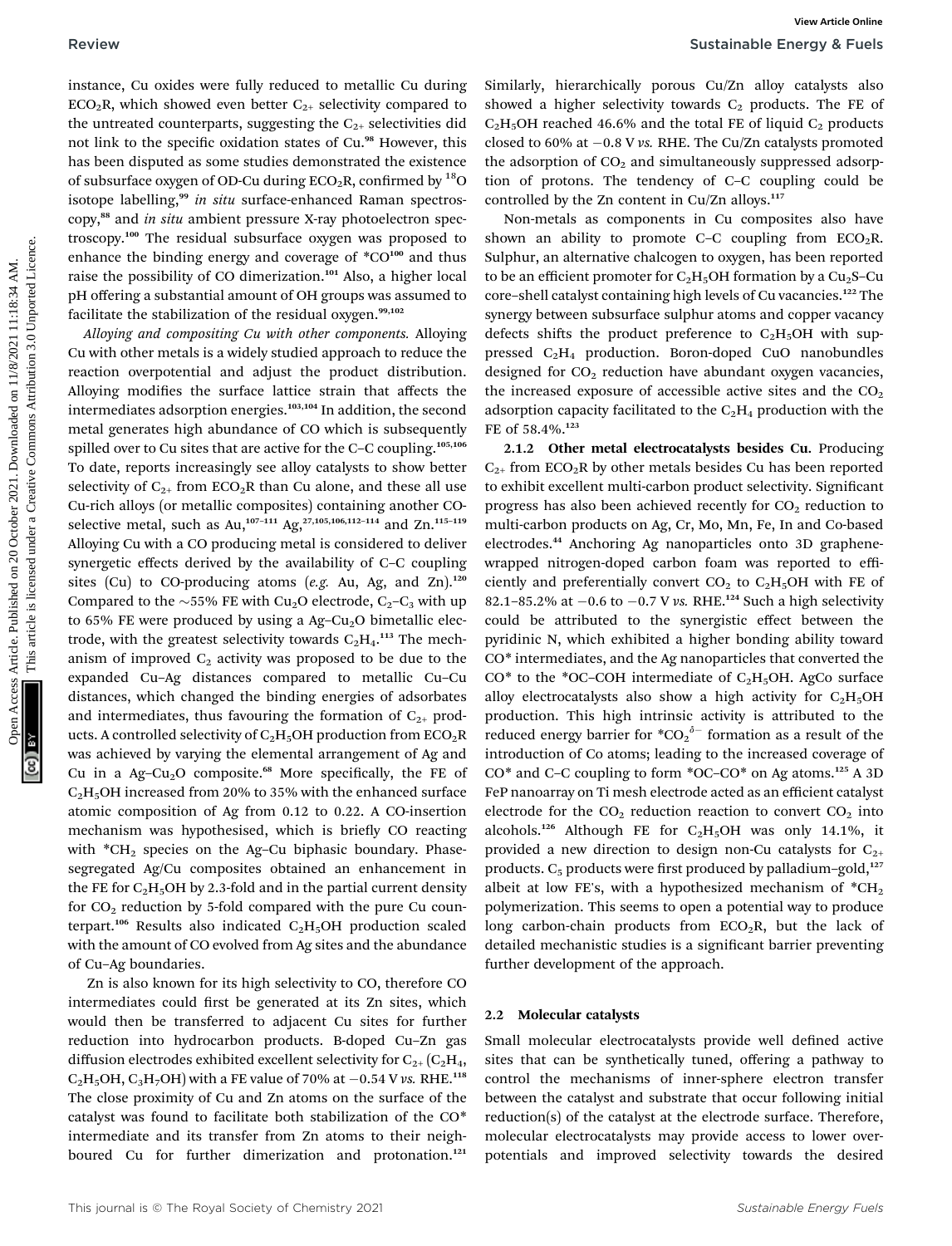products.<sup>128</sup> Indeed, turn-over frequencies in excess 10<sup>6</sup> per catalyst at overpotentials as low as 0.2 V have now been reported<sup>129</sup> for the reduction of  $CO<sub>2</sub>$  to CO in aprotic solvents and the field continues to develop rapidly. However, it is striking that the vast majority of studies using molecular electrocatalysts only report the formation of the simplest  $C_1$  products (CO, HCOOH), formed by the 2-electron, 2-proton-reduction of  $CO<sub>2</sub>$ and progress towards these products is covered in multiple recent reviews.128,130,131 This can be readily understood as the majority of molecular electrocatalysts for  $CO<sub>2</sub>$  reduction contain a single metal site, with limited coordination flexibility, preventing either accumulation or stabilization of initially reduced  $C_1$  species to enable subsequent C–C bond formation. Despite these challenges there are examples of catalysts that achieve C–C coupling. Two recent comprehensive reviews include molecular catalysis towards  $>2e^-$  products and have extensive coverage on many of the advances to date.132,133 The highest performing of these are covered in this section. The relatively small number of  $C_2$  producing molecular catalysts can be broadly classed into 3 categories, each of which has a distinct approach to enabling C–C bond formation; (i) those that produce oxalate, typically via the use of catalysts with multiple CO2 binding sites, (ii) Ru based catalysts that stabilize reduced carbon intermediates and (iii) heterogenized molecular electrocatalysts. **Sustainable Energy & Fuels**<br>
Published on 2012 and the published on 2013 and the main methods are a case of 20 October 2021. The common access Article is likely the state of the state and the state of the common and the

Oxalate  $(C_2O_4^2)$  is arguably the simplest  $C_2$  product and its formation during the reduction of  $CO<sub>2</sub>$  has been reported to occur with high FEs on relatively inert metal electrodes such as Hg and Pb in aprotic solvents at very negative potentials.<sup>128</sup> There, the direct 1-electron reduction of  $CO<sub>2</sub>$  leads to the formation of  $CO_2$ <sup>--</sup> which dimerizes. Several molecular catalysts have now been reported to facilitate oxalate formation at greatly reduced overpotentials. In early works, Tanaka and colleagues described the production of oxalate using an Ir catalyst containing three metal centres in acetonitrile.<sup>134</sup> Infrared spectroscopy was used to follow the mechanism allowing the authors to show that in contrast to the behaviour of  $CO<sub>2</sub>$  on metal electrodes, free  $CO<sub>2</sub>$ <sup>--</sup> was not formed. Instead coupling of two reduced, bound  $CO<sub>2</sub>$  molecules within the catalyst was proposed to occur. A common feature of many oxalate producing catalysts $134-136$  is that they consist of multiple metal centres which may be envisaged to provide an advantageous mechanism for C–C bond formation. However, intriguingly experiments on both bi- and monometallic Ru complexes demonstrated that in the absence of water both could produce  $C_2O_4$ <sup>129-131,134-136</sup> Despite only having a single metal centre, mechanistic studies clearly demonstrated again that free  $\mathrm{CO_2}^{\ddag}$ was not formed and instead it was proposed that reversible ligand loss could occur to enable binding of a second  $CO<sub>2</sub>$ molecule to the same metal atom. Of particular note is a more recent report of binuclear Cu complex that was shown to produced oxalate at very low overpotentials with >96% selectivity, which remarkably could even reduce  $CO<sub>2</sub>$  at the concentrations found in air, as shown in Fig. 2.<sup>135</sup>

A series of papers from Tanaka and colleagues used Ru based polypridyl electrocatalysts for the production of a wide range of complex multicarbon products.<sup>137</sup>–<sup>142</sup> Early studies on the



Fig. 2 Multimetallic Cu complexes have been shown to enable C–C bond formation through the coupling of multiple bound  $CO_2$ <sup>--</sup> species within the cluster giving rise to very low overpotentials and high selectivity to oxalate formation even with air as the  $CO<sub>2</sub>$  source.<sup>135</sup> Reproduced from ref. 135 with permission from American Association for the Advancement of Science, copyright 2010.

chemical, and electrochemical reduction of  $\left[\text{Ru(bpy)}(\text{trpy}) (\text{CO})_2\right]^{2+}$  in the presence of  $\text{CO}_2$  showed marked temperature dependencies. At low temperature  $(-20 \degree C)$  in  $C_2H_5OH/H_2O$  mixes  $CO_2$  electrolysis led to the formation of a range of products including formate, glycolic acid  $(HOCH<sub>2</sub>$ - $CO<sub>2</sub>H$ ) and 3-oxopropanoic acid with isotopic labelling demonstrating that both carbons were derived from  $CO<sub>2</sub>$ .<sup>137</sup> In contrast, at room temperature CO and formate were the dominant products. The ability of the catalyst to generate C–C bonds at low temperature was proposed to be due to the stability of a  $[Ru(bpy)(trpy)CO]^{2+}$  intermediate, allowing for further reduction and the formation of [Ru(bpy)(trpy)(CHO)]<sup>+</sup>, which could then be reduced and interact with a  $CO<sub>2</sub>$  molecule bound at the vacant site on the Ru centre. On the other hand, at room temperature CO loss could compete preventing the formation of the key formyl intermediate.<sup>68,142</sup> However, it was noted that even at low temperature formate production dominated as the strong hydride donating ability of the formyl complex led to the direct reaction of  $CO<sub>2</sub>$  and loss of formate. Further studies by the team using naphthyridine ligands that can stabilize Ru–CO intermediates to reductive CO loss have since achieved C–C formation with high yields and selectivity even at room temperature, however, in these cases only one carbon is shown to come from  $CO<sub>2</sub>$  with the  $2<sup>nd</sup>$  proposed to come from the supporting tetramethyl ammonium cation of the electrolyte via a methylation reaction.<sup>138-142</sup> Nonetheless, the approach clearly demonstrates that through careful ligand design it is possible to stabilize the initial  $C_1$  products at a molecular catalyst to allow for C–C bond formation.

The studies of molecular catalysts described so far either use aprotic or organic/water mixes at low temperature to control the stability of key intermediates or, in the case of oxalate formation, dry solvents. However, it is widely recognised that for electrocatalytic  $CO<sub>2</sub>$  reduction to become viable at the scale it will need to be coupled to water oxidation, making the discovery of catalysts that can operate in aqueous conditions highly desirable.<sup>143</sup> Of particular interest is the reported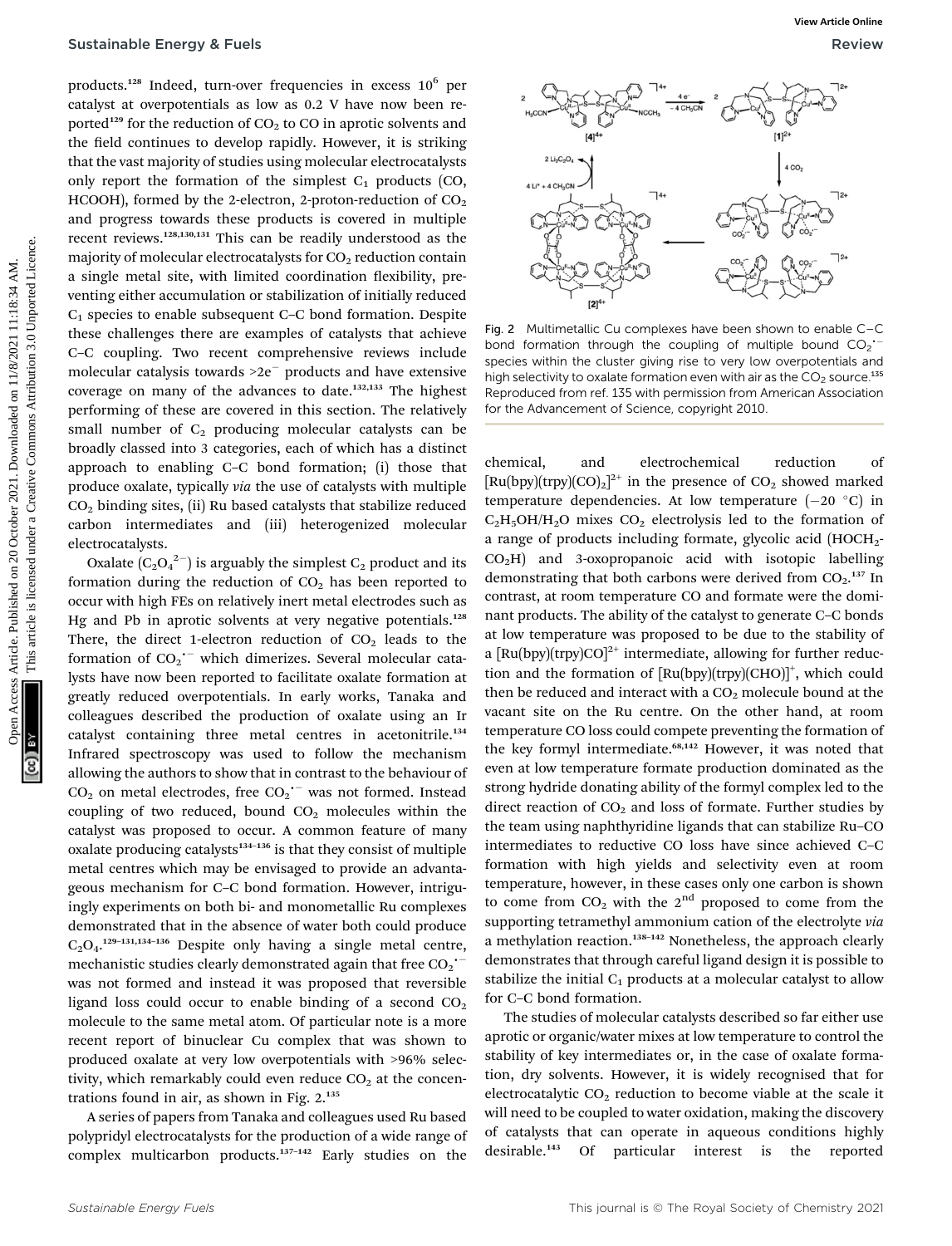electrocatalytic reduction of  $CO<sub>2</sub>$  to form  $C<sub>2</sub>$  and  $C<sub>3</sub>$  products in aqueous electrolytes. Early studies using metal porphyrin and phthalocyanine (e.g. M-5,10,15,20-tetrakis-(4-methoxyphenyl) porphyrinato Co( $\pi$ ) and Cu( $\pi$ ))<sup>144</sup> complexes immobilised in a polymer matrix on electrode surfaces primarily yielded  $C_1$ products but traces of  $C_2$  products<sup>144,145</sup> including  $C_2H_6$  and  $C<sub>2</sub>H<sub>4</sub>$ , however as will be discussed below in the following section more careful in situ analysis is required to confirm whether the transition metal complex is the true catalytic centre. Work by Ogura and colleagues also explored the use of polymer-coated electrodes with multiple potential catalytic centers and  $CO_2$  binding sites for  $C_2-C_3$  formation in water. Initial experiments with films containing both iron cyanide complexes and a cobalt co-catalyst in polyaniline (PANI) demonstrated the formation of  $CO<sub>2</sub>$  reduction products including  $C_2H_5OH$  and  $C_3H_6O_3$ , although FEs were very low  $($ <2% for each).<sup>146</sup> Further studies showed that by replacing the cobalt catalyst with a  $2<sup>nd</sup>$  iron( $\pi$ ) complex FEs in excess of 10% could be achieved for  $CO_2$  reduction to  $C_3H_6O_3$  at a pH of 3.<sup>147</sup> Subsequent mechanistic studies highlighted the important role of the PANI in  $CO<sub>2</sub>$  accumulation close to the catalyst centres thus enabling C–C bond formation.<sup>148,149</sup> It is therefore interesting to note that the majority of studies now use PTFE based polymers, which cannot facilitate such an interaction with  $CO<sub>2</sub>$ to aid catalyst adhesion to the electroactive support. We propose that a promising, simple avenue that should be explored by the community is the potentially beneficial role of the use of a "non-innocent" supporting polymer such as PANI. Review Sustainable Energy & Fourth energy Article. Published on 2011. The control of the control of the state of the control of the state of the state of the state of the state of the state of the state of the state of th

Immobilisation of molecular catalysts onto electrodes continues to be a common factor in studies where the electrocatalytic reduction of  $CO<sub>2</sub>$  to  $C<sub>2</sub>$  occurs, however careful attention must be paid to the true nature of the active site. One study used a copper-porphyrin complex with pendant hydroxyl groups (PorCu) heterogenized on a carbon paper electrode, Fig. 3, to produce ethylene at a high partial current density (8.4 mA  $\rm cm^{-2},$  $\sim$ 18% FE) in addition to CH<sub>4</sub>, CO and H<sub>2</sub> at -0.976 V vs. RHE in  $KHCO<sub>3</sub>$  electrolyte.<sup>150</sup> The catalytic current and activity towards  $C<sub>2</sub>H<sub>4</sub>$  production increased with experiment time, so a series of



Fig. 3 Electrocatalytic activity of a copper-porphyrin complex (PorCu) with pendant hydroxyl pendant hydroxyl groups heterogenized on a carbon paper electrode: (A) CV curves, (B) total curent densities, (C) FE, and (D) partial curent densities of gaseous products at various potentials.<sup>150</sup> Reproduced from ref. 150 with permission from American Chemistry Society, copyright 2016. The catalyst was later found to reversibly reconstruct into Cu nanoparticles, which provide the active site for ethylene formation.<sup>151</sup>

ex situ control experiments (absorption/fluorescence spectroscopy, mass spectroscopy, TEM, XPS) were performed to test the nature of the active catalyst. Whilst these found no evidence for degradation  $ex$  situ, a follow-up study by the same group<sup>151</sup> utilised in situ and operando X-ray adsorption spectroscopy (XAS) to investigate three copper based molecular catalysts for  $ECO<sub>2</sub>R$  and noted that at -1.06 V vs. RHE the Cu(0) state was dominant. Extended X-ray adsorption fine structure (EXAFS) demonstrated the appearance of a bond peak at  $2.2 \text{ Å}$ , consistent with Cu–Cu bonds in metallic copper under reducing conditions. Interestingly the initial  $Cu(II)$  state was regenerated upon switching back to the open circuit potential, demonstrating reversible metal nanoparticle formation from the molecular Cu complex. As reversible nanoparticle formation has now been confirmed to occur under reducing conditions for a range of catalysts including PorCu, it seems likely that similar behavior was also occurring in the early studies where trace  $C_2$ products were formed using Cu based molecular catalysts in polymer supports<sup>144</sup> and also these more recent studies. Indeed a dinuclear copper tris(2-benzimidazolylmethyl)amine  $(Cu<sub>2</sub>(NTB))$  complex which shows amongst the highest FE for  $C_2H_4$  (42% at  $-1.28$  V vs. RHE) has also been recently reported whilst also showing similar reversible Cu nanoparticle formation, with the metallic nanoparticle the likely active catalyst.<sup>152</sup>

There is evidence that both reversible and irreversible metal nanoparticle formation also occurs also with some Cu based covalent frameworks<sup>153</sup> and metal-organic frameworks<sup>154,155</sup> and even with Cu doped carbon structures. For example, one study investigated a copper/nitrogen doped carbon network  $(Cu_{0.5}NC)$ and found it to be particularly active for  $C_2H_5OH$  formation, yielding 55% in 0.1 M CsHCO<sub>3</sub> at  $-1.2$  V vs. RHE.<sup>156</sup> XANES and EXAFS were again employed to examine the catalytically active species throughout electrochemical reduction. The operando XANES analysis showed a change in oxidation state from  $Cu(II)$  to Cu(0) whilst the EXAFS data showed the appearance of Cu–Cu bonds, consistent with the formation of copper nanoparticles. The activity of this catalyst is highly comparable to an engineered copper nanoparticle/N-doped graphene catalyst, which also produced ethanol at 63% FE at  $-1.2$  V vs. RHE,<sup>157</sup> providing further evidence that the active species in the catalyst is metallic copper.

However some catalysts, such as a self-assembled cuprous coordination polymer (Cu-SCP), are reported to be stable towards the formation of metallic  $Cu(0)$  nanostructures.<sup>153</sup> The persistence of the  $Cu(i)$  oxidation state throughout catalysis is proposed to be responsible for superior  $C_2$  production, which reached a maximum of 33.5% for  $C_2H_5OH$  and 19.7% for  $C_2H_4$ . The hydrophobicity of the ligand was increased by adding phenyl groups, which was proposed as a strategy for suppressing the HER whilst increasing the production of the crucial \*CO intermediate. XAS measurements pre and post electrolysis show no change in state of the copper, however a lack of *operando* measurements makes it difficult to confirm that metal nanoparticle formation isn't occurring reversibly under catalytic conditions.

Overall, the number of studies of transition metal complexes that act either as catalysts or pre-catalysts for  $ECO<sub>2</sub>R$  to  $C<sub>2+</sub>$ products is relatively low when compared to the level of research on metallic Cu electrodes. However, there is a large number of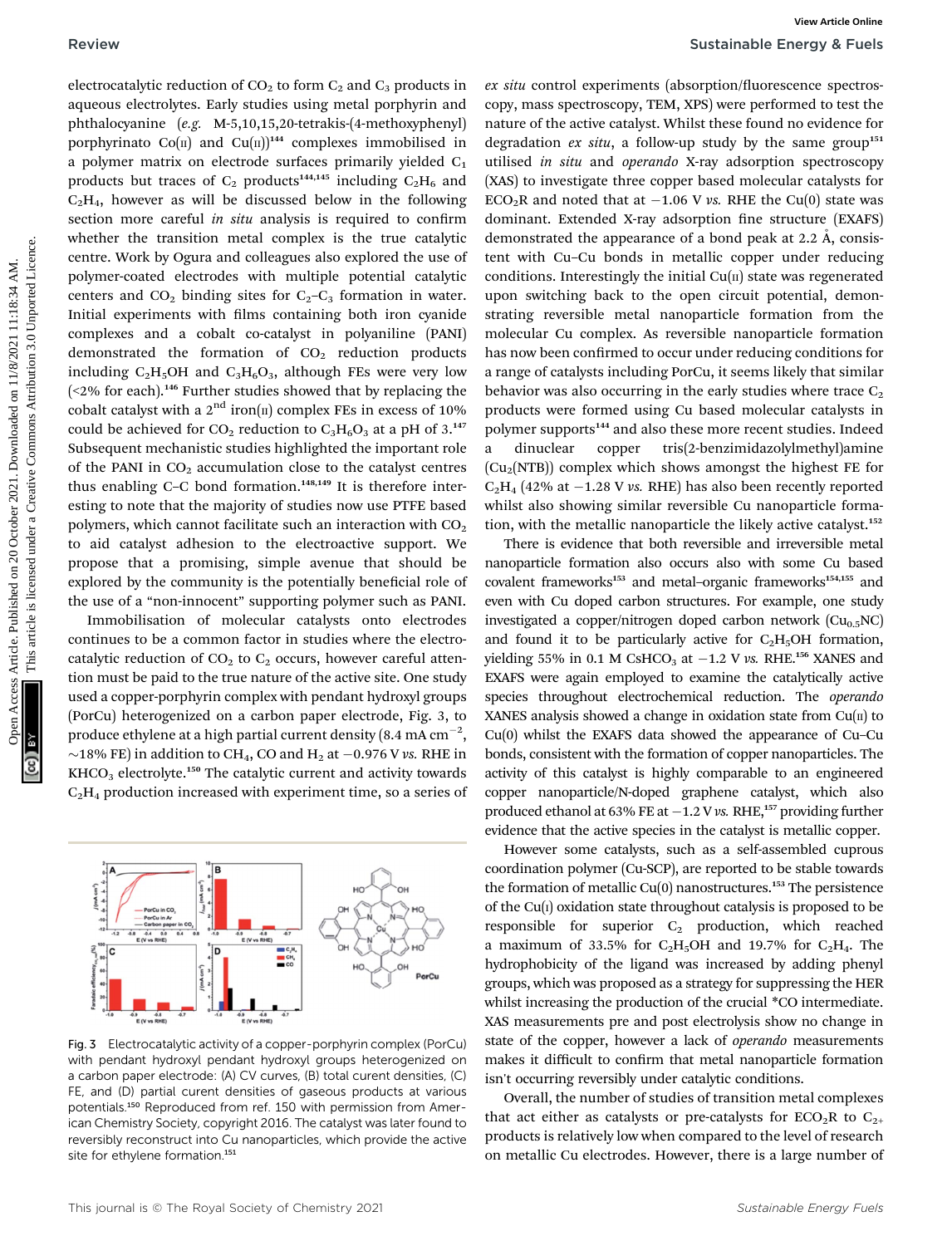transition metal complexes known to be able to reduce  $CO<sub>2</sub>$  to CO and a recently reported new approach to  $C_{2+}$  production is to immobilize these on Cu surface.<sup>50</sup> The aim is to produce CO, a crucial intermediate for  $C_{2+}$  products, at high turnover frequency and selectivity using the molecular catalyst, prior to CO reduction on Cu. This tandem approach is analogous to that described in Section 2.1.1 that explores the combining of copper with CO producing metals. The only example of a tandem system using a molecular catalyst is reported by Sargent et al.,<sup>50</sup> in which a copper surface is functionalized with 5,10,15,20 tetraphenyl-21H,23H-porphine iron( $\text{in}$ ) chloride (FeTPP[Cl]), a well-established  $CO<sub>2</sub>$  to CO molecular catalyst.<sup>158</sup> A peak FE for C<sub>2</sub>H<sub>5</sub>OH of 41% was reached at  $-0.82$  V vs. RHE, significantly out-performing bare Cu at 29% FE. The partial current density was 124 mA  $\text{cm}^{-2}$ . *In situ* XAS showed the FeTPP to be stable against metallic Fe nanocluster formation under electrochemical conditions.

More widely, surface modifications of Cu electrodes with molecular species have shown success in promoting  $C_{2+}$  selectivity. Glycine has demonstrated impressive enhancement of  $C_2H_4$  and  $C_2H_6$  production on copper nanowires (Cu NW) across the entire studied potential range  $(-0.65$  to  $-1.25$  V vs. RHE), doubling their FE at  $-1.25$  V to 35%.<sup>59</sup> A noteworthy limitation of the catalyst is the stability of the adsorbed glycine, which will detach at potentials more negative than the studied range. A range of morphologies was investigated with all showing an enhancement in the presence of the glycine adsorbates. DFT calculations reveal stabilization of the \*CHO intermediate, key to the formation of hydrocarbons, by glycine's  $-NH_3^+$ .  $N,N'$ Ethylene-phenanthrolinium dibromide has been utilized to synthesize and stabilize nanostructured copper from planar polycrystalline foil, shifting the selectivity to  $C_{2+}$  products including  $C_2H_4$  (FE = 45%) and  $C_2H_5OH$  (FE = 15%) at moderate potential  $(-1.05 \text{ V} \text{ vs. RHE})$ .<sup>159</sup> The additive first corrodes the surface of the foil to form the nanostructure and then dimerises under applied potential to form a film which was shown to stabilize the structure for over 40 hours. Altering the  $C_2$  pathway to preferentially form  $C_2H_5OH$  over  $C_2H_4$  has been explored using a nitrogen-doped carbon layer coated onto copper.<sup>160</sup> DFT studies give evidence towards to simultaneous improvement in C–C coupling and suppression of deoxygenation of the fork-in-the-road HOCCH\* intermediate which is a necessary step for the formation of  $C_2H_4$ .  $C_2H_5OH$  is selectively produced at 52% FE at, crucially, an industrially relevant partial current density of 156 mA cm<sup>-2</sup> at  $-0.68$  V vs. RHE. Sustainable Energy & Fuels<br>
Uncauding considerations are compared uncertained on 2021. This are compared uncertained are compared uncertained uncertained uncertained and<br>  $\mu$  considerations are compared uncertained uncer

#### 2.3 Photoelectrodes and photocatalysts

Indirect solar  $CO<sub>2</sub>$  reduction, where a photovoltaic is used to enable dark electrocatalysis with metal electrodes, is increasingly reported, but is not discussed here as the achieved product distribution invariably aligns with that achieved with the electrode material used conventionally. Instead, we briefly examine the reduction of  $CO<sub>2</sub>$  to  $C<sub>2+</sub>$  products using either semiconductor photocatalysts or photoelectrodes that generate suitably reducing photoelectrons to enable  $CO<sub>2</sub>$  reduction at a catalytic site.

Perhaps surprisingly, given the need to accumulate very large numbers of photoelectrons at a catalytic site (e.g. the production of ethane from  $CO<sub>2</sub>$  is a 14-electrons process), and the typically low quantum yields of most photocatalysts coupled to the available solar flux, examples of materials that convert  $CO<sub>2</sub>$  to  $C_{2+}$  products do exist. These are included within a comprehensive recent review on  $CO<sub>2</sub>$  photoelectrodes and photocatalysts,<sup>161-166</sup> where it is noted that when metal co-catalysts are deposited on the light absorbing semiconductor the achieved selectivity often matches that expected for the material with Cu co-catalysts often giving rise to a distribution of products including ethane and other  $C_2$  molecules. Highlights of Cu catalyzed systems include reports of p-Si nanowires with Cu deposited on the surface for the production a range of  $C_2-C_4$ products,<sup>167</sup> PbS sensitized TiO<sub>2</sub> particles with Cu co-catalysts<sup>168</sup> that could produce  $C_2H_6$  in the presence of  $CO_2$  and bimetallic alloys of Pt/Cu on TiO<sub>2</sub> for the production of  $C_2H_6$  and  $C_2H_4$ .<sup>169</sup>

Cu containing photoelectrodes have also been reported to produce complex carbon products without the need for an additional co-catalyst, likely due to the availability of active Cu sites on the electrode surface.<sup>170-173</sup> Selected examples include one-dimensional Cu<sub>2</sub>O@Cu metal-semiconductor heterostructured nanorods that produced  $C_2H_4$ .<sup>172</sup> The reduction of  $CO<sub>2</sub>$  to acetic on CuO photoelectrodes where the formation of thin surface films of Cu-In that inhibited  $H_2$  evolution and promoted  $C_2H_5OH$  production.<sup>174</sup> Also a study where very high selectivity's towards  $C_2H_5OH$  was reported using a CuO/Cu<sub>2</sub>O photocathode with a micro-flow reactor which appeared to have an essential role in controlling  $pH$  and local  $CO<sub>2</sub>$ concentration.<sup>175</sup>

Several studies do exist where non-Cu based co-catalysts have been used.<sup>176–179</sup> In two reports<sup>180,181</sup> Pd–TiO<sub>2</sub> was shown to produce ethane under  $CO<sub>2</sub>$  and in the presence of water, particularly at low temperature.<sup>180</sup> Plasmonic Au nanoparticles are also proposed to be able to act as both the light absorbing and catalyst centre for  $C_2H_6$  production from  $CO_2$ ,<sup>182</sup> and although not containing a C–C bond, methyl formate production via the photoelectrochemical reduction of  $CO<sub>2</sub>$  at InP electrodes can occur.<sup>183</sup>

Although both electro- and photocatalytic  $CO<sub>2</sub>$  reduction offer efficient techniques for  $C_2$  products conversion, the reduction of  $CO<sub>2</sub>$  to  $C<sub>2+</sub>$  products, such as  $C<sub>3</sub>$  are rarely reported.<sup>184</sup> Moreover, the long-term stability of the widely used transition metal-based catalysts is still under investigation.<sup>185</sup> Biological  $CO<sub>2</sub>$  conversion as a cost-effective approach brings new opportunity to generate more complex chemical compounds than purely electrochemical methods. The excellent stability of bio-catalysts and the high coulombic efficiency of CO2 conversion make it a potentially scalable technology for  $CO<sub>2</sub>$  utilization in the circular bioeconomy and high-value biofuel generation (Table 2).<sup>185,186</sup>

#### 2.4 Biological catalysts

2.4.1 Biocatalysts involved in microbial electro-synthesis (MES): pure cultures vs. mixed communities. The conversion of  $CO<sub>2</sub>$  in MES systems can be driven by two major types of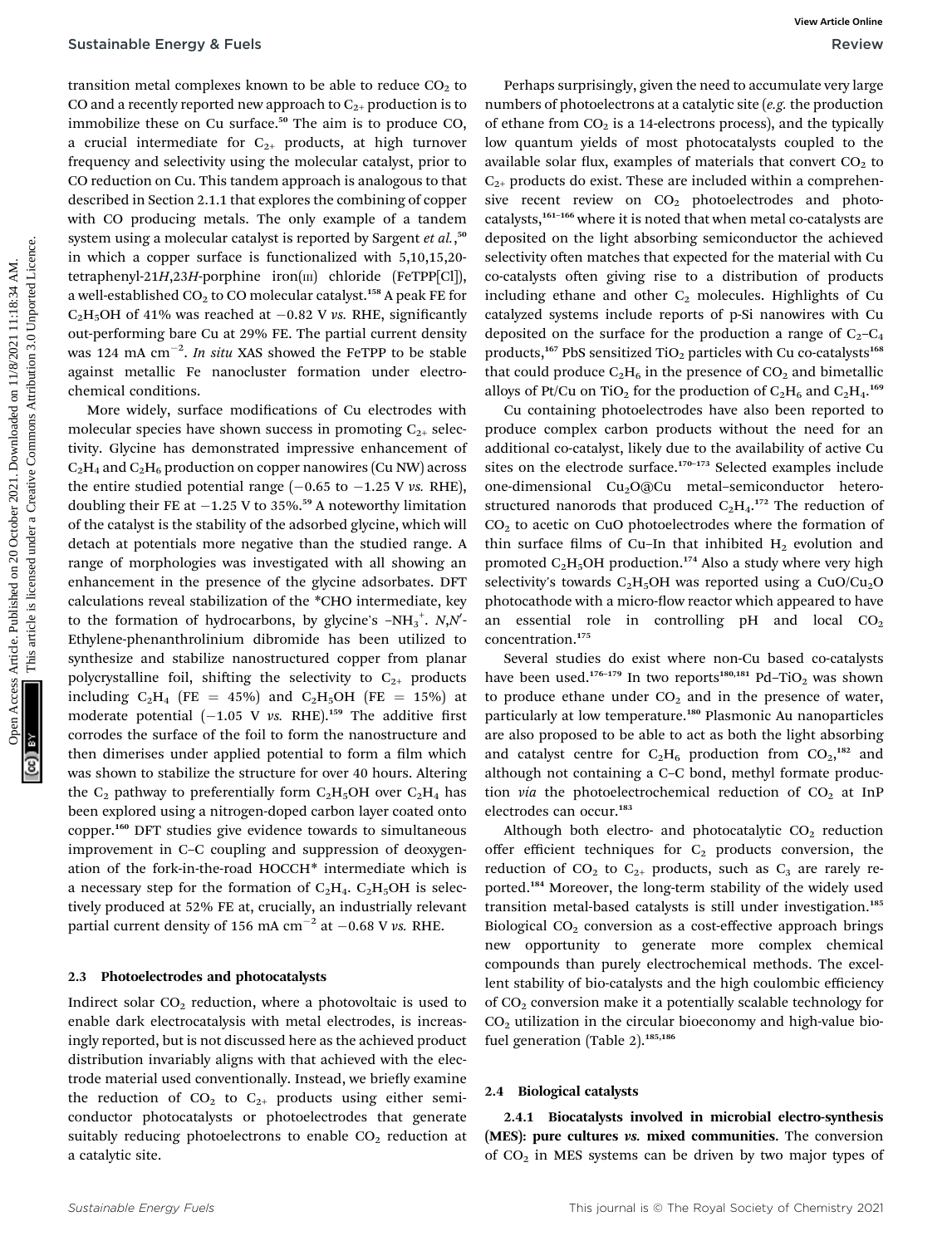|  | Table 2 $CO2$ electroreduction by microorganisms in MES compared to electrocatalysts for $C2+$ products |  |  |  |  |
|--|---------------------------------------------------------------------------------------------------------|--|--|--|--|
|--|---------------------------------------------------------------------------------------------------------|--|--|--|--|

| Product           | Catalyst                                                                                                                                                                                                                                                                         | Potential<br>(V<br>$\nu s. Ag/$<br>AgCl) | Current<br>density<br>$(mA cm^{-2})$ | Production rate (g m <sup>-2</sup><br>$h^{-1}$ | FE $(% )$                                                                                                                                                                                                                                                                                           | Operation<br>time<br>(h) | Ref. |
|-------------------|----------------------------------------------------------------------------------------------------------------------------------------------------------------------------------------------------------------------------------------------------------------------------------|------------------------------------------|--------------------------------------|------------------------------------------------|-----------------------------------------------------------------------------------------------------------------------------------------------------------------------------------------------------------------------------------------------------------------------------------------------------|--------------------------|------|
| Acetate           | Mixed microbial<br>consortium                                                                                                                                                                                                                                                    | $-1.3$                                   | 20                                   | 55.4                                           | 99                                                                                                                                                                                                                                                                                                  | 1680                     | 187  |
|                   | $Mo8(Q)$ Cu                                                                                                                                                                                                                                                                      | $\sim$ -1.85                             | 110                                  | N.G.                                           | 48.7                                                                                                                                                                                                                                                                                                | 3                        | 188  |
| Ethanol           | Clostridium ljungdahlii<br>ERI-2                                                                                                                                                                                                                                                 | $-0.78$                                  | 0.19                                 | 0.25                                           | 66.1                                                                                                                                                                                                                                                                                                | 168                      | 189  |
|                   | B, N-codoped nano<br>diamond                                                                                                                                                                                                                                                     | $\sim$ -1.65                             | N.G.                                 | $7.2\times10^{-5}$                             | 93.2                                                                                                                                                                                                                                                                                                | 3                        | 40   |
| Mixed<br>alcohols | Mixed microbial<br>consortium                                                                                                                                                                                                                                                    | $-1.0$                                   | $\sim$ 1.0                           | 0.15                                           | <sup>a</sup> 49.5: ethanol, butanol and organic 2160<br>acid                                                                                                                                                                                                                                        |                          | 190  |
|                   | Mesoporous metallic Cu $\sim$ -1.65                                                                                                                                                                                                                                              |                                          | 18.5                                 | N.G.                                           | 35: ethanol and propanol                                                                                                                                                                                                                                                                            | $\mathbf{1}$             | 21   |
|                   |                                                                                                                                                                                                                                                                                  |                                          |                                      |                                                |                                                                                                                                                                                                                                                                                                     |                          |      |
|                   | microbial catalysts: mixed cultures and pure cultures. From<br>a general point of view, chemolithoautotrophic bacteria are of<br>interest for MES because of their ability to fix CO <sub>2</sub> using<br>hydrogen in addition to their electroactivity towards CO <sub>2</sub> |                                          |                                      |                                                | microbial communities of a BES producing VFAs and alcohols<br>from $CO_2$ conversion. <sup>198,204,205</sup> The presence of <i>Desulfovibrio</i><br>species was also reported. <sup>206-209</sup> This could be explained by their<br>implication in biological hydrogen production in biocathodes |                          |      |
|                   | reduction. <sup>191,192</sup> When it comes to pure cultures and the<br>production of $C_2$ to $C_6$ compounds from $CO_2$ reduction, ace-<br>togens are the most studied microorganisms because of the                                                                          |                                          |                                      |                                                | and would thus support the thesis of a hydrogen-mediated<br>mechanism. <sup>209-211</sup> In our latest study, the activated sludge<br>from a wastewater treatment plant was used as inoculum for                                                                                                   |                          |      |
|                   | acetate as a natural product from the Wood-Ljungdahl (W-L)<br>pathway. In addition, the W-L pathway is the most energetically                                                                                                                                                    |                                          |                                      |                                                | MES which was poised potential of $-1.0$ V vs. Ag/AgCl and<br>provided only gaseous CO <sub>2</sub> . A dense biofilm dominated by                                                                                                                                                                  |                          |      |
|                   | efficient known pathway for $CO2$ as more than 95% of carbon                                                                                                                                                                                                                     |                                          |                                      |                                                | Acetobacterium (ca. 50% of biofilm) was gradually formed to                                                                                                                                                                                                                                         |                          |      |
|                   | and electron flow is diverted to the production of extracellular<br>end-products, rather than to the microbial growth and biomass                                                                                                                                                |                                          |                                      |                                                | produce a higher yield of acetate (106.9 $\pm$ 10.5 mM). The sharp<br>drop of charge transfer resistance within the biofilm high-                                                                                                                                                                   |                          |      |
|                   | production. <sup>193</sup> A wide range of acetogens are able to accept                                                                                                                                                                                                          |                                          |                                      |                                                | lighted the advantage of mixed communities. In addition, the                                                                                                                                                                                                                                        |                          |      |
|                   | electrons from a cathode and use $CO2$ as a terminal electron                                                                                                                                                                                                                    |                                          |                                      |                                                | biofilm maintained a highly active performance during long-                                                                                                                                                                                                                                         |                          |      |
|                   | acceptor, such as Sporomusa, Clostridium, Acetobacterium,<br>Desulfovibrio, Sulfurospirillum, and Moorella thermoacetica. <sup>193,194</sup>                                                                                                                                     |                                          |                                      |                                                | term operation even with the stress associated with the low                                                                                                                                                                                                                                         |                          |      |
|                   | The exact mechanisms for the electron transfer (i.e., direct or                                                                                                                                                                                                                  |                                          |                                      |                                                | pH as a result of accumulation of acidic products. <sup>204</sup> Changing<br>the operation from batch to continuous mode (hydraulic                                                                                                                                                                |                          |      |

microbial catalysts: mixed cultures and pure cultures. From a general point of view, chemolithoautotrophic bacteria are of interest for MES because of their ability to fix  $CO<sub>2</sub>$  using hydrogen in addition to their electroactivity towards  $CO<sub>2</sub>$ reduction.191,192 When it comes to pure cultures and the production of  $C_2$  to  $C_6$  compounds from  $CO_2$  reduction, acetogens are the most studied microorganisms because of the acetate as a natural product from the Wood–Ljungdahl (W–L) pathway. In addition, the W–L pathway is the most energetically efficient known pathway for  $CO<sub>2</sub>$  as more than 95% of carbon and electron flow is diverted to the production of extracellular end-products, rather than to the microbial growth and biomass production.<sup>193</sup> A wide range of acetogens are able to accept electrons from a cathode and use  $CO<sub>2</sub>$  as a terminal electron acceptor, such as Sporomusa, Clostridium, Acetobacterium, Desulfovibrio, Sulfurospirillum, and Moorella thermoacetica. 193,194 The exact mechanisms for the electron transfer  $(i.e.,$  direct or indirect/mediated) are, however, still hypothetical and highly depend on operating conditions. In order to specifically target compounds with a higher value than acetate, genetic engineering of acetogens can also be considered.<sup>195</sup>–<sup>197</sup> This can, for example, be achieved by eliminating genes responsible for the production of acetate and ethanol and by introducing or overexpressing genes essential for the production of the targeted commodity in *Clostridium* sp. in order to favor a specific pathway.<sup>198</sup>

In order to develop a robust process at a larger scale, mixed microbial communities will be preferred as they are more robust and versatile, but also easier to handle. Besides, mixed microbial communities can be directly enriched from environmental samples such as activated or digested sludge, anaerobic digester effluents or river sediments.<sup>199-203</sup> In a controlled environment such as in Bio-Electrochemical Systems (BES) and the presence of methane inhibitor, the enrichment of acetogenic bacteria from environmental inocula was very often reported, which is consistent with the production of Volatile Fatty Acids (VFAs) and alcohols. For example, it was reported in several studies that organisms belonging to the genus Clostridium and Acetobacter dominated both the biofilm and the planktonic

microbial communities of a BES producing VFAs and alcohols from  $CO<sub>2</sub>$  conversion.<sup>198,204,205</sup> The presence of *Desulfovibrio* species was also reported.<sup>206-209</sup> This could be explained by their implication in biological hydrogen production in biocathodes and would thus support the thesis of a hydrogen-mediated mechanism.<sup>209</sup>–<sup>211</sup> In our latest study, the activated sludge from a wastewater treatment plant was used as inoculum for MES which was poised potential of  $-1.0$  V vs. Ag/AgCl and provided only gaseous  $CO<sub>2</sub>$ . A dense biofilm dominated by Acetobacterium (ca. 50% of biofilm) was gradually formed to produce a higher yield of acetate (106.9  $\pm$  10.5 mM). The sharp drop of charge transfer resistance within the biofilm highlighted the advantage of mixed communities. In addition, the biofilm maintained a highly active performance during longterm operation even with the stress associated with the low pH as a result of accumulation of acidic products.<sup>204</sup> Changing the operation from batch to continuous mode (hydraulic retention time of 3 days) further promoted the acetate production as it provided better control of pH and constant medium refreshment.<sup>212</sup>

2.4.2 Main challenges and bottlenecks of BES. Over the past 10 years, the scientific community has gained increasing knowledge about microbial electrosynthesis and the production of chemicals from  $CO_2$  reduction.<sup>186,213</sup> All the studies reported have been carried out at a laboratory scale. There is still a long way to go in order to develop a viable technology at a larger scale and there are some challenges to be tackled. Firstly, the exact mechanisms of electron transfer and bacterial interaction with solid-state electrodes are still to be elucidated. In most of the studies reported in the literature, the potentials applied to drive the bioelectrochemical reduction of  $CO<sub>2</sub>$  are lower than the theoretical H<sub>2</sub> evolution potential  $(-0.414 \text{ V} \text{ vs. SHE})^{214} \text{ More-}$ over, understanding the exact role of the biofilm growing at the electrode is also of major importance, as it is likely that the biofilm catalyses  $H_2$  evolution rather than the reduction of  $CO_2$ directly. The development of a robust and selective biocatalyst to target a specific product with high productivity is another challenge in MES. First of all, in the case of the production of VFAs, there is a competition with methanogens that needs to be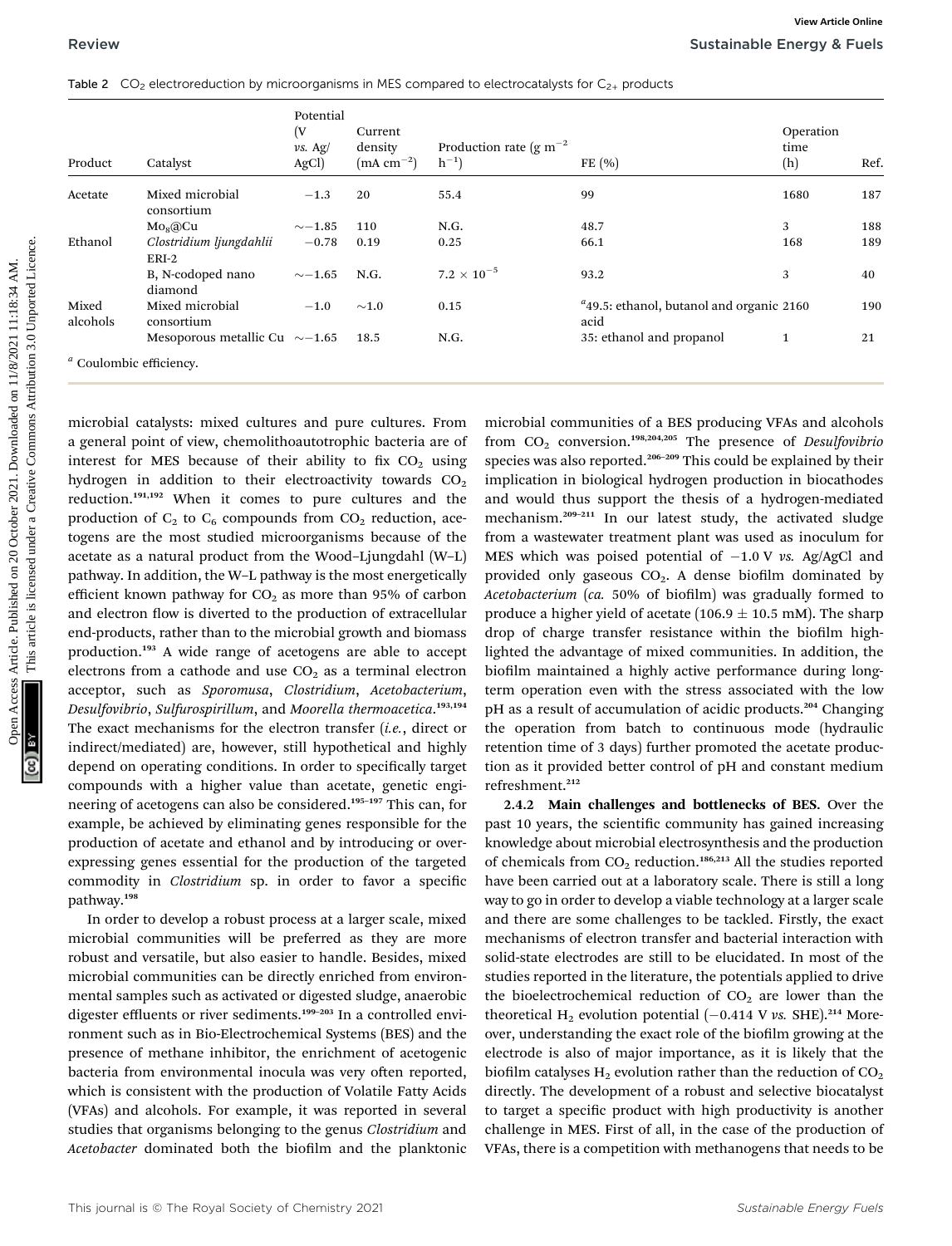prevented. In addition, the enrichment of a community with desired characteristics for MES, such as facultative, autotrophic, electro-active and biofilm forming<sup>193</sup> is a long process (usually between 50 and 100 days). Efforts should be pursued towards the production of compounds of higher value via MES. Most recent studies have highlighted the production of VFAs and alcohols up to  $C_6$ . Increasing titers, productivity and purity will be the keys to the development of an attractive and economically viable technology. Finally, to date, no study has been carried out at the pilot scale which shows that MES is still far from being a mature technology.

2.4.3 Integration of MES with other technologies: the case of bioplastics production. With acetate and butyrate as metabolic precursors, compounds even more complex than  $C_{2+}$  VFAs and alcohols can be targeted, especially if MES is combined with other technologies. It is, for example, the case of polyhydroxyalkanoates (PHAs), which are bioplastics that have attracted increasing interest because they are biodegradable and mainly produced from renewable sources such as organic acids or wastes.<sup>215</sup>–<sup>219</sup> Indeed, it was shown that MES can be involved in a three-step process for the production polyhydroxybutyrate (PHB) from  $CO<sub>2</sub>$ .<sup>220</sup> In this process, MES was used as a first step to accumulate 43.7 and 103 mmol of acetate and butyrate, respectively. In a second step, acetate and butyrate were extracted and concentrated by membrane extraction with a concentration of 400 mM (of which 65% butyrate). Finally, during the last step, PHB was accumulated in an aerated bioreactor operated in fed-batch and using inoculum previously enriched in a sequencing batch reactor (SBR). A maximum of 74.4 g PHB per 100 g volatile suspended solids (VSS) was produced, for an equivalent carbon conversion of 0.41 kg of PHB obtained for 1 kg of carbon as  $CO<sub>2</sub>$  inlet to the entire system.<sup>220</sup> Combining MES with other technologies for extraction and elongation like fermentation makes sense as the production of complex compounds such as bioplastics does not seem realistic via MES only.<sup>221-223</sup> However, the combination of MES with fermentation should be clearly distinguished from electrofermentation (EF) in which the role of the electrode (and electrons) is very different. Indeed, EF is a spontaneous fermentation process influenced electrochemically whereas MES relies on the reducing power provided to drive a nonspontaneous reaction.<sup>220</sup> It was, for example, reported in a study focusing on butanol production that only 0.2% of the cathodic electrons were used for the production of butanol whereas 99.8% originated from the glucose substrate.<sup>224</sup> Sustainable Energy & Fuels<br>
presenction at contrasting on 20 october 2021. The contrasting or the contrasting or the contrasting or the contrasting or the contrasting of the contrasting or the contrasting or the contrasti

2.4.4 Bio-electrochemical systems for longer chain production. BES is based on the capacity of specific strains of bacteria to electrochemically interact with solid-state electrodes. More specifically, during MES, electrophilic microorganisms can accept electrons from a polarized electrode (directly or indirectly) for their own growth and maintenance but also reduce  $CO_2$ .<sup>225-227</sup> It should be understood that MES relies on the external power applied at the cathode to drive the non-spontaneous  $CO<sub>2</sub>$  reduction. Unlike in fermentation or EF processes, there is initially no other electron donor than the cathode in MES. During the last few years, research studies have

demonstrated the potential of MES for the conversion of  $CO<sub>2</sub>$ into  $C_2$  to  $C_6$  VFAs and alcohols.<sup>228-232</sup>

2.4.5 Production of  $C_2-C_6$  compounds via microbial electrosynthesis. Besides the production of methane  $(CH<sub>4</sub>)$ , which is considered as a competitive reaction when it comes to the production of VFAs or alcohols *via* MES, acetate  $(C_2H_3O_2^-)$  is the main  $C_2$ -product from  $CO_2$  conversion in BES. Indeed, when BES reactors are inoculated with environmental samples such as activated sludge or sediments, the bacterial community growing in the medium and in the biofilm, if there is one, will quickly be dominated by methanogens and acetogens.<sup>198</sup> As the production of methane must be avoided in order to favor VFAs and alcohols, inhibition methods are often used at least at the beginning of the process. They include chemical inhibitors such as sodium 2-bromoethanesulfonate, inoculum heat pretreatment or pH control. In the W–L pathway, acetogens reduce  $CO<sub>2</sub>$  to conserve energy and for the synthesis of cell carbon, but also to synthetize acetyl-CoA and then acetate.<sup>233</sup> Acetate is the natural product from acetogenesis and has therefore been the focal point of numerous studies.<sup>234</sup> Under standard conditions,  $CO<sub>2</sub>$  may be reduced bioelectrochemically to acetate at a potential  $(E^0)$  of  $-280$  mV vs. SHE (eqn (1)), but no electroacetogenesis was reported with a biocathode poised at such potential.

$$
CO_2 + 7H^+ + 8e^- \rightarrow
$$
  
CH<sub>3</sub>COO<sup>-</sup> + 2H<sub>2</sub>O;  $E^0 = -280$  mV *vs.* SHE (1)

It is well understood that potential losses occur in BES. These losses are related to mass transport and kinetics limitations between the medium, the electrode and within the biofilm (when applicable), but also to ohmic voltage losses associated with the electrolytes, the membrane, the electrodes and connections. Therefore, it has been postulated that in order to overcome potential losses due to the components of BES, microbial acetogenesis requires potentials of  $-400$  mV or much more negative.<sup>204,235-237</sup>

In order for the technology to be viable, reaching high productivity and selectivity is crucial. Therefore, different strategies have been investigated to increase the acetate production rate, ultimately limited by the applied current. For example, the continuous production and extraction of acetate were achieved in a 3-compartment microbial electrolysis cell (applied current of  $-50$  mA) reaching an accumulated acetate concentration of 13.5 g  $L^{-1}$  (225 mM).<sup>208</sup> In this design, the middle chamber was used for the continuous extraction of acetate which led to the high titer achieved. Electrode materials have also been subject to investigation with the utilization of reticulated vitreous carbon (RVC) modified with multi-walled carbon nanotubes (MWCN) by electrophoretic deposition (EPD).<sup>238</sup> In this reactor polarized at  $-0.85$  V vs. SHE, a high acetate production rate of 685  $\pm$  30 g m<sup>-2</sup> day<sup>-1</sup> was achieved (product titer of 11 g  $L^{-1}$ ), which is according to the authors comparable to productivity levels of industrial fermentation processes.<sup>239</sup> However, this experiment was carried out at a very small scale (electrode projected surface area of 1.36  $\text{cm}^2$ ), and extrapolating such results is not straightforward despite the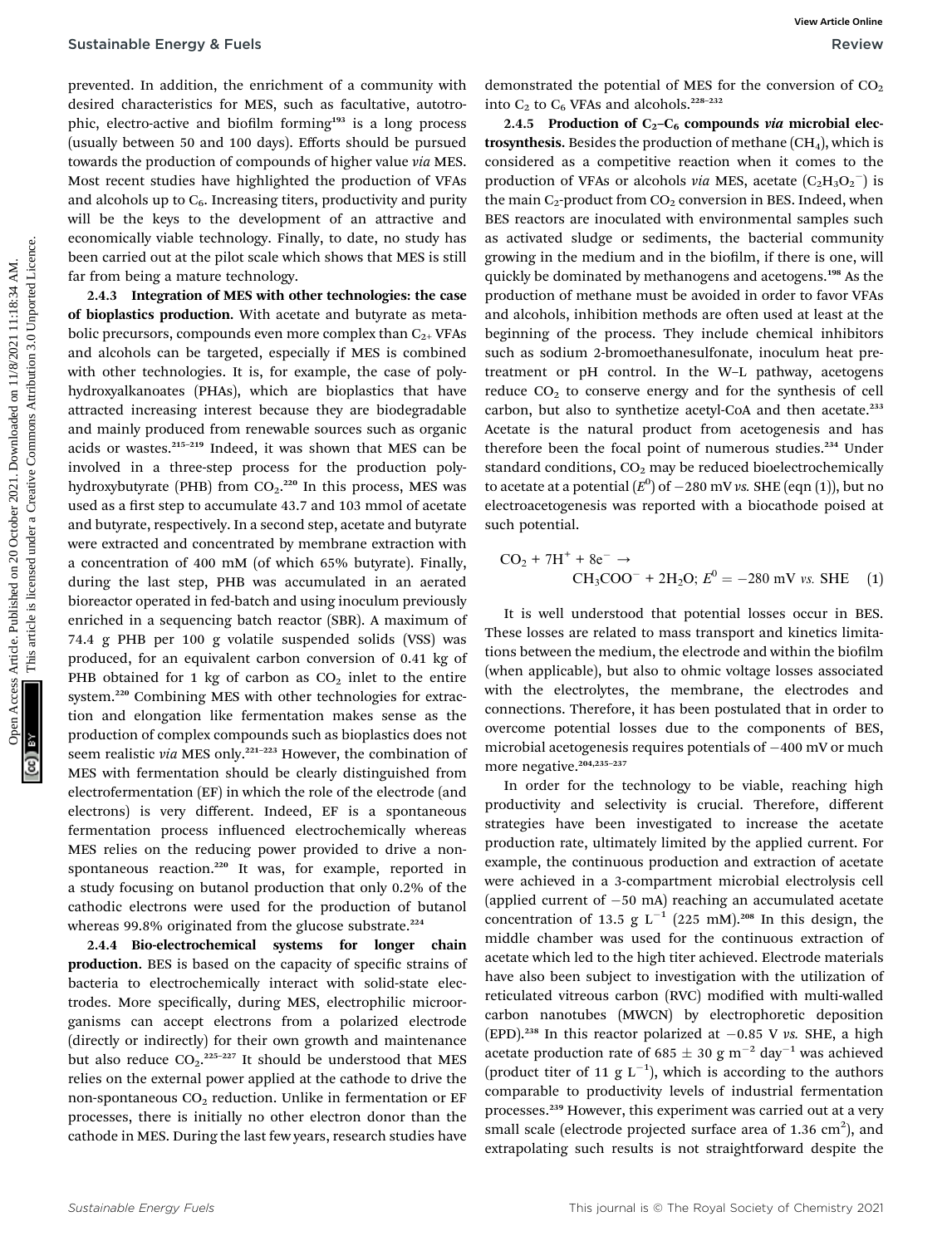high productivity obtained. In addition, the viability of such electrode materials at a larger/industrial scale should be evaluated by economic and life cycle assessment analysis.

Although, as an end-product, it does not have a high market value (ca. 500 $\in$  per t),<sup>239</sup> acetate and more specifically acetyl-CoA are excellent building blocks for the production of more valuable chemicals through the W–L pathway.193,240–<sup>242</sup> Therefore, under specific conditions of pH and hydraulic retention time and following mechanisms derived from the W–L pathway, butyrate, ethanol, or butanol can be all produced from acetyl-CoA as a precursor (see Fig. 4a). Ethanol is an important biofuel and can be used as an additive to diesel. Butanol is an important industrial bulk as well as a promising biofuel as it can be used without modifications of car engines.<sup>236,243,244</sup> In the W–L pathway, acetate is the prerequisite for any other VFA or alcohol, following which butyrate can be produced either via a linear extension of the acetyl-CoA to butyril-CoA, or via reverse b-oxidation which is also called microbial chain elongation  $(Fig. 4b).^{234}$ 

As acetate and butyrate concentrations increase in the medium, pH will naturally drop creating harmful conditions for microorganisms. As a defensive mechanism, a switch of mechanism from acidogenesis (production of fatty acids) to solventogenesis (production of solvents, typically alcohols) can occur, leading to the production of butanol and ethanol.<sup>246</sup> Concomitant of the production of butanol and ethanol, acetone can also be produced via acetone–butanol–ethanol (ABE) fermentation, which can be further reduced to iso-propanol via isopropanol-butanol-ethanol (IBE) fermentation.<sup>246</sup> This mechanism, however, has rarely been reported in bioelectrochemical systems. During MES, operating parameters such as applied potential, pH or hydraulic retention time (HRT) have a crucial impact on the bioproduction. In a continuous reactor operated at  $-50$  mA (cathode potential of  $-1.0 \pm 0.6$  V vs. SHE), it was shown that the bioproduction could be driven either towards acetate or towards product diversification by controlling the HRT and thus the pH.<sup>209</sup> At HRT of 3.3 days, a production rate of 21 g  $m_{\text{cathode}}^{-2} d^{-1}$  could be achieved for acetate with very low product diversification. Higher HRT of 5 days enhanced the production of butyrate and isopropanol as



Fig. 4 (a) Possible metabolic pathways for microbial electrochemical  $CO<sub>2</sub>$  reduction that leads to the generation of a variety of high value organic compounds beyond acetic acid and CH<sub>4</sub>.<sup>224</sup> Reproduced from ref. 224 with permission from Elsevier, copyright 2019. (b) Schematic diagram of the suggested metabolic pathways for the production of acetate, ethanol, acetone, isopropanol, butyrate and butanol from acetyl-CoA. In dashed lines are the pathways for solventogenesis after the production of acetate and butyrate.<sup>245</sup> Reproduced from ref. 245 with permission from Elsevier, copyright 2012.

the pH would drop to 5, with maximum concentrations of 0.67 and 0.82  $g L^{-1}$ , respectively. In another semi-batch reactor operated for 450 days at an applied cathode potential of  $-0.80$  V  $\nu$ s. SHE and with controlled pH  $ca$ . 5, the accumulation of acetate up to 4.9  $g L^{-1}$  also led to the production of ethanol (up to 1.3 g  $L^{-1}$ ).<sup>209</sup> As observed in other studies, the presence of both acetate and ethanol led to both solventogenesis and chain elongation. Therefore, high butyrate and isobutyrate titers of 3.1 and 1.6  $g L^{-1}$  were measured. Caproic acid was also detected, reaching a maximum concentration of 1.2 g  $L^{-1}$  after 450 days of operation. Equivalent alcohols were produced: in addition to ethanol, butanol, isobutanol and hexanol were measured as high as 0.4, 0.2 and 0.2  $\rm g\,L^{-1},$  respectively.<sup>206</sup> More recently, the system was adapted to a 3-chamber MES rector equipped with a dual biocathode arrangement for sequential acetogenesis/carbon chain elongation and solventogenesis, as presented in Fig. 5.<sup>206</sup> In this study, the pH of both biocathode chambers were controlled without the addition of any chemicals but  $CO<sub>2</sub>$  sparging and by controlling the applied potential and the abiotic reactions occurring at each cathode. In the first chamber (pH 6.9), acetate could be produced at a maximum concentration of 9.5 g L<sup>-1</sup> (0.46 g L<sup>-1</sup> day<sup>-1</sup>). As acetate would migrate to the second chamber (pH 4.9), solventogenesis would occur and ethanol would be produced. Very interestingly, after a connection was made between the headspaces of both cathodic chambers, a transfer of ethanol from the second chamber to the first chamber via gas stripping promoted chain elongation in the first chamber.  $C_{4+}$  products were then detected with levels up to 1.33 g  $L^{-1}$  isobutyrate, 1.49 g  $L^{-1}$  butyrate and 0.27 g  $L^{-1}$  caproate. Acidic conditions in the second chamber resulted in the biosynthesis of  $C_4-C_6$  alcohols, with levels up to 0.33 g  $\mbox{L}^{-1}$  isobut<br>anol, 0.82 g  $\mbox{L}^{-1}$  butanol and 0.11 g  $L^{-1}$  hexanol.<sup>247</sup> Review Sustainable Energy Settleman<br>
Dig hydrodical articles. The constrained on 2001. The constrained on 2012 and 0.02 and 2021. The common access Article is like the common and the common access article is like the comm

It is assumed that additional electron donors than a polarized cathode was required to steer the production towards longer chain of carboxylates than acetate.<sup>248</sup> Based on our latest



Fig. 5 Schematic representation of a microbial electrosynthesis reactor with dual biocathode for the production of organic acids at neutral pH and simultaneous reduction of the produced organic acids to the corresponding alcohols at mildly acidic pH. CEM: cationexchange membrane; AEM: anion exchange membrane.<sup>247</sup> Reproduced from ref. 247 with permission from the Royal Society of Chemistry, copyright 2019.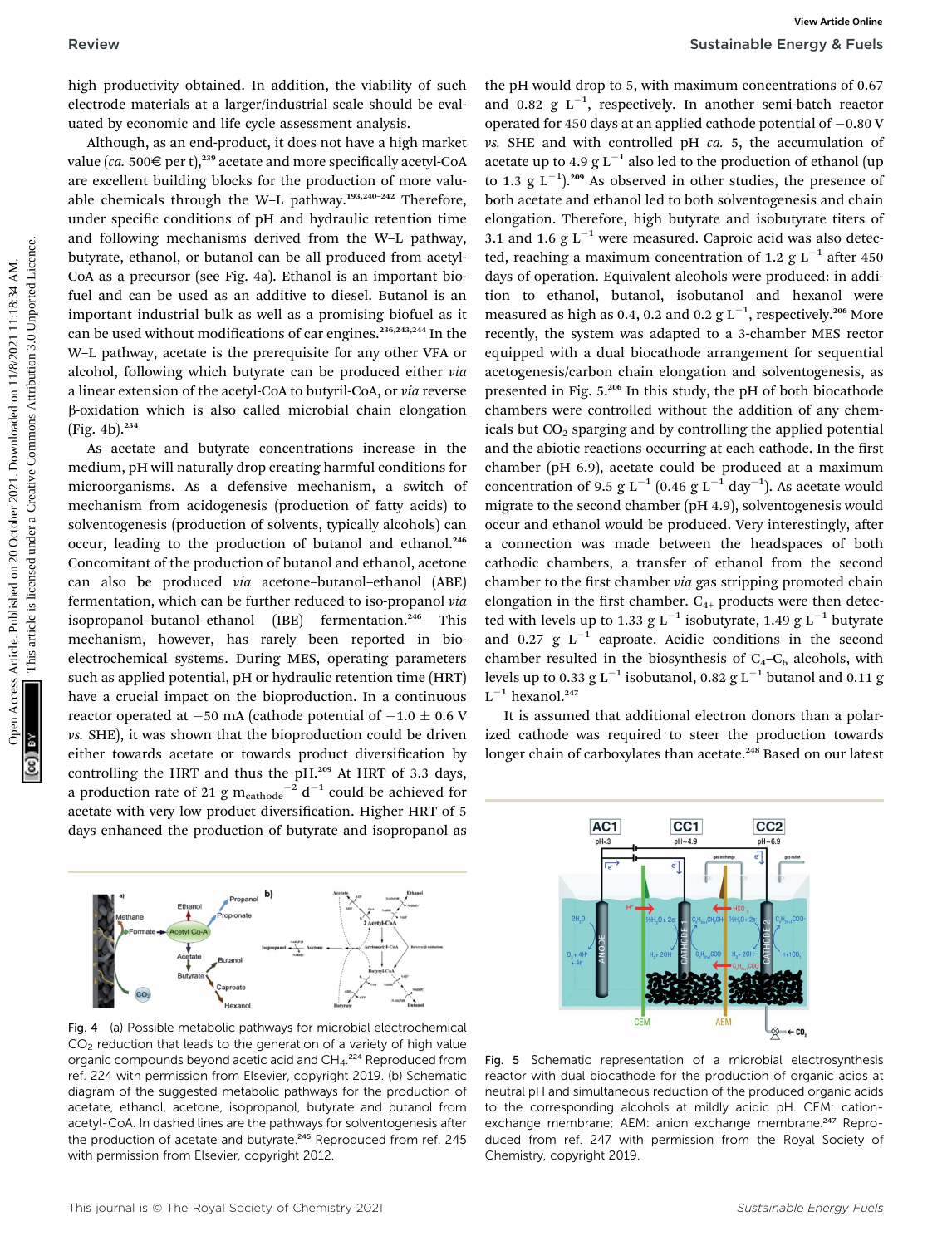results, formate as additional electron donors were supplied into MES in which cathode was poised at  $-1.0$  V vs. Ag/AgCl. Although acetate was still the major product, significant increase in the production of butyrate (3.8 times higher in maximum concentration) and butanol (maximum of 6.8  $\pm$ 0.3 mmol C  $L^{-1}$ ) was observed after supplying formate. However, the production of acetate and longer chain carboxylic acids ethanol stopped at open circuit condition. By comparison, ethanol as another one electron donor could trigger the  $C_4$ compounds production without polarized cathode.<sup>237</sup>

### 3. Reactor design

#### 3.1 Reactor configurations and process integration

The design of a  $CO<sub>2</sub>$  electrochemical reduction device requires multi-disciplinary efforts. Among the three sources of inefficiencies in  $ECO<sub>2</sub>R$ , which are kinetics, mass and charge transfer, potential losses caused by mass and charge transfer are closely determined by reactor configuration. The priority of device design is minimizing those energy losses as much as possible. To date, the most studied devices for  $ECO<sub>2</sub>R$  are membrane-based architectures. These are used in order to avoid cross over of products and the undesired consequent parasitic effects, e.g. ion-exchange membranes are employed to separate the catholyte and anolyte while maintaining the transfer of ion transfer across the membrane at the same time. According to the pH environment of electrolyte, cationexchange or anion-exchange membranes can be used.

In the studies of  $ECO<sub>2</sub>R$  at lab-scale, batch type reactors, shown in Fig. 6, are widely used in favor of precise control of reaction conditions and product characterization. In order to upscale the process, continuous flow configurations are designed to meet the demands of industrial applications as shown in Fig. 6. It is suggested by Delacourt et al. that a buffer

layer is crucial to stabilize the pH of catholyte, and thus enhance the selective reduction of  $CO<sub>2</sub>$  and prevent the evolution of hydrogen.<sup>249</sup> However, due to the limited solubility of  $CO<sub>2</sub> (1.5 g)$  $L^{-1}$  (ref. 250)) in aqueous solutions, flow cells fed with saturated  $CO<sub>2</sub>$  electrolyte suffer from depletion of reagent showing a low mass transfer limiting current density at around 20 mA  $\rm cm^{-2}.^{251}$ Inspired by fuel cell configuration, the gas diffusion electrode (GDE) is integrated into the electrolyzer to enable direct gas  $CO<sub>2</sub>$ feeding to overcome the mass transfer limitation of the reactant.<sup>252</sup> By doing so, the operating current density reaches  $10^2$  to  $10^3$  mA cm<sup>-2</sup>.<sup>253-255</sup> One can find a more detailed development of GDE for  $ECO<sub>2</sub>R$  as reported in a recent review.<sup>256</sup> Besides, the rapid removal of reductive products along with  $CO<sub>2</sub>$  stream lowers the issues arising due to ohmic loss caused by the bubble formation in the channel.

However, the use of mono cation or anion exchange membrane requires the consistency of the pH environment across the membrane. This brings a performance trade-off on anode and cathode because of the conflicting electrolyte requirements for desirable half-reactions.<sup>257,258</sup> For example, the alkaline electrolyte is preferred for anodic oxygen evolution reaction (OER) to eliminate the use of catalysts based on precious metal, while there are still plenty of  $ECO<sub>2</sub>R$  attempted at a near-neutral catholyte. The bipolar membrane configuration enables a differential pH environment for each halfreaction, as shown in Fig.  $6.^{259}$  The development of bipolar membranes with controlled local pH has been recently reported as one way to use the devices with the CEM in contact with the cathode for  $CO<sub>2</sub>$  reduction<sup>260</sup> although this configuration requires large membrane potential loss sometimes to drive ion transfer at the membrane, which can lead to the decline of energy efficiency.<sup>261</sup> In addition, the loss of  $CO<sub>2</sub>$  due to the reaction with OH $^+$  to form CO $_3{}^{2-}$  at the cathode usually needed a large excess of  $CO<sub>2</sub>$  to support high current densities, which Sustainable Energy & Fuels<br>
Textures Article. The second on 20 October 2021. The selection of the second under AC and the second under the second under the second under the second under the second under the second under



Fig. 6 (Up) The schematic of batch and continuous flow reactor for CRR.<sup>273,274</sup> Reproduced from ref. 273 and 274 with permission from IOP Publishing, copyright 2010 and 2013; (down) ion transport pathways in CEM (A), AEM (B), and BPM (C).<sup>261</sup> Reproduced from ref. 261 with permission from American Chemical Society, copyright 2018.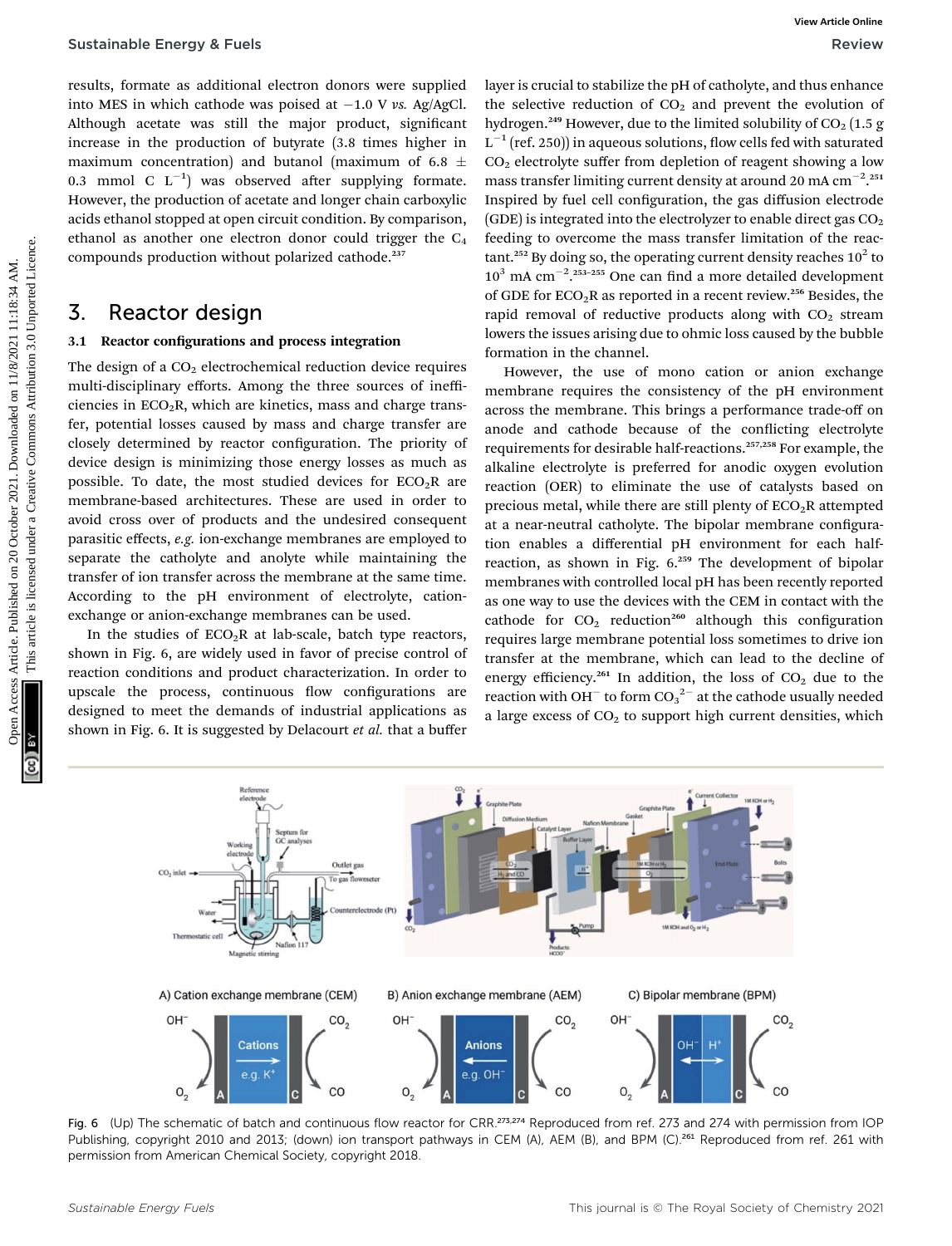led to a lower carbon efficiency. BPM provided the possibility for  $CO_3^2$  protonation at the membrane–electrolyte interface to release  $CO_2$ , reducing the losses imposed by  $CO_3^2$  formation.<sup>262</sup> As an alternative to a physical membrane a microfluidic approach was implemented to introduce a thin laminar flow electrolyte layer served as a 'virtual membrane' to separate anode and cathode.<sup>263</sup> High efficiency and precise control of operating conditions make microfluidics a powerful tool to boost the performance of  $ECO<sub>2</sub>R<sup>264</sup>$  By employing two GDEs, one as an anode and one a cathode, this configuration is able to utilize gaseous  $CO<sub>2</sub>$  and transport byproduct  $O<sub>2</sub>$  away. Performing  $ECO<sub>2</sub>R$  in a solid oxide electrolyzer cell (SOEC) under high temperature is more kinetically desired and energy efficient than room temperature membrane-based  $ECO_2R$  configuration.<sup>265</sup> Approximately a 73% energy efficiency and 95% FE was reported by Kaur et al.<sup>266</sup> In addition, SOEC is capable of operating at high current density (up to 2 A  $\rm cm^{-2}$ ), which is crucial for industrial scale application.<sup>267</sup> More information about SOEC can be found in a recent review.<sup>268</sup> Review Sustainable Energy articles. BPM provided the possibility for in temperature leads to performance improvement in aqueous  $C_1C_2$  involvement and the interdeffect in the interdeffect in the interdeffect interdeffec

One of the key concepts of carbon-neutral fuel generation by  $ECO<sub>2</sub>R$  is that electrical energy comes from renewable sources, like solar and wind energy.<sup>269</sup> Kauffman et al. presented a labscale prototype of a solar cell powered  $CO<sub>2</sub>$  electrochemical device.<sup>270</sup> The configuration was provided a bias of  $6$  V by a solar panel and is able to generate 412 L  $h^{-1}$  CO with 96% selectivity for 12 h in two days. A much higher production rate of 781 L  $h^{-1}$ was detected by using a rechargeable 6 V battery which provides more stable and higher power density electricity. They also estimated the conversion capacity of  $CO<sub>2</sub>$  is 1 tonne per acre per day and 1.6 tonnes per turbine per day for solar and wind plants, respectively.  $ECO<sub>2</sub>R$  based on a SOEC is also regarded as an efficient approach of energy storage for intermittent renewable energy with energy storage cost around 3  $\mathrm{kW}^{-1}\,\mathrm{h}^{-1}.$ 271 The integrated system of  $ECO<sub>2</sub>R$  and following treatment sections like Fischer–Tropsch (F–T) was investigated to provide a technical and economic feasibility study of converting  $CO<sub>2</sub>$  back into diesel fuel.<sup>272</sup> It is suggested that this pathway to synthesize fuel can be economically competitive with fossil fuel.

#### 3.2 Operating condition of  $ECO<sub>2</sub>R$

Pressurizing CO<sub>2</sub> has been proven an efficient way to promote the electrochemical performance and selectivity of hydrocarbons.251,275,276 It is considered as a method to improve the solubility and mass transfer of  $CO<sub>2</sub>$  at the surface of the electrode.<sup>277</sup> Besides, the reaction rate of  $ECO<sub>2</sub>R$  can also be accelerated through increasing the concentration of reagent. A desirable high carbon product selectivity is also obtained at pressurized conditions,<sup>278</sup> which means the local concentration of CO<sub>2</sub> plays a critical role in  $C_{2+}$  generation, as shown in Fig. 7. The study of Kas et al. indicated that the FE of  $C_2$  rises by about three times to 43.7% at a pressure of 9 atm. $279$  It is also suggested that high pressure can result in the polymerization of low carbon products.<sup>280</sup>

The temperature effect on  $ECO<sub>2</sub>R$  depends on the type of electrolyte. In organic electrolytes, like CH<sub>3</sub>OH, a low temperature to maintain a higher solubility of  $\mathrm{CO}_2.^{\text{281}}$  In contrast, rising

in temperature leads to performance improvement in aqueous electrolyte due to the improvement on kinetics, despite modest reductions in the solubility of  $CO<sub>2</sub>$ .<sup>38</sup> Dufek *et al.* reported a rise and fall effect of temperature in current performance and product selectivity.<sup>282</sup> The results from the study of Gutiérrez-Guerra et al. suggested that higher operating temperature is preferred for high carbon products generation.<sup>283</sup>

#### 3.3 Electrolyte

As already shown in this review, the selection of electrolytes is a crucial factor for  $ECO<sub>2</sub>R$ . Product distribution is heavily affected by the properties of electrolyte e.g. pH, protic vs. aprotic and  $CO<sub>2</sub>$  solubility. In addition, to conventional electrolytes, ionic liquids (ILs) have garnered much attention for  $ECO<sub>2</sub>R$  in recent years.

ILs are a novel class of liquids, made up solely of ions which possess a unique set of properties. These properties, such as chemical tunability, high stability, low vapour pressure, large liquidus temperature range and wide electrochemical window make them useful in a number of applications.<sup>284</sup> ILs have also been shown to exhibit superior gas sorption/capture capacity in comparison to organic solvents.<sup>285</sup> The tunability of ILs has allowed the design of ILs to capture greater than equal molar amounts of gas.<sup>286</sup> For  $ECO_2R$  the large  $CO_2$  capture potential of ILs is advantageous and, additionally, the ability to chemically absorb  $CO<sub>2</sub>$  can in some cases lead to activation of  $CO<sub>2</sub>$  for  $ECO<sub>2</sub>R<sup>287</sup>$ 

Many reports of ILs used for electrocatalytic reduction of  $CO<sub>2</sub>$ exist but products reported are mainly  $C_1$  type compounds.<sup>288</sup> Only a small number of papers report the production of  $C_{2+}$ compounds and in most cases the IL is acting as a co-catalyst rather than an electrolyte. In all of the cases reported the IL has been paired with a copper type catalyst to produce  $C_{2+}$ products. Sun *et al.* showed the conversion of  $CO<sub>2</sub>$  to acetic acid at 80.3% FE when  $Cu(i)$  and a carbon-doped boron nitride catalyst was used alongside a LiI-water-IL electrolyte where the IL used was 1-ethyl-3-methylimidazolium tetrafluoroborate ([Emim][BF<sub>4</sub>]).<sup>289</sup> Hui et al. showed the incorporation of IL (1octyl-3-methylimidazolium chloride, OmimCl) into a  $Cu<sub>2</sub>O$ supported on a graphite sheet catalyst could more than double the FE of  $C_2H_4$ .<sup>290</sup> Another group reports the production of C<sub>2</sub>H<sub>5</sub>OH at a rate of 24.42 µmol cm<sup>-2</sup> h<sup>-1</sup> at a potential of  $-1.6$  V vs. Ag/AgCl (KCl sat.) using a combination of copper nanofoam and an electrolyte of  $0.1$  M KHCO<sub>3</sub> +  $0.04$  M 1-butyl-3methyl-imidazolium bromide (BmimBr).<sup>291</sup>

The limited reports in the literature would suggest that the utilisation of ILs to produce  $C_{2+}$  products has been largely unexplored. However, these reports also outline the potential of ILs to enhance production and selectivity to  $C_{2+}$  products. Most reports on  $C_{2+}$  conversion to date focus on imidazolium based ILs, therefore, there is a large variety of ILs which remain unstudied. It is estimated that there are potentially a million different ILs available<sup>284</sup> with diverse properties including those which reactively solubilise  $CO<sub>2</sub>$ . Therefore, it is highly likely that ILs could hold the key to going beyond  $C_1$  products and should be studied more closely for this application.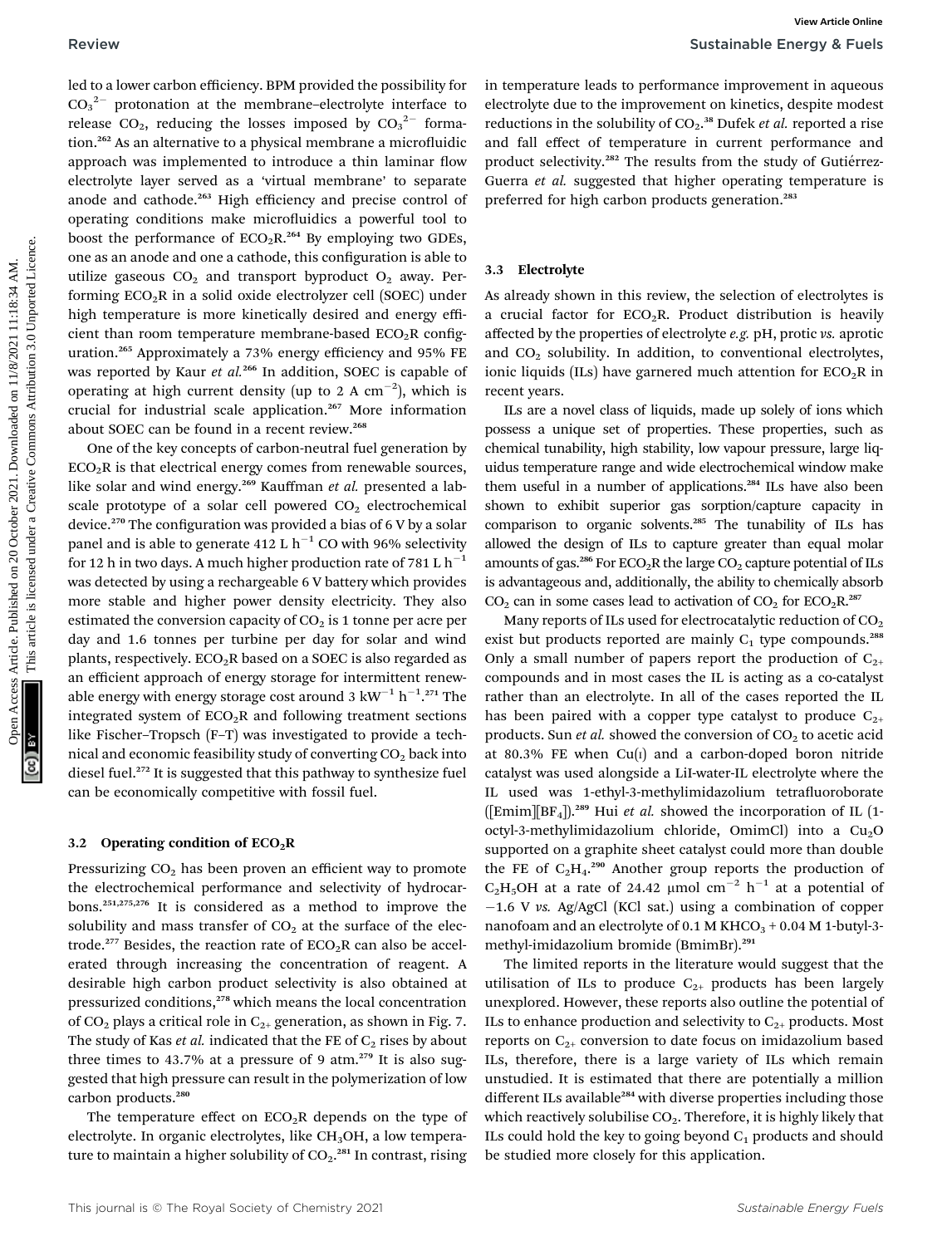

Fig. 7 Products distribution and current performance with  $CO_2$  pressure (a) and flow rate (b).<sup>278</sup> Reproduced from ref. 278 with permission from American Chemical Society, copyright 2017.

### 4. Perspectives

#### 4.1 Catalyst design and development

Understanding the catalytic mechanism and catalyst design if one wants to improve the yields of  $C_{2+}$  products, then there should be efficient C–C coupling steps. Perhaps the most efficient manner to advance in the intelligent design of catalysts is to understand the reaction mechanism and identify and analyze the limiting factors.

4.1.1 Catalyst design to promote CO generation. Goddard and co-workers found that on Cu(111) the CO dimer pathway is less favourable than the formation of an adsorbed COH\* followed by C–C bond formation by reaction of this species with adsorbed CO\*.<sup>292</sup> However, in a separate study using explicit water on Cu(100), this group found that the reaction to form adsorbed CHO\*, as opposed to COH, was preferred. Other computational studies on Cu has shown that adsorbed  $CH_xO^*$  $(x = 0-3)$  dissociation to CH<sub>x</sub> as well as CH<sub>x</sub>O<sup>\*</sup> insertion to CH<sub>x</sub> needs to surmount a much larger barrier on pure Cu.<sup>293</sup> These findings suggest that  $CO<sub>2</sub>$  reduction is not likely to give rise to  $C_{2+}$  through the CO\* intermediate. Nevertheless, based on the fact that adsorbed species HCOO\*, H2COO\*, HCOOH, and H<sub>2</sub>COOH are difficult to couple with each other or other intermediates, the most promising approach to achieve large-scale long-chain carbon fuel production is modified Fischer-Tropsch (F–T) synthesis, perhaps with synergetic effects on Coand Ru-based catalysts. Therefore, to promote the synthesis of  $C_{2+}$  products (hydrocarbons and alcohols), future efforts should focus on discovering new catalysts that promotes CO generation from  $CO_2/H_2$ , C–O bond dissociation from  $CH_xO^*$  and  $CO^*/$ CHO $*$  insertion to CH<sub>x</sub> simultaneously.

4.1.2 Catalyst design through DFT and computational tools. Computational modelling opens a rational way to design catalysts, examples of catalyst design by means of density functional theory (DFT) have already emerged.<sup>294,295</sup> Using DFT theoretical works, the scaling relations between characters of catalysts and the reaction to intermediates are discovered. In Nørskov's study, over 20 types of catalysts including metals, metal oxides, cation-exchanged zeolites, decorated graphene nanosheets and metal–organic frameworks have been selected to construct the scaling relationships for C–H bond activation

reactions.<sup>296</sup> DFT combines the structure of active sites with catalytic performance, making it possible to design catalysts by constructing specific active sites. It was found that the Cu clusters exposed more coordination unsaturated surface atoms in the form of angular and edge atoms which strengthened the adsorption of the reaction intermediates calculated by DFT.<sup>297</sup> Another example is to construct metal-N sites, it is proposed that the special electronic structure of the coordinated metals in single-atom catalysts would be able to efficiently promote C–C coupling.184,298 DFT could also be used to predict the performance of metal-free catalysts. Both experiments and DFT calculations demonstrated that the special pore structures and pyridinic/pyrrolic N sites were crucial for CO\* dimerization and  $C_2$  compounds conversion.<sup>299</sup>

Despite computational tools being extremely useful to describe reaction mechanisms, they are still far from accurately considering all the processes included in an electrochemical reaction. There are several intrinsic shortcomings of DFT methods (commonly used) in describing the energies of several reaction intermediates, for example, (i) overestimation or underestimation of CO and  $CO<sub>2</sub>$  adsorption energies on transition metal-based catalysts when using DFT instead of DFT+U, especially in semiconductors;<sup>300</sup> (ii) overestimation of  $CO<sub>2</sub>$  hydrogenation energy.<sup>301-303</sup> Improved methods to describe electrochemical reactions in-depth need to consider the following aspects within a dynamic characteristics of the Helmholtz double-layer: (i) an electrochemical phase diagram as a function of the applied potential;<sup>304</sup> (ii) the modified Poisson-Boltzmann approach for Tafel lines generation;<sup>305</sup> (iii) constant-charge or constant-potential, which is better in modeling the electrolyte–catalyst interface (electrochemical double layer); and (iv) cyclic voltammetry curves simulation using KMC and microkinetic methods.<sup>17</sup>

4.1.3 Synergetic effects to promote C–C bound from hybrid catalysts. The limited literature relating to molecular electrocatalysts for the reduction of  $CO<sub>2</sub>$  to  $C<sub>2</sub>$  or higher products highlights the challenging nature of the goal and major barriers to success that exist. Specifically, the majority of molecular catalysts are initially developed in solution, prior to heterogenization, and they contain a single binding site. Therefore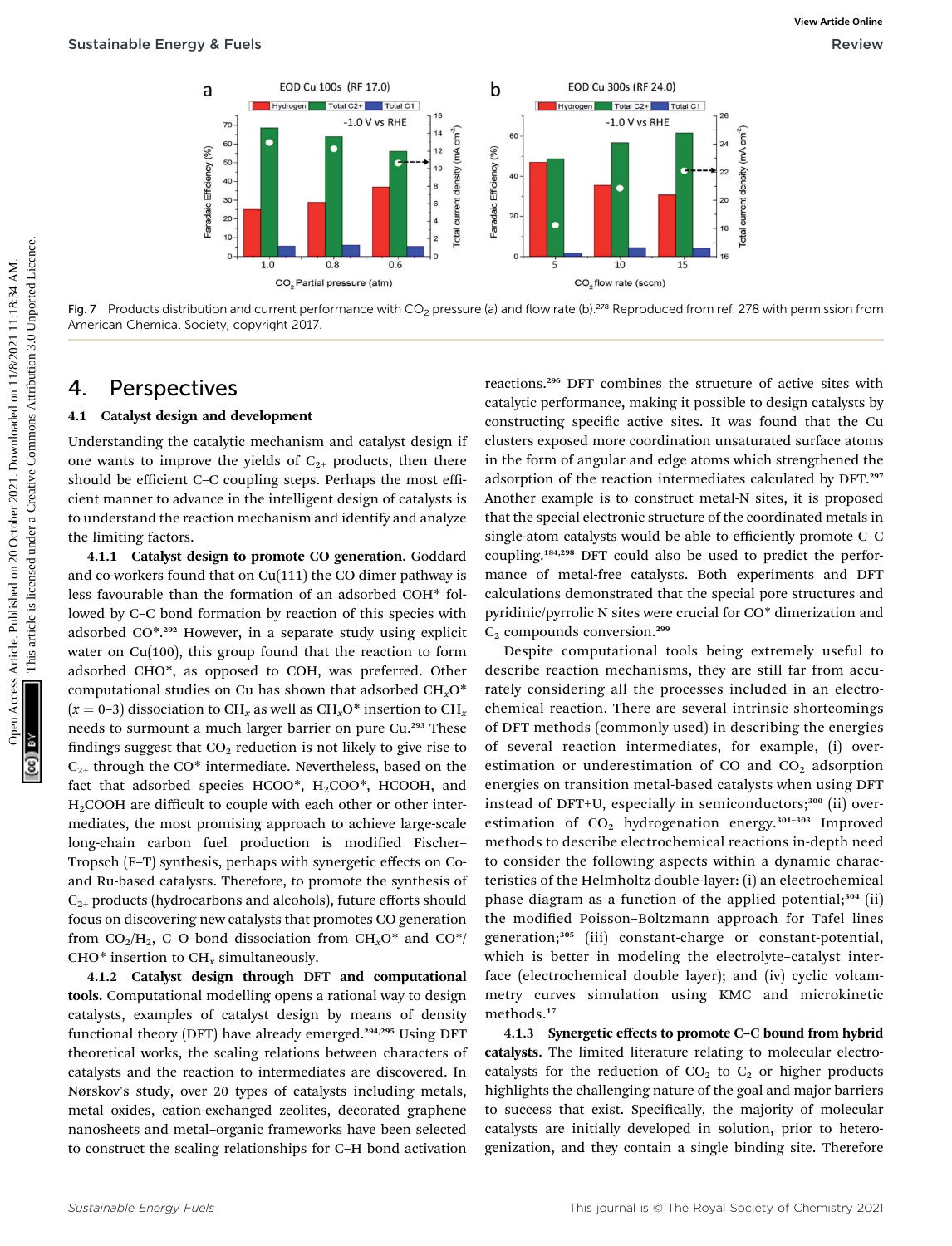facilitating C–C bond formation through the coupling of two M– CO sites, in a manner analogous to that proposed to occur with metal electrodes,<sup>306</sup> is challenging. In solution, the chance to encounter two suitably orientated and long-lived partially reduced intermediates is unlikely. Kinetic limitations may lead to the formation of  $C_1$  products even if the thermodynamically favored pathway is for C–C bond formation. Furthermore, the transient nature of the interaction of the catalyst with the electrode itself, coupled with the common usage of only one or two redox-active sites per catalyst makes the generation of highly reduced products difficult. The three classes of catalysts described above overcome these fundamental limitations using differing, but equally valid approaches. Firstly, the catalysts for oxalate formation avoid the need to generate highly reduced intermediates at a single catalytic site, instead product formation occurs through bringing together 1-electron reduced  $CO<sub>2</sub>$ centres each bound to a separate metal centre. Secondly, studies from Tanaka and colleagues have demonstrated that stabilisation of M–CO intermediates, either through intramolecular interactions or the use of low temperatures, allows for C–C bond formation when a Ru catalyst with a suitable vacant binding site is used. Finally, heterogenized catalysts have been shown to be able to deliver even up to  $C_3$  products. However, it is important to recognize that in many cases the reversible formation of metallic Cu nanoparticles can occur in situ and these are likely to be the catalysts.<sup>151</sup> Nonetheless, the dependence of catalytic activity on ligand structure does indicate a pathway by which reactivity can be further tuned. The design of catalysts that can modify the 2<sup>nd</sup> coordination sphere during catalysis has yielded the most active CO evolving molecular catalysts and the emerging literature on small molecule and polymer surface treatments for Cu electrodes demonstrates that tailoring the local environment at the catalytic centre is a promising avenue of research. Review Sustainable Review Sustainable Reverse Articles. The consequence of the consequence of the consequence of the consequence of the consequence of the common and the common and the common and the common and the common

#### 4.2 Eliminating energy loss through process intensification and device innovation

Many efforts have been done on designing and optimizing ECO2R devices. For room temperature membrane-based devices, the mass transfer limitation of  $CO<sub>2</sub>$  is basically resolved through adjusting GDE design.<sup>308</sup> However, the mono ion-exchange membrane (CEM or AEM) restrains the application of different pH environment on cathode and anode. As discussed in Section 3.1, bipolar membrane offer a bright prospect on the manipulation of electrolyte of half-reactions, which enables low cost and flexible choice of electrocatalysts via pH differential operations, as suggested by recent numerical studies.<sup>307</sup> Advanced bipolar membranes should be developed to reduce the ion transfer resistance with acceptable performance degradation. For high-temperature SOEC, more research attention should be paid on promoting the product selectivity. We believe pressurized  $CO<sub>2</sub>$  and optimized temperature operation guides the future direction of CRR device design, not only because of better mass transfer performance, but also due to the potential to produce high carbon products. Additionally, alternative electrolytes, such as ILs have the ability in catalyzing  $ECO<sub>2</sub>R$ . With beneficial properties such as high  $CO<sub>2</sub>$  solubility and intrinsic electrical conductivity, ILs are prime candidates to enhance the activity for  $C_{2+}$  products, and due to the lack of scientific reports in this area, it is clear there is much work that can still be done.

### Abbreviations

| CCU                | Carbon capture and utilization            |
|--------------------|-------------------------------------------|
| ECO <sub>2</sub> R | Electrochemical CO <sub>2</sub> reduction |
| 0D                 | Oxide derived                             |
| <b>MES</b>         | Microbial electro-synthesis               |
| <b>BES</b>         | Bio-electrochemical system                |
| <b>VFA</b>         | Volatile fatty acids                      |
| EF                 | Electro-fermentation                      |
| W-L                | Wood-Ljungdahl                            |
| SBR                | Sequencing batch reactor                  |
| <b>VSS</b>         | Volatile suspended solids                 |
| <b>RVC</b>         | Reticulated vitreous carbon               |
| <b>MWCN</b>        | Multi-walled carbon nanotubes             |
| <b>EPD</b>         | Electrophoretic deposition                |
| <b>ABE</b>         | Acetone-butanol-ethanol                   |
| <b>IBE</b>         | Isopropanol-butanol-ethanol               |
| <b>HRT</b>         | Hydraulic retention time                  |
| <b>CEM</b>         | Cation-exchange membrane                  |
| AEM                | Anion exchange membrane                   |
| <b>BPM</b>         | Bipolar membrane                          |
| OER                | Oxygen reduction reaction                 |
| <b>GDE</b>         | Gas diffusion electrode                   |
| <b>SOEC</b>        | Solid oxide electrolyzer cell             |
| $F-T$              | Fischer-Tropsch                           |
| $\Pi$              | Ionic liquid                              |
| <b>PHAS</b>        | Polyhydroxyalkanoates                     |
| <b>PHB</b>         | Polyhydroxybutyrate                       |

## Conflicts of interest

There are no conflicts to declare.

## Acknowledgements

The authors would like to acknowledge the support from the UKRI Interdisciplinary Centre for Circular Chemical Economy (EP/V011863/1). E. Yu, D. Li, S. Rasul, J.-M. Fontmorin, P. Izadi and H. Xiang thank EPSRC LifesCO2R project (EP/N009746/1), EPSRC NECEM (EP/R021503/1), NERC MeteoRR (NE/L014246/ 1), NBIC 002POC19034 and P. Izadi and H. Xiang thank the Doctoral Training Awards (SAgE DTA, 2015 cohort) from Faculty of Science, Agriculture and Engineering, Newcastle University for supporting their PhD studies. The project was also supported by the Open Fund Project for State Key Laboratory of Clean Energy Utilization with Zhejiang University, project number ZJUCEU2019004. A. Cowan thanks EPSRC for support (EP/N010531/1).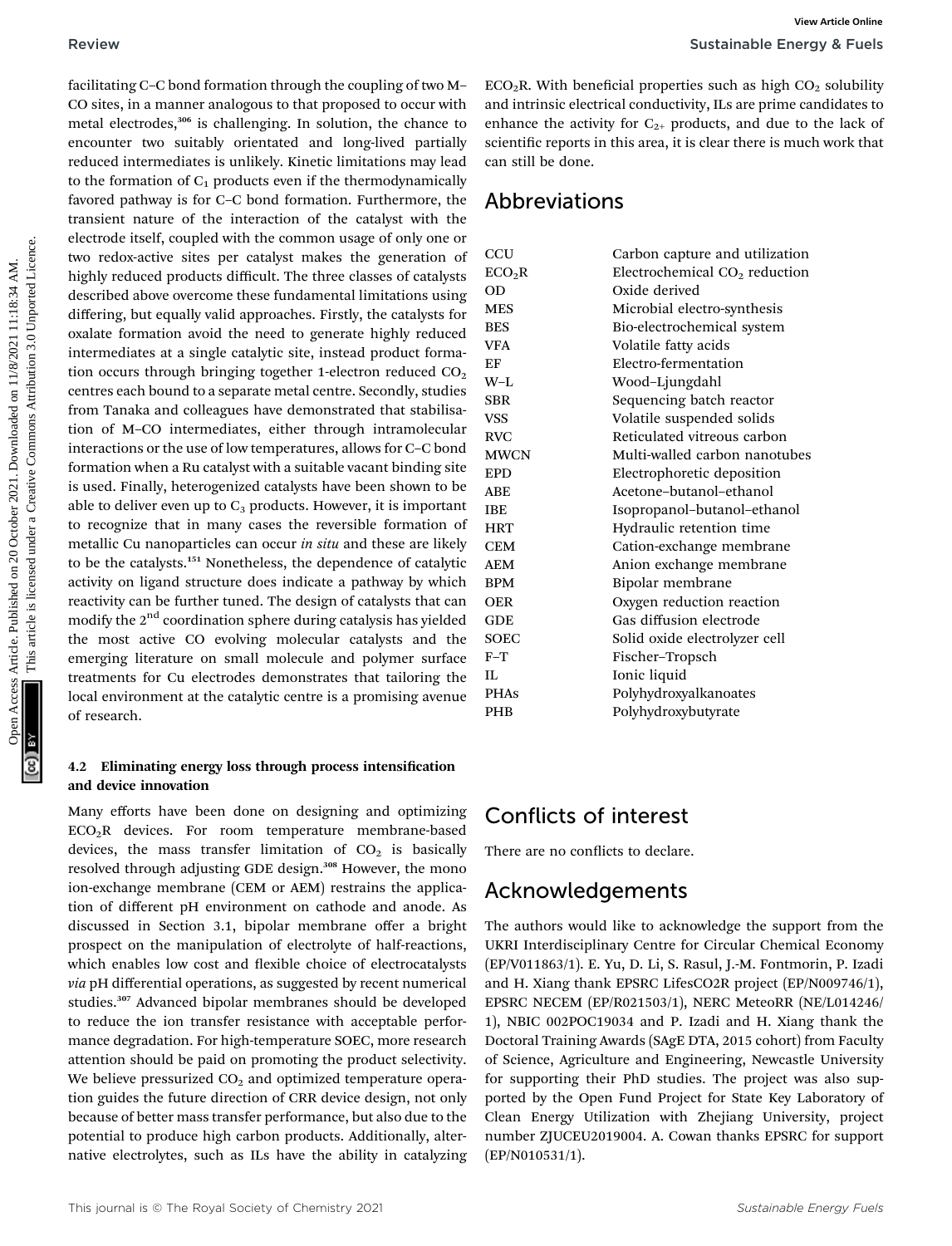## Notes and references

- 1 E. R. Delaria, J. Kim, H. L. Fitzmaurice, C. Newman, P. J. Wooldridge, K. Worthington and R. C. Cohen, Atmos. Meas. Tech., 2021, 14, 5487–5500.
- 2 M. Grasemann and G. Laurenczy, Energy Environ. Sci., 2012, 5, 8171–8181.
- 3 F. Sanchez, D. Motta, A. Roldan, C. Hammond, A. Villa and N. Dimitratos, Top. Catal., 2018, 61, 254–266.
- 4 F. Sanchez, M. H. Alotaibi, D. Motta, C. E. Chan-Thaw, A. Rakotomahevitra, T. Tabanelli, A. Roldan, C. Hammond, Q. He, T. Davies, A. Villa and N. Dimitratos, Sustainable Energy Fuels, 2018, 2, 2705–2716.
- 5 Q. Fan, M. Zhang, M. Jia, S. Liu, J. Qiu and Z. Sun, Mater. Today Energy, 2018, 10, 280–301.
- 6 R. M. Ar´an-Ais, D. Gao and B. Roldan Cuenya, Acc. Chem. Res., 2018, 51, 2906–2917.
- 7 A. Verdaguer-Casadevall, C. W. Li, T. P. Johansson, S. B. Scott, J. T. McKeown, M. Kumar, I. E. L. Stephens, M. W. Kanan and I. Chorkendorff, J. Am. Chem. Soc., 2015, 137, 9808–9811. **Surfainable Energy & Fuels**<br> **Note 3.10 October 20**<br> **Note 20 October 20**<br> **Note 20 October 20**<br> **P. E. Dois 1, Kim, 1. Fitterman act** 20 October 20 October 20 October 20 October 20 October 20 October 20 October 20 Octob
	- 8 Z. W. Seh, J. Kibsgaard, C. F. Dickens, I. Chorkendorff, J. K. Nørskov and T. F. Jaramillo, Science, 2017, 355.
	- 9 Y. Hori, Modern Aspects of Electrochemistry, ed. C. Vayenas, Springer, New York, 2008.
	- 10 C. W. Li, J. Ciston and M. W. Kanan, Nature, 2014, 508, 504.
	- 11 Z. P. Jovanov, H. A. Hansen, A. S. Varela, P. Malacrida, A. A. Peterson, J. K. Nørskov, I. E. L. Stephens and I. Chorkendorff, J. Catal., 2016, 343, 215–231.
	- 12 E. Bertheussen, Y. Abghoui, Z. P. Jovanov, A.-S. Varela, I. E. L. Stephens and I. Chorkendorff, Catal. Today, 2017, 288, 54–62.
	- 13 Y. Hori, A. Murata and Y. Yoshinami, J. Chem. Soc., Faraday Trans., 1991, 87, 125–128.
	- 14 J. Yoshihara, S. C. Parker, A. Schafer and C. T. Campbell, Catal. Lett., 1995, 31, 313–324.
	- 15 J. Yoshihara and C. T. Campbell, J. Catal., 1996, 161, 776– 782.
	- 16 J. A. Rodriguez, J. Evans, L. Feria, A. B. Vidal, P. Liu, K. Nakamura and F. Illas, J. Catal., 2013, 307, 162–169.
	- 17 A. Roldan, Curr. Opin. Electrochem., 2018, 10, 1–6.
	- 18 J. K. Nørskov, J. Rossmeisl, A. Logadottir, L. Lindqvist, J. R. Kitchin, T. Bligaard and H. Jónsson, *J. Phys. Chem. B*, 2004, 108, 17886–17892.
	- 19 M. J. Janik, C. D. Taylor and M. Neurock, J. Electrochem. Soc., 2009, 156, B126–B135.
	- 20 K. J. P. Schouten, Y. Kwon, C. J. M. van der Ham, Z. Qin and M. T. M. Koper, Chem. Sci., 2011, 2, 1902–1909.
	- 21 M. Ebaid, K. Jiang, Z. Zhang, W. S. Drisdell, A. T. Bell and J. K. Cooper, Chem. Inf., 2020, 32, 3304–3311.
	- 22 P.-P. Yang, X.-L. Zhang, F.-Y. Gao, Y.-R. Zheng, Z.-Z. Niu, X. Yu, R. Liu, Z.-Z. Wu, S. Qin, L.-P. Chi, Y. Duan, T. Ma, X.-S. Zheng, J.-F. Zhu, H.-J. Wang, M.-R. Gao and S.-H. Yu, J. Am. Chem. Soc., 2020, 142, 6400–6408.
	- 23 C. Chen, Y. Li, S. Yu, S. Louisia, J. Jin, M. Li, M. B. Ross and P. Yang, Joule, 2020, 4, 1688–1699.
- 24 T. H. Phan, K. Banjac, F. P. Cometto, F. Dattila, R. García-Muelas, S. J. Raaijman, C. Ye, M. T. M. Koper, N. López and M. Lingenfelder, Nano Lett., 2021, 21, 2059–2065.
- 25 Q. Fan, X. Zhang, X. Ge, L. Bai, D. He, Y. Qu, C. Kong, J. Bi, D. Ding, Y. Cao, X. Duan, J. Wang, J. Yang and Y. Wu, Adv. Energy Mater., 2021, 2101424.
- 26 J. Santatiwongchai, K. Faungnawakij and P. Hirunsit, ACS Catal., 2021, 11, 9688–9701.
- 27 P. Iyengar, M. J. Kolb, J. R. Pankhurst, F. Calle-Vallejo and R. Buonsanti, ACS Catal., 2021, 11, 4456–4463.
- 28 P. Shao, W. Zhou, Q.-L. Hong, L. Yi, L. Zheng, W. Wang, H.-X. Zhang, H. Zhang and J. Zhang, Angew. Chem., Int. Ed., 2021, 60, 16687–16692.
- 29 L. Ou, Z. He, H. Yang and Y. Chen, ACS Omega, 2021, 6, 17839–17847.
- 30 H. Li, T. Liu, P. Wei, L. Lin, D. Gao, G. Wang and X. Bao, Angew. Chem., Int. Ed., 2021, 60, 14329–14333.
- 31 J. Zhang, Z. Li, S. Xia, T. Zhang, Y. Wang, Y. Wu and J. Wu, Chem. Commun., 2021, 57, 8276–8279.
- 32 J. J. Kim, D. P. Summers and K. W. Frese, J. Electroanal. Chem. Interfacial Electrochem., 1988, 245, 223–244.
- 33 Y. Hori, A. Murata, K. Kikuchi and S. Suzuki, J. Chem. Soc., Chem. Commun., 1987, 728–729.
- 34 Y. C. Tan, K. B. Lee, H. Song and J. Oh, Joule, 2020, 4, 1104– 1120.
- 35 P. Zhu, C. Xia, C.-Y. Liu, K. Jiang, G. Gao, X. Zhang, Y. Xia, Y. Lei, H. N. Alshareef, T. P. Senftle and H. Wang, Proc. Natl. Acad. Sci., 2021, 118, e2010868118.
- 36 Y. Li, S. H. Chan and Q. Sun, Nanoscale, 2015, 7, 8663–8683.
- 37 J. D. Goodpaster, A. T. Bell and M. Head-Gordon, J. Phys. Chem. Lett., 2016, 7, 1471–1477.
- 38 K. P. Kuhl, E. R. Cave, D. N. Abram and T. F. Jaramillo, Energy Environ. Sci., 2012, 5, 7050–7059.
- 39 X. Chen, J. Chen, N. M. Alghoraibi, D. A. Henckel, R. Zhang, U. O. Nwabara, K. E. Madsen, P. J. A. Kenis, S. C. Zimmerman and A. A. Gewirth, Nat. Catal., 2021, 4, 20–27.
- 40 Y. Liu, Y. Zhang, K. Cheng, X. Quan, X. Fan, Y. Su, S. Chen, H. Zhao, Y. Zhang, H. Yu and M. R. Hoffmann, Angew. Chem., Int. Ed., 2017, 56, 15607–15611.
- 41 J. Li, A. Xu, F. Li, Z. Wang, C. Zou, C. M. Gabardo, Y. Wang, A. Ozden, Y. Xu, D.-H. Nam, Y. Lum, J. Wicks, B. Chen, Z. Wang, J. Chen, Y. Wen, T. Zhuang, M. Luo, X. Du, T.-K. Sham, B. Zhang, E. H. Sargent and D. Sinton, Nat. Commun., 2020, 11, 3685.
- 42 M. Jouny, G. S. Hutchings and F. Jiao, Nat. Catal., 2019, 2, 1062–1070.
- 43 Y. Hori, I. Takahashi, O. Koga and N. Hoshi, J. Phys. Chem. B, 2002, 106, 15–17.
- 44 Y. Zhou and B. S. Yeo, J. Mater. Chem. A, 2020, 8, 23162– 23186.
- 45 H. Bai, T. Cheng, S. Li, Z. Zhou, H. Yang, J. Li, M. Xie, J. Ye, Y. Ji, Y. Li, Z. Zhou, S. Sun, B. Zhang and H. Peng, Sci. Bull., 2021, 66, 62–68.
- 46 H. Li, Y. Li, M. T. Koper and F. Calle-Vallejo, J. Am. Chem. Soc., 2014, 136, 15694–15701.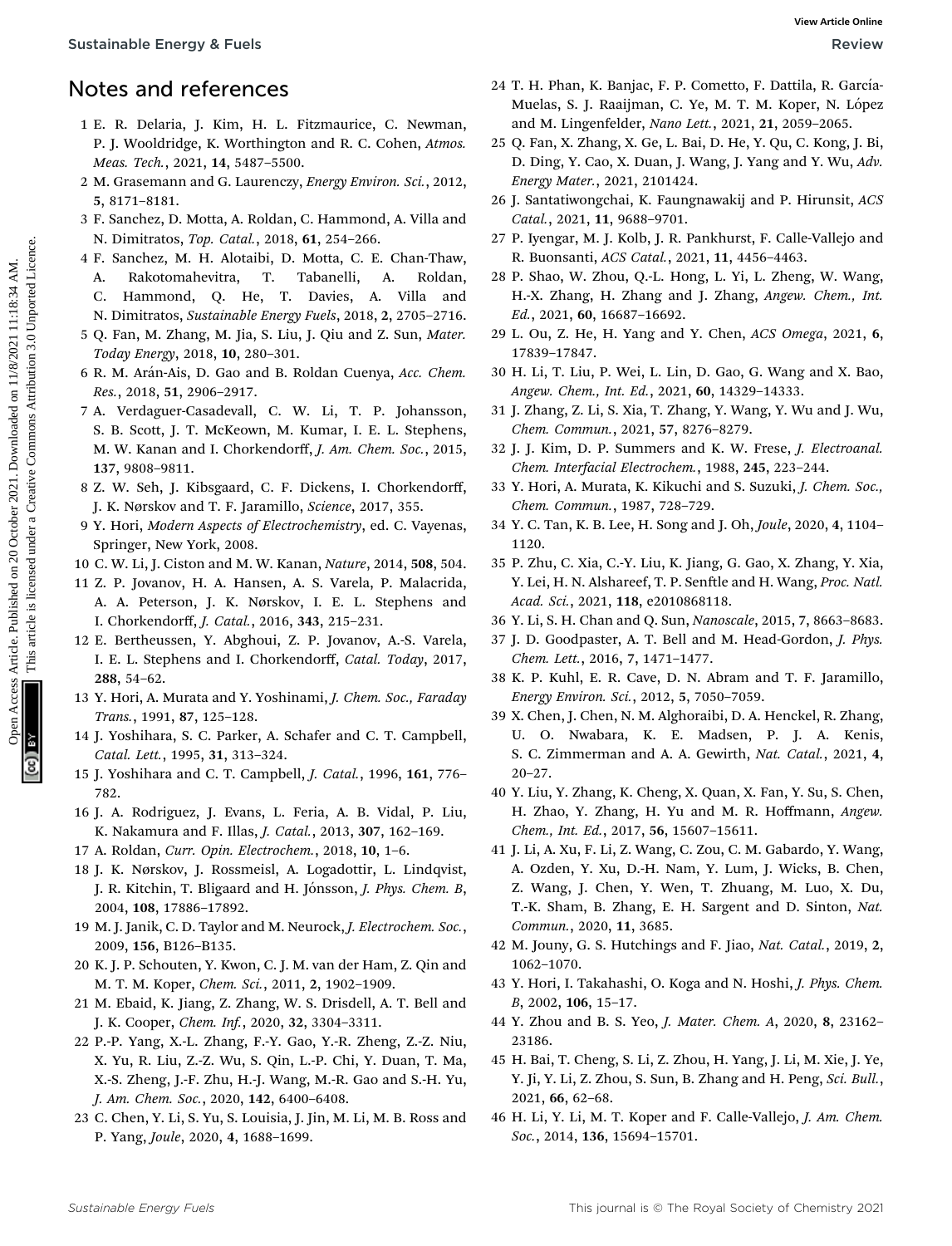- 
- 47 Y. Hori, I. Takahashi, O. Koga and N. Hoshi, J. Mol. Catal. A: Chem., 2003, 199, 39–47.
- 48 Y. Wang, J. Liu and G. Zheng, Adv. Mater., 2021, 2005798.
- 49 Y. Wang, Z. Wang, C.-T. Dinh, J. Li, A. Ozden, M. Golam Kibria, A. Seifitokaldani, C.-S. Tan, C. M. Gabardo, M. Luo, H. Zhou, F. Li, Y. Lum, C. McCallum, Y. Xu, M. Liu, A. Proppe, A. Johnston, P. Todorovic, T.-T. Zhuang, D. Sinton, S. O. Kelley and E. H. Sargent, Nat. Catal., 2020, 3, 98–106. Review Sustainable Comparison Access Articles. Article. Article. Article. Article. Article. Article. Article. Article. Article. Article. Article. Article. Article. Article. Article. Article. Article. Article. Article. Art
	- 50 F. Li, Y. C. Li, Z. Wang, J. Li, D.-H. Nam, Y. Lum, M. Luo, X. Wang, A. Ozden, S.-F. Hung, B. Chen, Y. Wang, J. Wicks, Y. Xu, Y. Li, C. M. Gabardo, C.-T. Dinh, Y. Wang, T.-T. Zhuang, D. Sinton and E. H. Sargent, Nat. Catal., 2020, 3, 75–82.
	- 51 Y. Hori, A. Murata and R. Takahashi, J. Chem. Soc., Faraday Trans. 1, 1989, 85, 2309–2326.
	- 52 W. Tang, A. A. Peterson, A. S. Varela, Z. P. Jovanov, L. Bech, W. J. Durand, S. Dahl, J. K. Nørskov and I. Chorkendorff, Phys. Chem. Chem. Phys., 2012, 14, 76–81.
	- 53 M. Goncalves, A. Gomes, J. Condeco, R. Fernandes, T. Pardal, C. Sequeira and J. Branco, Energy Convers. Manage., 2010, 51, 30–32.
	- 54 M. Goncalves, A. Gomes, J. Condeço, T. Fernandes, T. Pardal, C. Sequeira and J. Branco, Electrochim. Acta, 2013, 102, 388–392.
	- 55 S. Sen, D. Liu and G. T. R. Palmore, ACS Catal., 2014, 4, 3091–3095.
	- 56 R. Reske, H. Mistry, F. Behafarid, B. Roldan Cuenya and P. Strasser, J. Am. Chem. Soc., 2014, 136, 6978–6986.
	- 57 J.-F. Xie, Y.-X. Huang, W.-W. Li, X.-N. Song, L. Xiong and H.-Q. Yu, Electrochim. Acta, 2014, 139, 137–144.
	- 58 A. Loiudice, P. Lobaccaro, E. A. Kamali, T. Thao, B. H. Huang, J. W. Ager and R. Buonsanti, Angew. Chem., Int. Ed., 2016, 55, 5789–5792.
	- 59 M. S. Xie, B. Y. Xia, Y. Li, Y. Yan, Y. Yang, Q. Sun, S. H. Chan, A. Fisher and X. Wang, *Energy Environ. Sci.*, 2016, 9, 1687– 1695.
	- 60 H. Song, M. Im, J. T. Song, J.-A. Lim, B.-S. Kim, Y. Kwon, S. Ryu and J. Oh, Appl. Catal., B, 2018, 232, 391–396.
	- 61 F. Scholten, I. Sinev, M. Bernal and B. Roldan Cuenya, ACS Catal., 2019, 9, 5496–5502.
	- 62 R. Kas, R. Kortlever, A. Milbrat, M. T. Koper, G. Mul and J. Baltrusaitis, Phys. Chem. Chem. Phys., 2014, 16, 12194– 12201.
	- 63 D. Kim, S. Lee, J. D. Ocon, B. Jeong, J. K. Lee and J. Lee, Phys. Chem. Chem. Phys., 2015, 17, 824–830.
	- 64 D. Ren, Y. Deng, A. D. Handoko, C. S. Chen, S. Malkhandi and B. S. Yeo, ACS Catal., 2015, 5, 2814–2821.
	- 65 C.-T. Dinh, T. Burdyny, M. G. Kibria, A. Seitokaldani, C. M. Gabardo, F. P. García de Arquer, A. Kiani, J. P. Edwards, P. De Luna, O. S. Bushuyev, C. Zou, R. Quintero-Bermudez, Y. Pang, D. Sinton and E. H. Sargent, Science, 2018, 360, 783–787.
	- 66 S. Ma, M. Sadakiyo, R. Luo, M. Heima, M. Yamauchi and P. J. A. Kenis, J. Power Sources, 2016, 301, 219–228.
	- 67 J. Gao, D. Ren, X. Guo, S. M. Zakeeruddin and M. Grätzel, Faraday Discuss., 2019, 215, 282–296.
- 68 S. Lee, G. Park and J. Lee, ACS Catal., 2017, 7, 8594–8604.
- 69 E. L. Clark, C. Hahn, T. F. Jaramillo and A. T. Bell, J. Am. Chem. Soc., 2017, 139, 15848–15857.
- 70 X. Chen, D. A. Henckel, U. O. Nwabara, Y. Li, A. I. Frenkel, T. T. Fister, P. J. Kenis and A. A. Gewirth, ACS Catal., 2019, 10, 672–682.
- 71 Y. C. Li, Z. Wang, T. Yuan, D.-H. Nam, M. Luo, J. Wicks, B. Chen, J. Li, F. Li and F. P. G. de Arquer, J. Am. Chem. Soc., 2019, 141, 8584–8591.
- 72 Y. Song, R. Peng, D. K. Hensley, P. V. Bonnesen, L. Liang, Z. Wu, H. M. Meyer III, M. Chi, C. Ma and B. G. Sumpter, ChemistrySelect, 2016, 1, 6055–6061.
- 73 Q. Li, W. Zhu, J. Fu, H. Zhang, G. Wu and S. Sun, Nano Energy, 2016, 24, 1–9.
- 74 D. Karapinar, N. T. Huan, N. Ranjbar Sahraie, J. Li, D. Wakerley, N. Touati, S. Zanna, D. Taverna, L. H. Galvão Tizei and A. Zitolo, Angew. Chem., Int. Ed., 2019, 58, 15098–15103.
- 75 Z. Han, R. Kortlever, H.-Y. Chen, J. C. Peters and T. Agapie, ACS Cent. Sci., 2017, 3, 853–859.
- 76 Y. Liu, S. Chen, X. Quan and H. Yu, J. Am. Chem. Soc., 2015, 137, 11631–11636.
- 77 Y. Song, S. Wang, W. Chen, S. Li, G. Feng, W. Wei and Y. Sun, ChemSusChem, 2019, 293–297.
- 78 G. Lu, H. Wang, Z. Bian and X. Liu, Sci. World J., 2013, 2013, 8.
- 79 C. Xiao and J. Zhang, ACS Nano, 2021, 15, 7975–8000.
- 80 Z. Chen, T. Wang, B. Liu, D. Cheng, C. Hu, G. Zhang, W. Zhu, H. Wang, Z.-J. Zhao and J. Gong, J. Am. Chem. Soc., 2020, 142, 6878–6883.
- 81 M. Wang, Q. Zhang, Q. Xie, L. Wan, Y. Zhao, X. Zhang and J. Luo, Nanoscale, 2020, 12, 17013–17019.
- 82 W. Fu, Z. Liu, T. Wang, J. Liang, S. Duan, L. Xie, J. Han and Q. Li, ACS Sustainable Chem. Eng., 2020, 8, 15223–15229.
- 83 Z. Tan, T. Peng, X. Tan, W. Wang, X. Wang, Z. Yang, H. Ning, Q. Zhao and M. Wu, ChemElectroChem, 2020, 7, 2020–2025.
- 84 B. Liu, C. Cai, B. Yang, K. Chen, Y. Long, Q. Wang, S. Wang, G. Chen, H. Li, J. Hu, J. Fu and M. Liu, Electrochim. Acta, 2021, 388, 138552.
- 85 K. Jiang, Y. Huang, G. Zeng, F. M. Toma, W. A. Goddard and A. T. Bell, ACS Energy Lett., 2020, 5, 1206–1214.
- 86 Y. Chen, C. W. Li and M. W. Kanan, J. Am. Chem. Soc., 2012, 134, 19969–19972.
- 87 S. Wang, T. Kou, S. E. Baker, E. B. Duoss and Y. Li, Mater. Today Nano, 2020, 12, 100096.
- 88 C. Chen, X. Yan, Y. Wu, S. Liu, X. Sun, Q. Zhu, R. Feng, T. Wu, Q. Qian, H. Liu, L. Zheng, J. Zhang and B. Han, Chem. Sci., 2021, 12, 5938–5943.
- 89 F. Yang, P. Deng, Q. Wang, J. Zhu, Y. Yan, L. Zhou, K. Qi, H. Liu, H. S. Park and B. Y. Xia, J. Mater. Chem. A, 2020, 8, 12418–12423.
- 90 D. Cheng, Z.-J. Zhao, G. Zhang, P. Yang, L. Li, H. Gao, S. Liu, X. Chang, S. Chen, T. Wang, G. A. Ozin, Z. Liu and J. Gong, Nat. Commun., 2021, 12, 395.
- 91 F. Dattila, R. García-Muelas and N. López, ACS Energy Lett., 2020, 5, 3176–3184.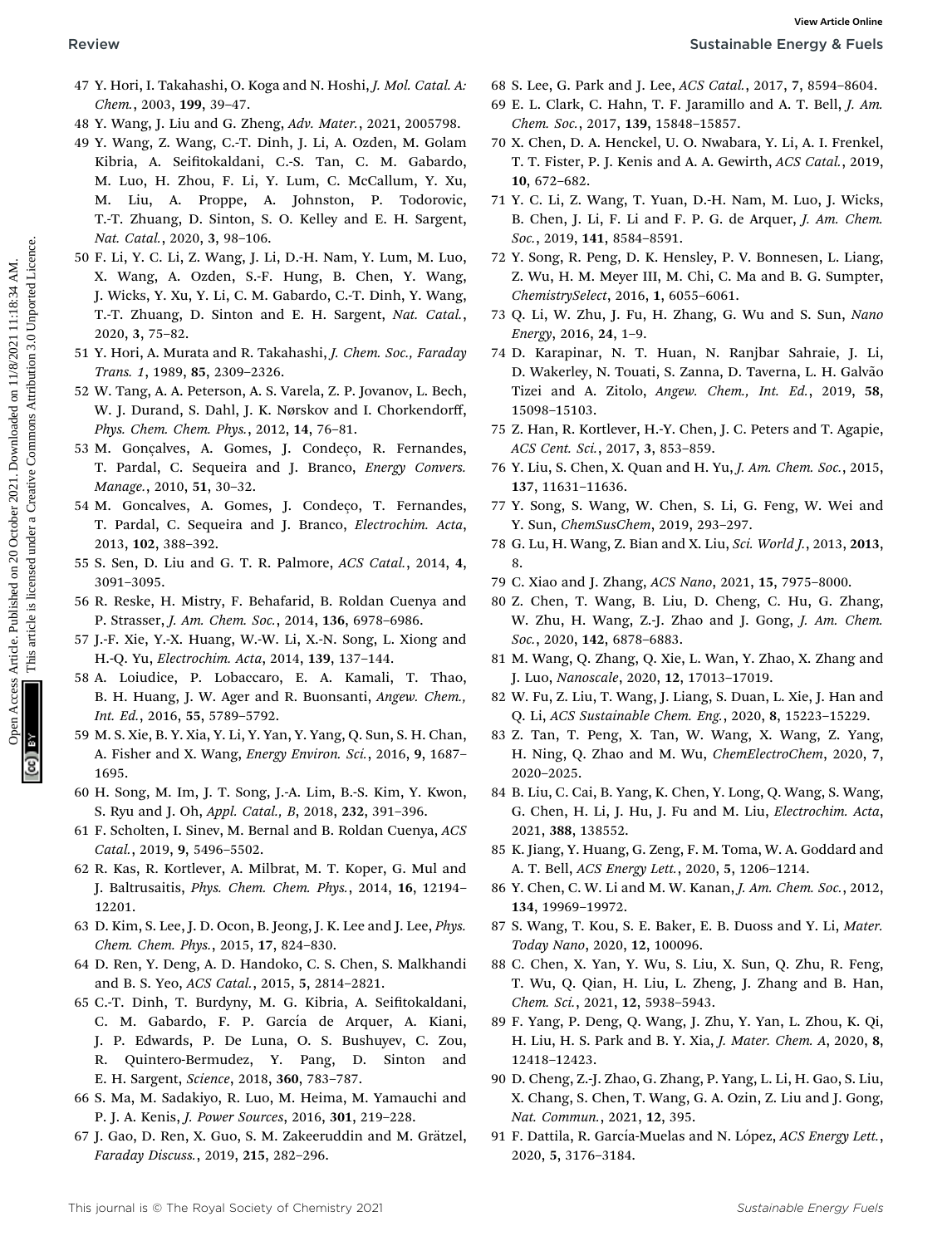- 92 P. Qi, L. Zhao, Z. Deng, H. Sun, H. Li, Q. Liu, X. Li, Y. Lian, J. Cheng, J. Guo, Y. Cui and Y. Peng, J. Phys. Chem. Lett., 2021, 12, 3941–3950.
- 93 Y.-J. Zhang and A. A. Peterson, Phys. Chem. Chem. Phys., 2015, 17, 4505–4515.
- 94 C.-C. Chang, E. Y. Li and M.-K. Tsai, Phys. Chem. Chem. Phys., 2018, 20, 16906–16909.
- 95 P. Sirkiä, T. Saario, K. Maekelae, T. Laitinen and M. Bojinov, Electric and Electrochemical Properties of Surface Films Formed on Copper in the Presence of Bicarbonate Anions, Radiation and Nuclear Safety Authority, 1999.
- 96 Y. Hori, H. Konishi, T. Futamura, A. Murata, O. Koga, H. Sakurai and K. Oguma, Electrochim. Acta, 2005, 50, 5354–5369.
- 97 L. Mandal, K. R. Yang, M. R. Motapothula, D. Ren, P. Lobaccaro, A. Patra, M. Sherburne, V. S. Batista, B. S. Yeo and J. W. Ager, ACS Appl. Mater. Interfaces, 2018, 10, 8574–8584.
- 98 Q. Lei, H. Zhu, K. Song, N. Wei, L. Liu, D. Zhang, J. Yin, X. Dong, K. Yao, N. Wang, X. Li, B. Davaasuren, J. Wang and Y. Han, J. Am. Chem. Soc., 2020, 142, 4213–4222.
- 99 Y. Lum and J. W. Ager, Angew. Chem., Int. Ed., 2018, 57, 551– 554.
- 100 A. Eilert, F. Cavalca, F. S. Roberts, J. r. Osterwalder, C. Liu, M. Favaro, E. J. Crumlin, H. Ogasawara, D. Friebel and L. G. Pettersson, J. Phys. Chem. Lett., 2016, 8, 285–290.
- 101 C. Liu, M. P. Lourenço, S. Hedström, F. Cavalca, O. Diaz-Morales, H. A. Duarte, A. Nilsson and L. G. Pettersson, J. Phys. Chem. C, 2017, 121, 25010–25017.
- 102 H. Xiang, S. Rasul, K. Scott, J. Portoles, P. Cumpson and H. Y. Eileen, *J. CO<sub>2</sub> Util.*, 2019, 30, 214-221.
- 103 M. Watanabe, M. Shibata, A. Kato, M. Azuma and T. Sakata, J. Electrochem. Soc., 1991, 138, 3382–3389.
- 104 P. Hirunsit, J. Phys. Chem. C, 2013, 117, 8262–8268.
- 105 A. Dutta, I. Z. Montiel, R. Erni, K. Kiran, M. Rahaman, J. Drnec and P. Broekmann, Nano Energy, 2020, 68, 104331.
- 106 L. R. L. Ting, O. Piqué, S. Y. Lim, M. Tanhaei, F. Calle-Vallejo and B. S. Yeo, ACS Catal., 2020, 10, 4059–4069.
- 107 X.-G. Zhang, S. Feng, C. Zhan, D.-Y. Wu, Y. Zhao and Z.-Q. Tian, J. Phys. Chem. Lett., 2020, 11, 6593–6599.
- 108 C. G. Morales-Guio, E. R. Cave, S. A. Nitopi, J. T. Feaster, L. Wang, K. P. Kuhl, A. Jackson, N. C. Johnson, D. N. Abram, T. Hatsukade, C. Hahn and T. F. Jaramillo, Nat. Catal., 2018, 1, 764–771.
- 109 S. Shen, X. Peng, L. Song, Y. Qiu, C. Li, L. Zhuo, J. He, J. Ren, X. Liu and J. Luo, Small, 2019, 15, 1902229.
- 110 W. Zhu, K. Zhao, S. Liu, M. Liu, F. Peng, P. An, B. Qin, H. Zhou, H. Li and Z. He, J. Energy Chem., 2019, 37, 176– 182.
- 111 S. Nellaiappan, N. K. Katiyar, R. Kumar, A. Parui, K. D. Malviya, K. G. Pradeep, A. K. Singh, S. Sharma, C. S. Tiwary and K. Biswas, ACS Catal., 2020, 10, 3658–3663.
- 112 A. N. Kuhn, H. Zhao, U. O. Nwabara, X. Lu, M. Liu, Y.-T. Pan, W. Zhu, P. J. A. Kenis and H. Yang, Adv. Funct. Mater., 2021, 31, 2101668.
- 113 A. Herzog, A. Bergmann, H. S. Jeon, J. Timoshenko, S. Kühl, C. Rettenmaier, M. Lopez Luna, F. T. Haase and B. Roldan Cuenya, Angew. Chem., Int. Ed., 2021, 60, 7426–7435.
- 114 X. Zhang, J. Li, Y.-Y. Li, Y. Jung, Y. Kuang, G. Zhu, Y. Liang and H. Dai, J. Am. Chem. Soc., 2021, 143, 3245-3255.
- 115 S. Dongare, N. Singh, H. Bhunia and P. K. Bajpai, Electrochim. Acta, 2021, 392, 138988.
- 116 Z. Li, R. M. Yadav, L. Sun, T. Zhang, J. Zhang, P. M. Ajayan and J. Wu, Appl. Catal., A, 2020, 606, 117829.
- 117 X. Su, Y. Sun, L. Jin, L. Zhang, Y. Yang, P. Kerns, B. Liu, S. Li and J. He, Appl. Catal., B, 2020, 269, 118800.
- 118 Y. Song, J. R. C. Junqueira, N. Sikdar, D. Öhl, S. Dieckhöfer, T. Quast, S. Seisel, J. Masa, C. Andronescu and W. Schuhmann, Angew. Chem., Int. Ed., 2021, 60, 9135– 9141. Sustainable Energy & Fuels<br>
22 P. Qi, L. Zhang, L. J. Zhang, L. J. D. Zhang, L. J. D. Zhang, L. J. C. Rhang, L. J. V. J. This article. S. Kullin (1997, 2002)<br>
34 V. J. Jurrey article. A. Pereson, *Paps. Clean. Clean.* Pu
	- 119 A. H. M. da Silva, S. J. Raaijman, C. S. Santana, J. M. Assaf, J. F. Gomes and M. T. M. Koper, J. Electroanal. Chem., 2021, 880, 114750.
	- 120 D. Karapinar, C. E. Creissen, J. G. Rivera de la Cruz, M. W. Schreiber and M. Fontecave, ACS Energy Lett., 2021, 6, 694–706.
	- 121 Y. Feng, Z. Li, H. Liu, C. Dong, J. Wang, S. A. Kulinich and X. Du, Langmuir, 2018, 34, 13544–13549.
	- 122 T.-T. Zhuang, Z.-Q. Liang, A. Seitokaldani, Y. Li, P. De Luna, T. Burdyny, F. Che, F. Meng, Y. Min and R. Quintero-Bermudez, Nat. Catal., 2018, 1, 421.
	- 123 Q. Wan, J. Zhang, B. Zhang, D. Tan, L. Yao, L. Zheng, F. Zhang, L. Liu, X. Cheng and B. Han, Green Chem., 2020, 22, 2750–2754.
	- 124 K. Lv, Y. Fan, Y. Zhu, Y. Yuan, J. Wang, Y. Zhu and Q. Zhang, J. Mater. Chem. A, 2018, 6, 5025–5031.
	- 125 Q. Zhang, S. Tao, J. Du, A. He, Y. Yang and C. Tao, J. Mater. Chem. A, 2020, 8, 8410–8420.
	- 126 L. Ji, L. Li, X. Ji, Y. Zhang, S. Mou, T. Wu, Q. Liu, B. Li, X. Zhu, Y. Luo, X. Shi, A. M. Asiri and X. Sun, Angew. Chem., Int. Ed., 2020, 59, 758–762.
	- 127 R. Kortlever, I. Peters, C. Balemans, R. Kas, Y. Kwon, G. Mul and M. Koper, Chem. Commun., 2016, 52, 10229–10232.
	- 128 C. Costentin, M. Robert and J.-M. Savéant, Chem. Soc. Rev., 2013, 42, 2423–2436.
	- 129 I. Azcarate, C. Costentin, M. Robert and J.-M. Savéant, J. Am. Chem. Soc., 2016, 138, 16639–16644.
	- 130 H. Takeda, C. Cometto, O. Ishitani and M. Robert, ACS Catal., 2017, 7, 70–88.
	- 131 J. Qiao, Y. Liu, F. Hong and J. Zhang, Chem. Soc. Rev., 2014, 43, 631–675.
	- 132 E. Boutin and M. Robert, Trends Chem., 2021, 3, 359–372.
	- 133 J. Yu, J. Wang, Y. Ma, J. Zhou, Y. Wang, P. Lu, J. Yin, R. Ye, Z. Zhu and Z. Fan, Adv. Funct. Mater., 2021, 1–28, 2102151.
	- 134 K. Tanaka, Y. Kushi, K. Tsuge, K. Toyohara, T. Nishioka and K. Isobe, Inorg. Chem., 1998, 37, 120–126.
	- 135 R. Angamuthu, P. Byers, M. Lutz, A. L. Spek and E. Bouwman, Science, 2010, 327, 313–315.
	- 136 M. Meser Ali, H. Sato, T. Mizukawa, K. Tsuge, M.-a. Haga and K. Tanaka, Chem. Commun., 1998, 249–250.
	- 137 H. Nagao, T. Mizukawa and K. Tanaka, Inorg. Chem., 1994, 33, 3415–3420.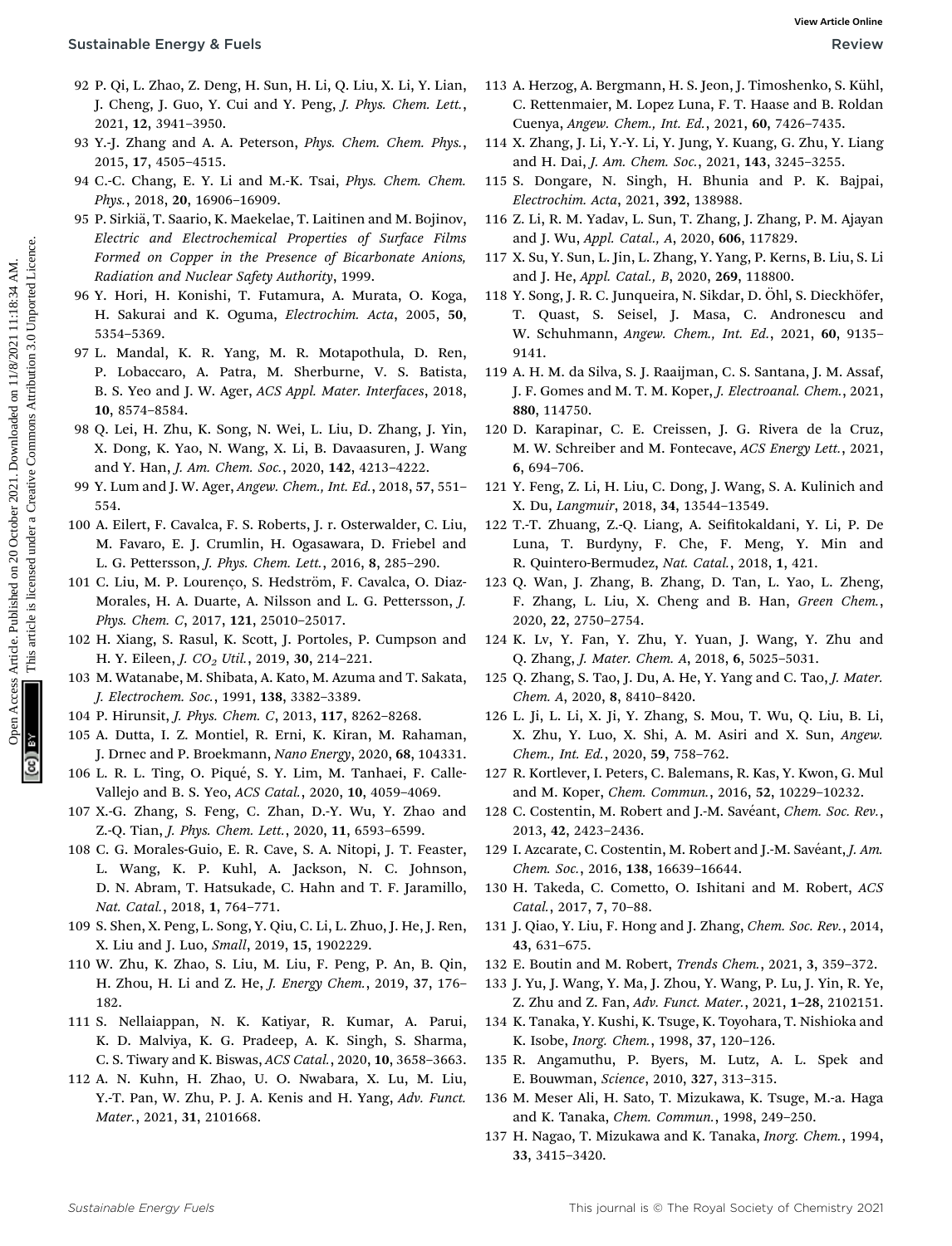- 
- 138 K. Toyohara, H. Nagao, T. Mizukawa and K. Tanaka, Inorg. Chem., 1995, 34, 5399–5400.
- 139 T. Mizukawa, K. Tsuge, H. Nakajima and K. Tanaka, Angew. Chem., Int. Ed., 1999, 38, 362–363.
- 140 H. Nakajima, Y. Kushi, H. Nagao and K. Tanaka, Organometallics, 1995, 14, 5093–5098.
- 141 K. Tanaka and D. Ooyama, Coord. Chem. Rev., 2002, 226, 211–218.
- 142 K. Tanaka and T. Mizukawa, Appl. Organomet. Chem., 2000, 14, 863–866.
- 143 G. Neri, I. M. Aldous, J. J. Walsh, L. J. Hardwick and A. J. Cowan, Chem. Sci., 2016, 7, 1521–1526.
- 144 T. V. Magdesieva, T. Yamamoto, D. A. Tryk and A. Fujishima, J. Electrochem. Soc., 2002, 149, D89.
- 145 N. Sonoyama, M. Kirii and T. Sakata, Electrochem. Commun., 1999, 1, 213–216.
- 146 K. Ogura, K. Mine, J. Yano and H. Sugihara, J. Chem. Soc., Chem. Commun., 1993, 20–21.
- 147 K. Ogura, M. Higasa, J. Yano and N. Endo, J. Electroanal. Chem., 1994, 379, 373–377.
- 148 K. Ogura, N. Endo, M. Nakayama and H. Ootsuka, J. Electrochem. Soc., 1995, 142, 4026–4032.
- 149 K. Ogura, M. Nakayama and C. Kusumoto, J. Electrochem. Soc., 1996, 143, 3606–3615.
- 150 Z. Weng, J. Jiang, Y. Wu, Z. Wu, X. Guo, K. L. Materna, W. Liu, V. S. Batista, G. W. Brudvig and H. Wang, J. Am. Chem. Soc., 2016, 138, 8076–8079.
- 151 Z. Weng, Y. Wu, M. Wang, J. Jiang, K. Yang, S. Huo, X. F. Wang, Q. Ma, G. W. Brudvig, V. S. Batista, Y. Liang, Z. Feng and H. Wang, Nat. Commun., 2018, 9, 1–9.
- 152 M. Balamurugan, H. Y. Jeong, V. S. K. Choutipalli, J. S. Hong, H. Seo, N. Saravanan, J. H. Jang, K. G. Lee, Y. H. Lee, S. W. Im, V. Subramanian, S. H. Kim and K. T. Nam, Small, 2020, 16, 1–10. Review Sustainable Energy & K. Toyothus, 1. Minimari C. M. This article. Commons Articles. Articles. Articles. Articles. Article. The most common and the same of the same of the same of the same of the same of the same of
	- 153 N. Sakamoto, Y. F. Nishimura, T. Nonaka, M. Ohashi, N. Ishida, K. Kitazumi, Y. Kato, K. Sekizawa, T. Morikawa and T. Arai, ACS Catal., 2020, 10, 10412–10419.
	- 154 J. X. Wu, S. Z. Hou, X. D. Zhang, M. Xu, H. F. Yang, P. S. Cao and Z. Y. Gu, Chem. Sci., 2019, 10, 2199–2205.
	- 155 F. Yang, A. Chen, P. L. Deng, Y. Zhou, Z. Shahid, H. Liu and B. Y. Xia, Chem. Sci., 2019, 10, 7975–7981.
	- 156 D. Karapinar, N. T. Huan, N. Ranjbar Sahraie, J. Li, D. Wakerley, N. Touati, S. Zanna, D. Taverna, L. H. Galvão Tizei, A. Zitolo, F. Jaouen, V. Mougel and M. Fontecave, Angew. Chem., Int. Ed., 2019, 58, 15098– 15103.
	- 157 Y. Song, R. Peng, D. K. Hensley, P. V. Bonnesen, L. Liang, Z. Wu, H. M. Meyer, M. Chi, C. Ma, B. G. Sumpter and A. J. Rondinone, ChemistrySelect, 2016, 1, 6055–6061.
	- 158 M. Hammouche, D. Lexa and J. M. Saveant, J. Electroanal. Chem., 1988, 249, 347–351.
	- 159 A. Thevenon, A. Rosas-Hernández, J. C. Peters and T. Agapie, Angew. Chem., Int. Ed., 2019, 58, 16952–16958.
	- 160 X. Wang, Z. Wang, F. P. García de Arquer, C. T. Dinh, A. Ozden, Y. C. Li, D. H. Nam, J. Li, Y. S. Liu, J. Wicks, Z. Chen, M. Chi, B. Chen, Y. Wang, J. Tam, J. Y. Howe, A. Proppe, P. Todorović, F. Li, T. T. Zhuang,

C. M. Gabardo, A. R. Kirmani, C. McCallum, S. F. Hung, Y. Lum, M. Luo, Y. Min, A. Xu, C. P. O'Brien, B. Stephen, B. Sun, A. H. Ip, L. J. Richter, S. O. Kelley, D. Sinton and E. H. Sargent, Nat. Energy, 2020, 5, 478–486.

- 161 W. A. Thompson, E. Sanchez Fernandez and M. M. Maroto-Valer, ACS Sustainable Chem. Eng., 2020, 8, 4677–4692.
- 162 E. M. Cedeño Morales, B. I. Kharisov and M. A. Méndez-Rojas, Mater. Today: Proc., 2021, 46, 2982–2997.
- 163 Y. Zhang, B. Xia, J. Ran, K. Davey and S. Z. Qiao, Adv. Energy Mater., 2020, 10, 1903879.
- 164 S. Matavos-Aramyan, S. Soukhakian, M. H. Jazebizadeh, M. Moussavi and M. R. Hojjati, Appl. Mater. Today, 2020, 18, 100499.
- 165 J. Wang, S. Lin, N. Tian, T. Ma, Y. Zhang and H. Huang, Adv. Funct. Mater., 2021, 31, 2008008.
- 166 X. Jiao, K. Zheng, L. Liang, X. Li, Y. Sun and Y. Xie, Chem. Soc. Rev., 2020, 49, 6592–6604.
- 167 T. J. LaTempa, S. Rani, N. Bao and C. A. Grimes, Nanoscale, 2012, 4, 2245–2250.
- 168 C. Wang, R. L. Thompson, P. Ohodnicki, J. Baltrus and C. Matranga, J. Mater. Chem., 2011, 21, 13452–13457.
- 169 X. Zhang, F. Han, B. Shi, S. Farsinezhad, G. P. Dechaine and K. Shankar, Angew. Chem., Int. Ed., 2012, 51, 12732–12735.
- 170 M. Sayed, L. Zhang and J. Yu, Chem. Eng. J., 2020, 397, 125390.
- 171 A. E. Nogueira, G. T. S. T. da Silva, J. A. Oliveira, J. A. Torres, M. G. S. da Silva, M. Carmo and C. Ribeiro, Catal. Commun., 2020, 137, 105929.
- 172 J. Zhou, Y. Li, L. Yu, Z. Li, D. Xie, Y. Zhao and Y. Yu, Chem. Eng. J., 2020, 385, 123940.
- 173 D. Giusi, C. Ampelli, C. Genovese, S. Perathoner and G. Centi, Chem. Eng. J., 2021, 408, 127250.
- 174 C. An, J. Yuan and J. Zhu, J. Electrochem. Soc., 2018, 165, H1066–H1071.
- 175 H. Homayoni, W. Chanmanee, N. R. de Tacconi, B. H. Dennis and K. Rajeshwar, J. Electrochem. Soc., 2015, 162, E115–E122.
- 176 S. Jiao, X. Fu, L. Zhang, L. Zhang, S. Ruan, Y.-J. Zeng and H. Huang, Nano Today, 2021, 36, 101028.
- 177 T. Li, X. Dong, W. Chen, X. Zhao, G. Li, G. Feng, Y. Song, W. Wei and Y. Sun, Appl. Surf. Sci., 2020, 526, 146578.
- 178 X. Wang, C. Gao, J. Low, K. Mao, D. Duan, S. Chen, R. Ye, Y. Qiu, J. Ma, X. Zheng, R. Long, X. Wu, L. Song, J. Zhu and Y. Xiong, Sci. Bull., 2021, 66, 1296–1304.
- 179 X.-D. Zhang, K. Liu, J.-W. Fu, H.-M. Li, H. Pan, J.-H. Hu and M. Liu, Front. Phys., 2021, 16, 63500.
- 180 T. Yui, A. Kan, C. Saitoh, K. Koike, T. Ibusuki and O. Ishitani, ACS Appl. Mater. Interfaces, 2011, 3, 2594–2600.
- 181 Y. Wang, Q. Lai, F. Zhang, X. Shen, M. Fan, Y. He and S. Ren, RSC Adv., 2014, 4, 44442–44451.
- 182 S. Yu, A. J. Wilson, J. Heo and P. K. Jain, Nano Lett., 2018, 18, 2189–2194.
- 183 K. Hirota, D. A. Tryk, T. Yamamoto, K. Hashimoto, M. Okawa and A. Fujishima, J. Phys. Chem. B, 1998, 102, 9834–9843.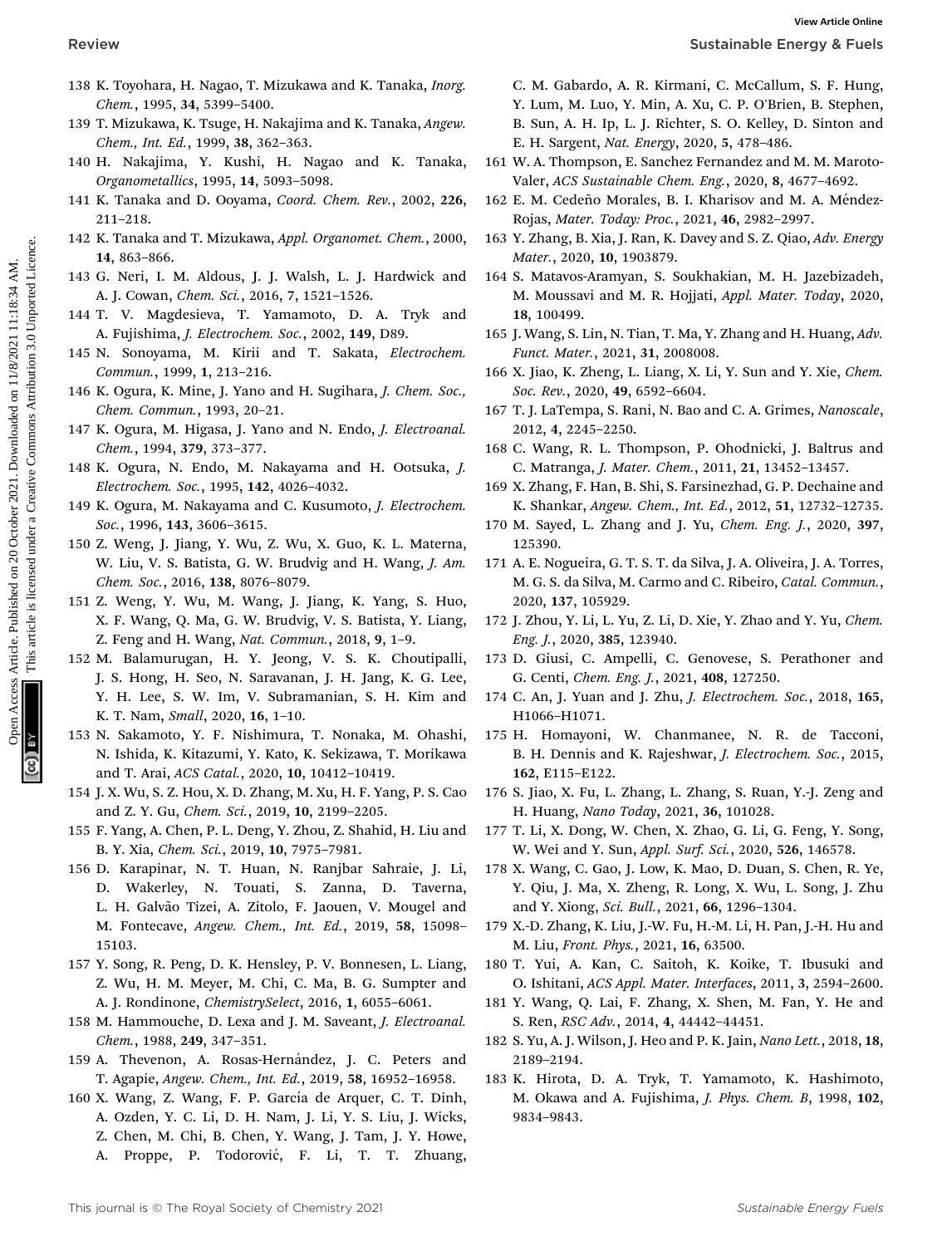- 184 K. Zhao, X. W. Nie, H. Z. Wang, S. Chen, X. Quan, H. T. Yu, W. Y. Choi, G. H. Zhang, B. Kim and J. G. G. Chen, Nat. Commun., 2020, 11, 10.
- 185 B. Bian, S. Bajracharya, J. J. Xu, D. Pant and P. E. Saikaly, Bioresour. Technol., 2020, 302, 12.
- 186 L. Jourdin and T. Burdyny, Trends Biotechnol., 2021, 39, 359–369.
- 187 L. Jourdin, S. Freguia, V. Flexer and J. Keller, Environ. Sci. Technol., 2016, 50, 1982–1989.
- 188 D. Zang, Q. Li, G. Dai, M. Zeng, Y. Huang and Y. Wei, Appl. Catal., B, 2021, 281, 119426.
- 189 X. Li, S. Chen, D. Liang and M. Alvarado-Moralesa, J. Power Sources, 2020, 477, 228990.
- 190 S. Srikanth, D. Singh, K. Vanbroekhoven, D. Pant, M. Kumar, S. K. Puri and S. S. V. Ramakumar, Bioresour. Technol., 2018, 265, 45–51.
- 191 Z.-Q. Liang, T.-T. Zhuang, A. Seitokaldani, J. Li, C.-W. Huang, C.-S. Tan, Y. Li, P. De Luna, C. T. Dinh, Y. Hu, Q. Xiao, P.-L. Hsieh, Y. Wang, F. Li, R. Quintero-Bermudez, Y. Zhou, P. Chen, Y. Pang, S.-C. Lo, L.-J. Chen, H. Tan, Z. Xu, S. Zhao, D. Sinton and E. H. Sargent, Nat. Commun., 2018, 9, 3828. **Sustainable Energy & Fuels**<br>
18 K. Zhon, X. View L. D. View 20 October 2021. Download 1. Common D. G. Common Common D. Common Common D. Common D. Common D. Common D. Common D. Common D. Common D. Common D. Common D. Susp
	- 192 J. Annie Modestra, R. Katakojwala and S. Venkata Mohan, Chem. Eng. J., 2020, 394, 124759.
	- 193 S. Bajracharya, S. Srikanth, G. Mohanakrishna, R. Zacharia, D. P. B. T. B. Strik and D. Pant, J. Power Sources, 2017, 356, 256–273.
	- 194 A. G. Fast and E. T. Papoutsakis, Curr. Opin. Chem. Eng., 2012, 1, 380–395.
	- 195 K. P. Nevin, S. A. Hensley, A. E. Franks, Z. M. Summers, J. H. Ou, T. L. Woodard, O. L. Snoeyenbos-West and D. R. Lovley, Appl. Environ. Microbiol., 2011, 77, 2882–2886.
	- 196 V. G. Debabov, Microbiology, 2021, 90, 273–297.
	- 197 G. Merli, A. Becci, A. Amato and F. Beolchini, Sci. Total Environ., 2021, 798, 149292.
	- 198 D. R. Lovley and K. P. Nevin, Curr. Opin. Biotechnol., 2013, 24, 385–390.
	- 199 B. Bian, S. Bajracharya, J. Xu, D. Pant and P. E. Saikaly, Bioresour. Technol., 2020, 302, 122863.
	- 200 H.-Y. Yang, N.-N. Hou, Y.-X. Wang, J. Liu, C.-S. He, Y.-R. Wang, W.-H. Li and Y. Mu, Sci. Total Environ., 2021, 790, 148128.
	- 201 M. Roy, R. Yadav, P. Chiranjeevi and S. A. Patil, Bioresour. Technol., 2021, 320, 124289.
	- 202 S. Das, S. Das and M. M. Ghangrekar, Process Biochem., 2021, 101, 237–246.
	- 203 Y. Jiang, Q. Liang, N. Chu, W. Hao, L. Zhang, G. Zhan, D. Li and R. J. Zeng, Sci. Total Environ., 2020, 741, 140198.
	- 204 P. Izadi, J.-M. Fontmorin, A. Godain, E. H. Yu and I. M. Head, npj Biofilms Microbiomes, 2020, 6, 40.
	- 205 J. Philips, Front. Microbiol., 2020, 10, 2997.
	- 206 I. Vassilev, P. A. Hernandez, P. Batlle-Vilanova, S. Freguia, J. O. Kromer, J. Keller, P. Ledezma and B. Virdis, ACS Sustainable Chem. Eng., 2018, 6, 8485–8493.
	- 207 R. Ganigue, P. Sanchez-Paredes, L. Baneras and J. Colprim, Front. Microbiol., 2016, 7, 702.
- 208 H. D. May, P. J. Evans and E. V. LaBelle, Curr. Opin. Biotechnol., 2016, 42, 225–233.
- 209 J. B. A. Arends, S. A. Patil, H. Roume and K. Rabaey, J.  $CO<sub>2</sub>$ Util., 2017, 20, 141–149.
- 210 E. V. LaBelle, C. W. Marshall, J. A. Gilbert and H. D. May, PLoS One, 2014, 9, e109935.
- 211 E. Perona-Vico, L. Feliu-Paradeda, S. Puig and L. Bañeras, Sci. Rep., 2020, 10, 19852.
- 212 P. Izadi, J.-M. Fontmorin, S. S. Lim, I. Head and E. H. Yu, Faraday Discuss., 2021, 230, 344–359.
- 213 A. Prévoteau, J. M. Carvajal-Arroyo, R. Ganigué and K. Rabaey, Curr. Opin. Biotechnol., 2020, 62, 48–57.
- 214 F. Aulenta, L. Catapano, L. Snip, M. Villano and M. Majone, ChemSusChem, 2012, 5, 1080–1085.
- 215 K. W. Meereboer, M. Misra and A. K. Mohanty, Green Chem., 2020, 22, 5519–5558.
- 216 F. A. El-malek, H. Khairy, A. Farag and S. Omar, Int. J. Biol. Macromol., 2020, 157, 319–328.
- 217 J. Medeiros Garcia Alcântara, F. Distante, G. Storti, D. Moscatelli, M. Morbidelli and M. Sponchioni, Biotechnol. Adv., 2020, 42, 107582.
- 218 M. Liu, M. Arshadi, F. Javi, P. Lawrence, S. M. Davachi and A. Abbaspourrad, J. Cleaner Prod., 2020, 276, 123353.
- 219 B. Yadav, A. Pandey, L. R. Kumar and R. D. Tyagi, Bioresour. Technol., 2020, 298, 122584.
- 220 T. Pep`e Sciarria, P. Batlle-Vilanova, B. Colombo, B. Scaglia, M. D. Balaguer, J. Colprim, S. Puig and F. Adani, Green Chem., 2018, 20, 4058–4066.
- 221 M. Stöckl, S. Harms, I. Dinges, S. Dimitrova and D. Holtmann, ChemSusChem, 2020, 13, 4086–4093.
- 222 V. Sivalingam, V. Ahmadi, O. Babafemi and C. Dinamarca, Catalysts, 2021, 11, 40.
- 223 Z. Gong, H. Yu, J. Zhang, F. Li and H. Song, Synth. Syst. Biotechnol., 2020, 5, 304–313.
- 224 Y. Jiang, H. D. May, L. Lu, P. Liang, X. Huang and Z. J. Ren, Water Res., 2019, 149, 42–55.
- 225 O. Choi, T. Kim, H. M. Woo and Y. Um, Sci. Rep., 2014, 4, 6961.
- 226 S. Zhang, J. Jiang, H. Wang, F. Li, T. Hua and W. Wang, J. CO2 Util., 2021, 51, 101640.
- 227 O. Cabau-Peinado, A. J. J. Straathof and L. Jourdin, Front. Microbiol., 2021, 12, 669218.
- 228 N. Chu, Q. Liang, W. Zhang, Z. Ge, W. Hao, Y. Jiang and R. J. Zeng, ACS Sustainable Chem. Eng., 2020, 8, 8773–8782.
- 229 G. Jabeen and R. Farooq, J. Biosci., 2016, 41, 367–380.
- 230 I. Vassilev, F. Kracke, S. Freguia, J. Keller, J. O. Krömer, P. Ledezma and B. Virdis, Chem. Commun., 2019, 55, 4351–4354.
- 231 I. Vassilev, P. A. Hernandez, P. Batlle-Vilanova, S. Freguia, J. O. Krömer, J. Keller, P. Ledezma and B. Virdis, ACS Sustainable Chem. Eng., 2018, 6, 8485–8493.
- 232 L. Jourdin, S. M. T. Raes, C. J. N. Buisman and D. P. B. T. B. Strik, Front. Energy Res., 2018, 6, 7.
- 233 P. L. Tremblay and T. Zhang, Front. Microbiol., 2015, 6, 201.
- 234 B. Schiel-Bengelsdorf and P. Durre, FEBS Lett., 2012, 586, 2191–2198.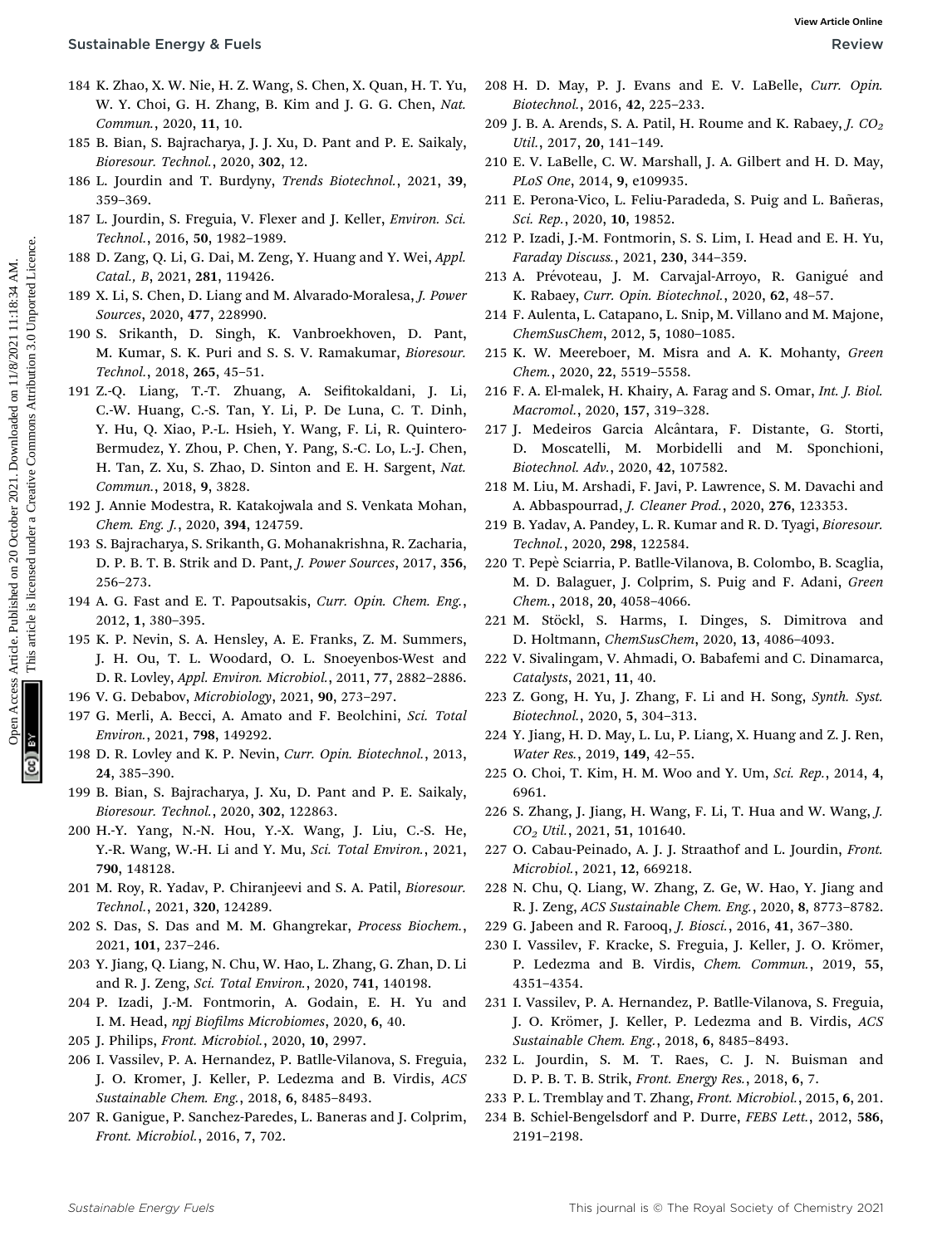- $\mathcal{L}$
- 235 C. W. Marshall, D. E. Ross, E. B. Fichot, R. S. Norman and H. D. May, Environ. Sci. Technol., 2013, 47, 6023–6029.
- 236 P. Batlle-Vilanova, S. Puig, R. Gonzalez-Olmos, M. D. Balaguer and J. Colprim, J. Chem. Technol. Biotechnol., 2016, 91, 921–927. **Review**<br>
23 C. W. Mathel D. E. E. Etchbach, 25 A. S. Norman and 239 D. A. Saltance, D. M. Weeke, J. Hr. K. E. Etchbach, 2011<br>
24 D. Mathel D. C. Commons, 2001. C. Commons, 2001. The Mathel and C. P. Willipsters, Article i
	- 237 P. Izadi, J.-M. Fontmorin, B. Virdis, I. M. Head and E. H. Yu, Appl. Energy, 2021, 283, 116310.
	- 238 S. Gildemyn, K. Verbeeck, R. Slabbinck, S. J. Andersen, A. Prevoteau and K. Rabaey, Environ. Sci. Technol. Lett., 2015, 2, 325–328.
	- 239 L. Jourdin, T. Grieger, J. Monetti, V. Flexer, S. Freguia, Y. Lu, J. Chen, M. Romano, G. G. Wallace and J. Keller, Environ. Sci. Technol., 2015, 49, 13566–13574.
	- 240 H. Liang, X. Ma, W. Ning, Y. Liu, A. J. Sinskey, G. Stephanopoulos and K. Zhou, Metab. Eng., 2021, 65, 223–231.
	- 241 F. V. Gambacorta, J. J. Dietrich, Q. Yan and B. F. Pfleger, Curr. Opin. Chem. Biol., 2020, 59, 182–192.
	- 242 R. Miao, H. Xie, X. Liu, P. Lindberg and P. Lindblad, Curr. Opin. Chem. Biol., 2020, 59, 69–76.
	- 243 P. N. Ashani, M. Shafiei and K. Karimi, Bioresour. Technol., 2020, 308, 123267.
	- 244 X. Zhen, Y. Wang and D. Liu, Renewable Energy, 2020, 147, 2494–2521.
	- 245 J. Lee, Y.-S. Jang, S. J. Choi, J. A. Im, H. Song, J. H. Cho, D. Y. Seung, E. T. Papoutsakis, G. N. Bennett and S. Y. Lee, Appl. Environ. Microbiol., 2012, 78, 1416–1423.
	- 246 S. Y. Lee, Y. S. Jang, J. Y. Lee and J. Lee, J. Biotechnol., 2010, 150, S557.
	- 247 I. Vassilev, F. Kracke, S. Freguia, J. Keller, J. O. Kromer, P. Ledezma and B. Virdis, Chem. Commun., 2019, 55, 4351–4354.
	- 248 C. M. Spirito, H. Richter, K. Rabaey, A. J. M. Stams and L. T. Angenent, Curr. Opin. Biotechnol., 2014, 27, 115–122.
	- 249 C. Delacourt, P. L. Ridgway, J. B. Kerr and J. Newman, J. Electrochem. Soc., 2008, 155, B42–B49.
	- 250 O. Aschenbrenner and P. Styring, Energy Environ. Sci., 2010, 3, 1106–1113.
	- 251 F. Proietto, B. Schiavo, A. Galia and O. Scialdone, Electrochim. Acta, 2018, 277, 30–40.
	- 252 Z. M. Yang, D. Li, L. Xing, H. Xiang, J. Xuan, S. A. Cheng, E. H. Yu and A. D. Yang, ACS Sustainable Chem. Eng., 2021, 9, 351–361.
	- 253 A. Del Castillo, M. Alvarez-Guerra, J. Solla-Gullón, A. Sáez, V. Montiel and A. Irabien, *J. CO<sub>2</sub> Util.*, 2017, **18**, 222-228.
	- 254 P. Jeanty, C. Scherer, E. Magori, K. Wiesner-Fleischer, O. Hinrichsen and M. Fleischer, J. CO<sub>2</sub> Util., 2018, 24, 454–462.
	- 255 D. Kopljar, A. Inan, P. Vindayer, N. Wagner and E. Klemm, J. Appl. Electrochem., 2014, 44, 1107–1116.
	- 256 D. Higgins, C. Hahn, C. Xiang, T. F. Jaramillo and A. Z. Weber, ACS Energy Lett., 2019, 4, 317–324.
	- 257 Y. C. Li, D. Zhou, Z. Yan, R. H. Gonçalves, D. A. Salvatore, C. P. Berlinguette and T. E. Mallouk, ACS Energy Lett., 2016, 1, 1149–1153.
	- 258 D. A. Vermaas and W. A. Smith, ACS Energy Lett., 2016, 1, 1143–1148.
- 259 D. A. Salvatore, D. M. Weekes, J. He, K. E. Dettelbach, Y. C. Li, T. E. Mallouk and C. P. Berlinguette, ACS Energy Lett., 2018, 3, 149–154.
- 260 Z. Yan, J. L. Hitt, Z. Zeng, M. A. Hickner and T. E. Mallouk, Nat. Chem., 2021, 13, 33–40.
- 261 D. M. Weekes, D. A. Salvatore, A. Reyes, A. Huang and C. P. Berlinguette, Acc. Chem. Res., 2018, 51, 910–918.
- 262 J. A. Rabinowitz and M. W. Kanan, Nat. Commun., 2020, 11, 5231.
- 263 D. T. Whipple, E. C. Finke and P. J. A. Kenis, Electrochem. Solid-State Lett., 2010, 13, B109–B111.
- 264 H. Wang, D. Y. C. Leung and J. Xuan, Appl. Energy, 2013, 102, 1057–1062.
- 265 E. V. Kondratenko, G. Mul, J. Baltrusaitis, G. O. Larrazábal and J. Pérez-Ramírez, Energy Environ. Sci., 2013, 6, 3112-3135.
- 266 G. Kaur, A. P. Kulkarni, S. Giddey and S. P. S. Badwal, Appl. Energy, 2018, 221, 131–138.
- 267 Y. Tao, S. D. Ebbesen and M. B. Mogensen, J. Electrochem. Soc., 2014, 161, F337–F343.
- 268 L. Zhang, S. Hu, X. Zhu and W. Yang, J. Energy Chem., 2017, 26, 593–601.
- 269 S. Perathoner and G. Centi, ChemSusChem, 2014, 7, 1274– 1282.
- 270 D. R. Kauffman, J. Thakkar, R. Siva, C. Matranga, P. R. Ohodnicki, C. Zeng and R. Jin, ACS Appl. Mater. Interfaces, 2015, 7, 15626–15632.
- 271 S. H. Jensen, C. Graves, M. Mogensen, C. Wendel, R. Braun, G. Hughes, Z. Gao and S. A. Barnett, Energy Environ. Sci., 2015, 8, 2471–2479.
- 272 X. Li, P. Anderson, H.-R. M. Jhong, M. Paster, J. F. Stubbins and P. J. A. Kenis, Energy Fuels, 2016, 30, 5980–5989.
- 273 C. Delacourt, P. L. Ridgway and J. Newman, J. Electrochem. Soc., 2010, 157, B1902.
- 274 J. Wu, F. G. Risalvato, P. P. Sharma, P. J. Pellechia, F.-S. Ke and X.-D. Zhou, J. Electrochem. Soc., 2013, 160, F953–F957.
- 275 O. Scialdone, A. Galia, G. L. Nero, F. Proietto, S. Sabatino and B. Schiavo, Electrochim. Acta, 2016, 199, 332–341.
- 276 M. A. Méndez, P. Voyame and H. H. Girault, Angew. Chem., Int. Ed., 2011, 50, 7391–7394.
- 277 T. Burdyny, P. J. Graham, Y. Pang, C.-T. Dinh, M. Liu, E. H. Sargent and D. Sinton, ACS Sustainable Chem. Eng., 2017, 5, 4031–4040.
- 278 Y. Lum, B. Yue, P. Lobaccaro, A. T. Bell and J. W. Ager, J. Phys. Chem. C, 2017, 121, 14191–14203.
- 279 R. Kas, R. Kortlever, H. Yılmaz, M. T. M. Koper and G. Mul, ChemElectroChem, 2015, 2, 354–358.
- 280 D. Chu, G. Qin, X. Yuan, M. Xu, P. Zheng and J. Lu, ChemSusChem, 2008, 1, 205–209.
- 281 S. Kaneco, H. Katsumata, T. Suzuki and K. Ohta, Energy Fuels, 2006, 20, 409–414.
- 282 E. J. Dufek, T. E. Lister, S. G. Stone and M. E. McIlwain, J. Electrochem. Soc., 2012, 159, F514–F517.
- 283 N. Gutiérrez-Guerra, L. Moreno-López, J. C. Serrano-Ruiz, J. L. Valverde and A. de Lucas-Consuegra, Appl. Catal., B, 2016, 188, 272–282.
- 284 R. D. Rogers and K. R. Seddon, Science, 2003, 302, 792–793.